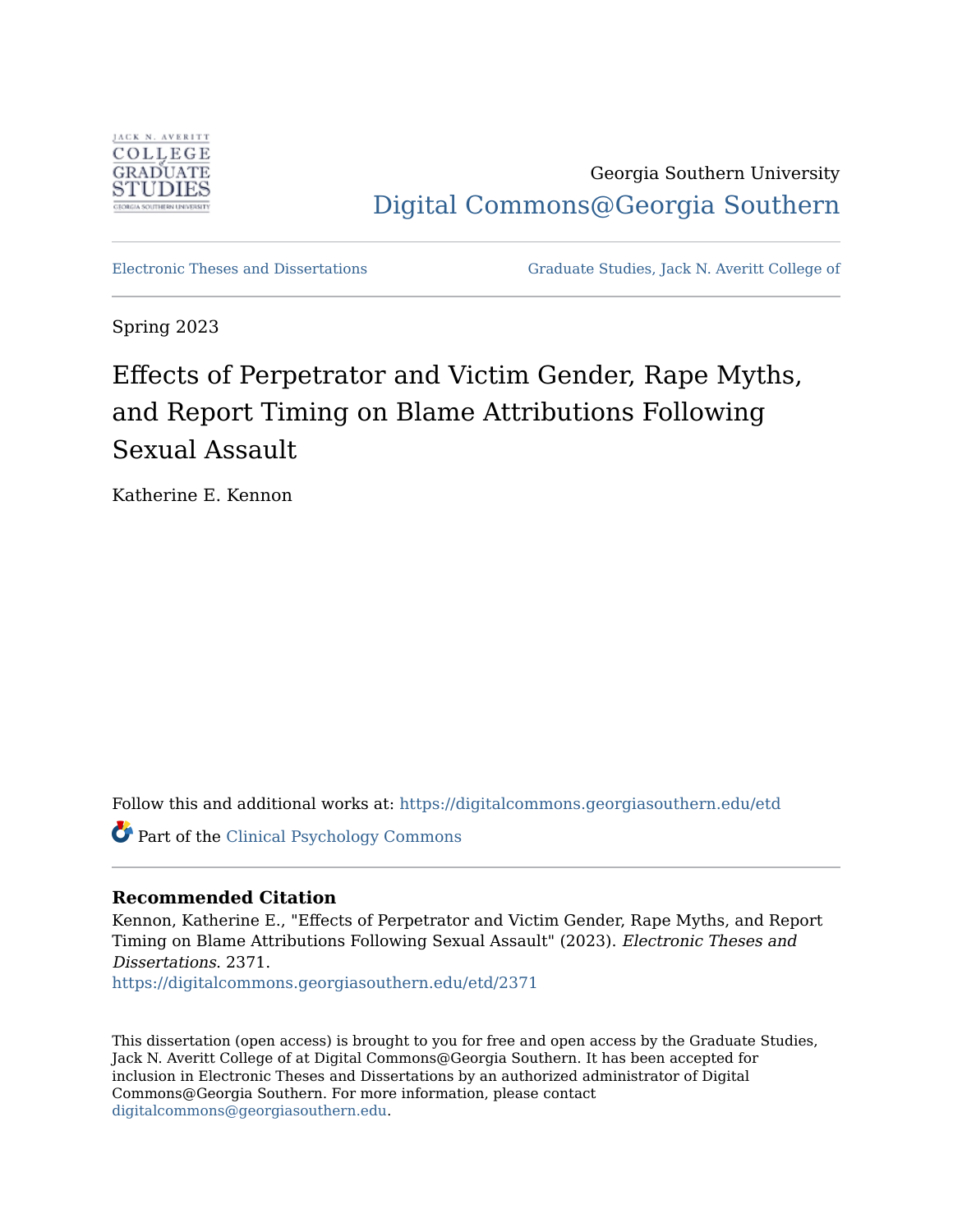# EFFECTS OF PERPETRATOR AND VICTIM GENDER, RAPE MYTHS, AND REPORT TIMING ON BLAME ATTRIBUTIONS FOLLOWING SEXUAL ASSAULT

by

#### KATHERINE KENNON

#### (Under the Direction of Dorthie Cross)

## ABSTRACT

Previous research examined the effects of victim gender, perpetrator gender, and rape myth acceptance on victim blaming attribution; however, fewer studies explore victim and perpetrator gender at the same time, and even fewer studies examined the relevance of factors like timing of reporting (immediate or delayed) or rurality. The primary purpose of the study, therefore, was to explore the effect of victim gender, perpetrator gender, and report timing (same day vs. six months later) on victim blaming attributions. The study also examined the role of rape myth acceptance on victim blame and compared levels of rape myth acceptance across participant rurality. The current study recruited 803 undergraduate college students for an anonymous online study involving an evaluation of a short scenario describing a sexual assault. The variables manipulated in the scenarios were victim gender (man or woman), perpetrator gender (man or woman), and timing of victim's report to the police (same night or six months later). Participants completed questionnaires related to rape myth acceptance and demographics, including rural residence. A between-subjects ANOVA revealed a trend toward significance of blame toward male victims and an interaction between victim gender and timing of report on participants' ratings of victim blame. A follow-up ANOVA was used to examine the main and interaction effects between victim gender, perpetrator gender, and report timing on ratings of victim blame again, but adding two categorical variables (high/low female and male rape myth acceptance). Results showed significant main effects of both female and male rape myth acceptance on ratings of victim blame. Additional analyses revealed higher acceptance of female and male rape myths among men compared to women and no difference in rape myth acceptance across participant rurality. Supplemental findings showed high rates of experiencing sexual assault and very low rates of reporting sexual assault among study participants. These findings and others are discussed. Being able to understand factors contributing to victim blame may help clinicians and educators create effective interventions.

INDEX WORDS*:* Sexual assault, Victim blaming, Rape myth acceptance, Victim gender, Perpetrator gender, Delayed report, Rurality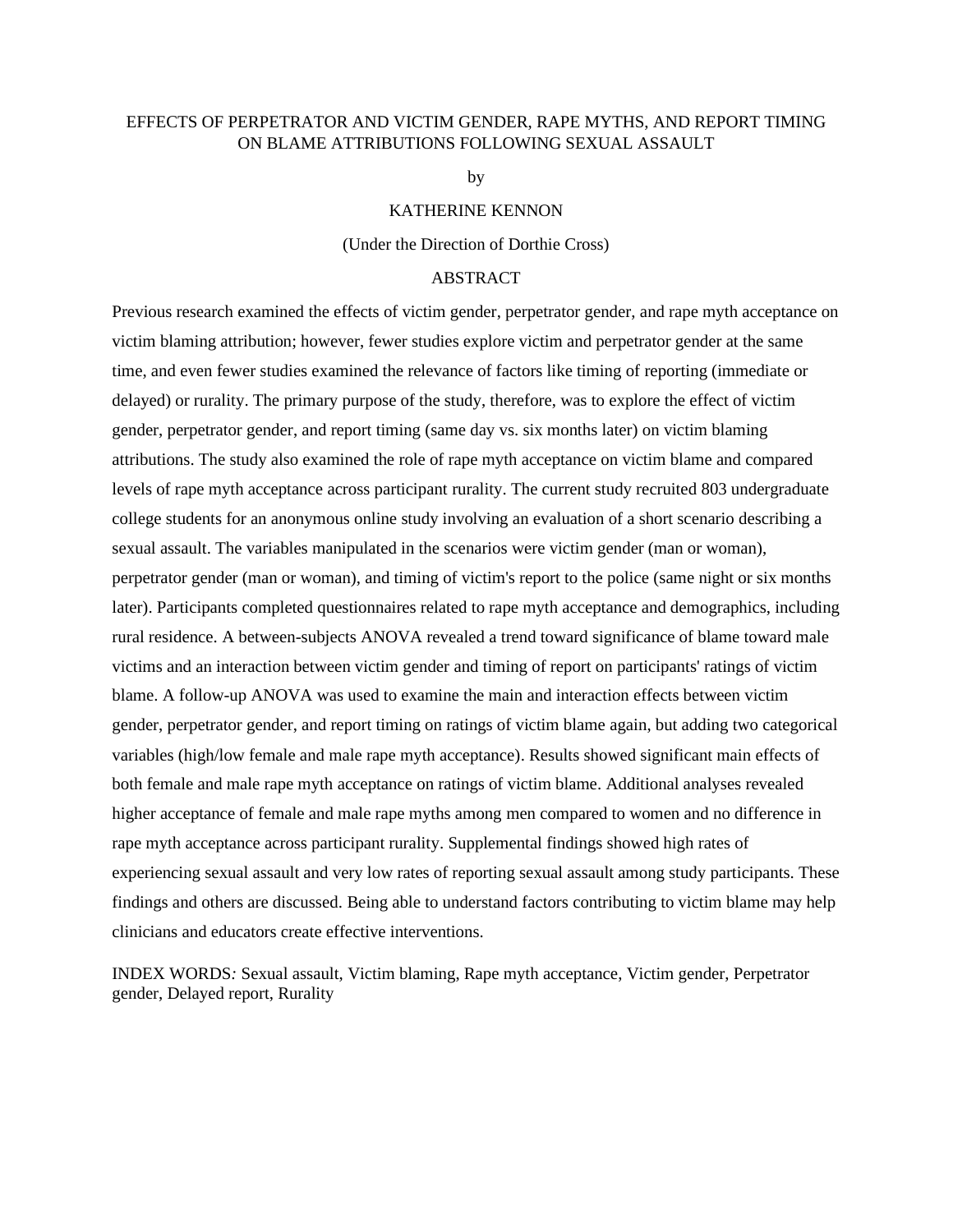# EFFECTS OF PERPETRATOR AND VICTIM GENDER, RAPE MYTHS, AND REPORT TIMING ON BLAME ATTRIBUTIONS FOLLOWING SEXUAL ASSAULT

by

# KATHERINE KENNON

B.S., Georgia Southern University, 2018

M.S., Georgia Southern University, 2020

A Dissertation Submitted to the Graduate Faculty of Georgia Southern University in Partial Fulfillment of the Requirements for the Degree

# DOCTOR OF PSYCHOLOGY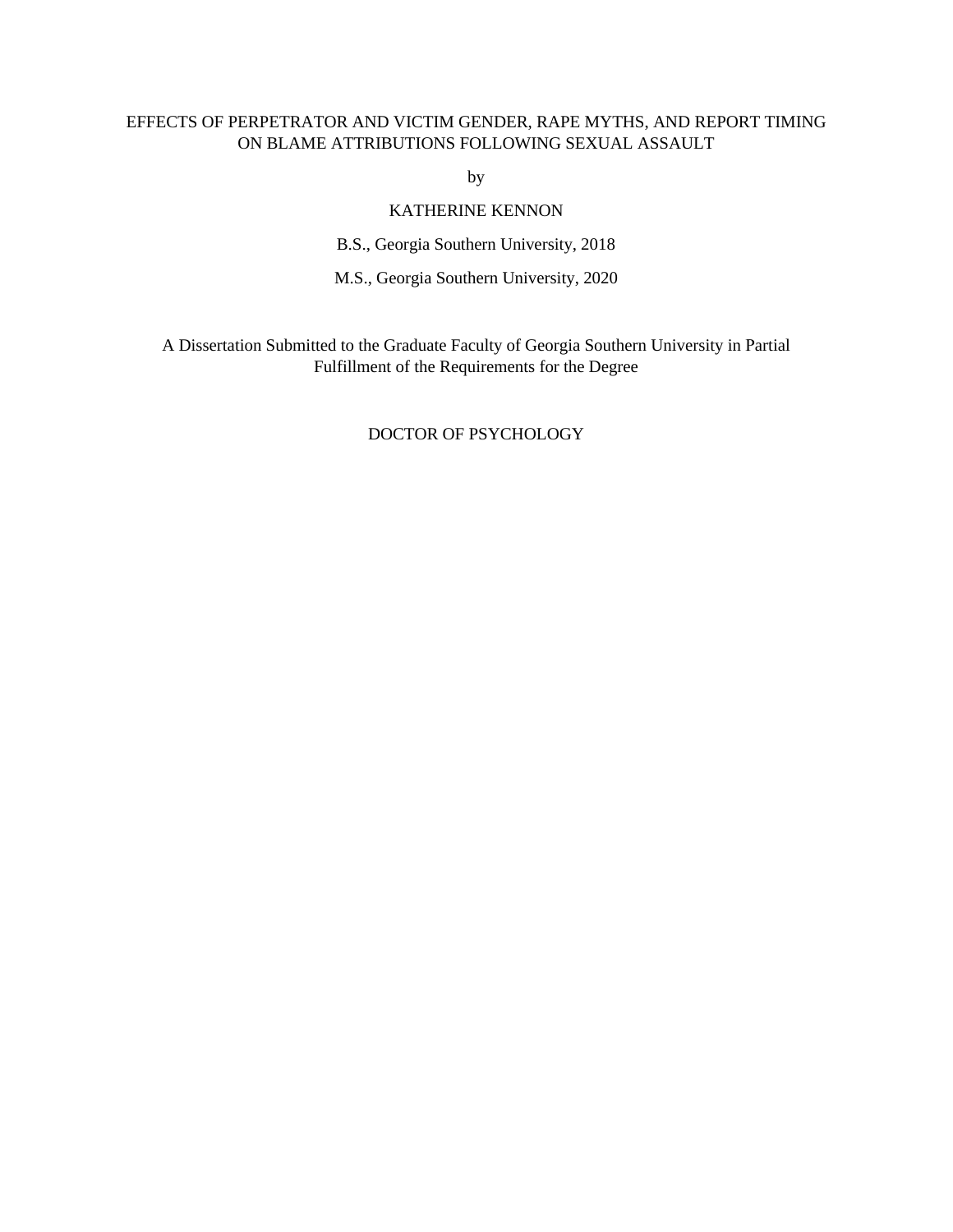© 2022

# KATHERINE KENNON

All Rights Reserved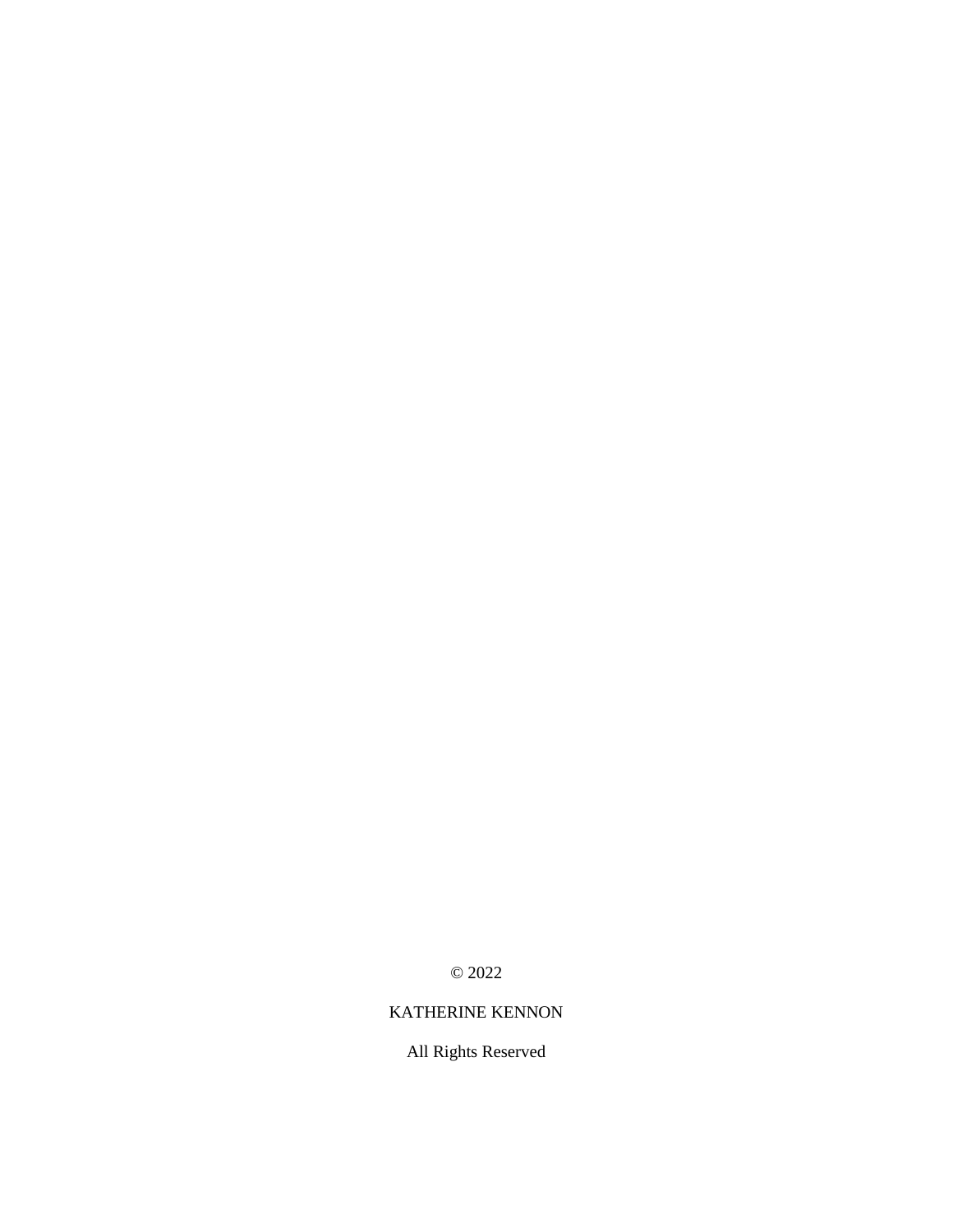# EFFECTS OF PERPETRATOR AND VICTIM GENDER, RAPE MYTHS, AND REPORT TIMING ON BLAME ATTRIBUTIONS FOLLOWING SEXUAL ASSAULT

by

KATHERINE KENNON

Major Professor: Dorthie Cross

C. Thresa Yancey Jeffrey J. Klibert

Electronic Version Approved: May 2022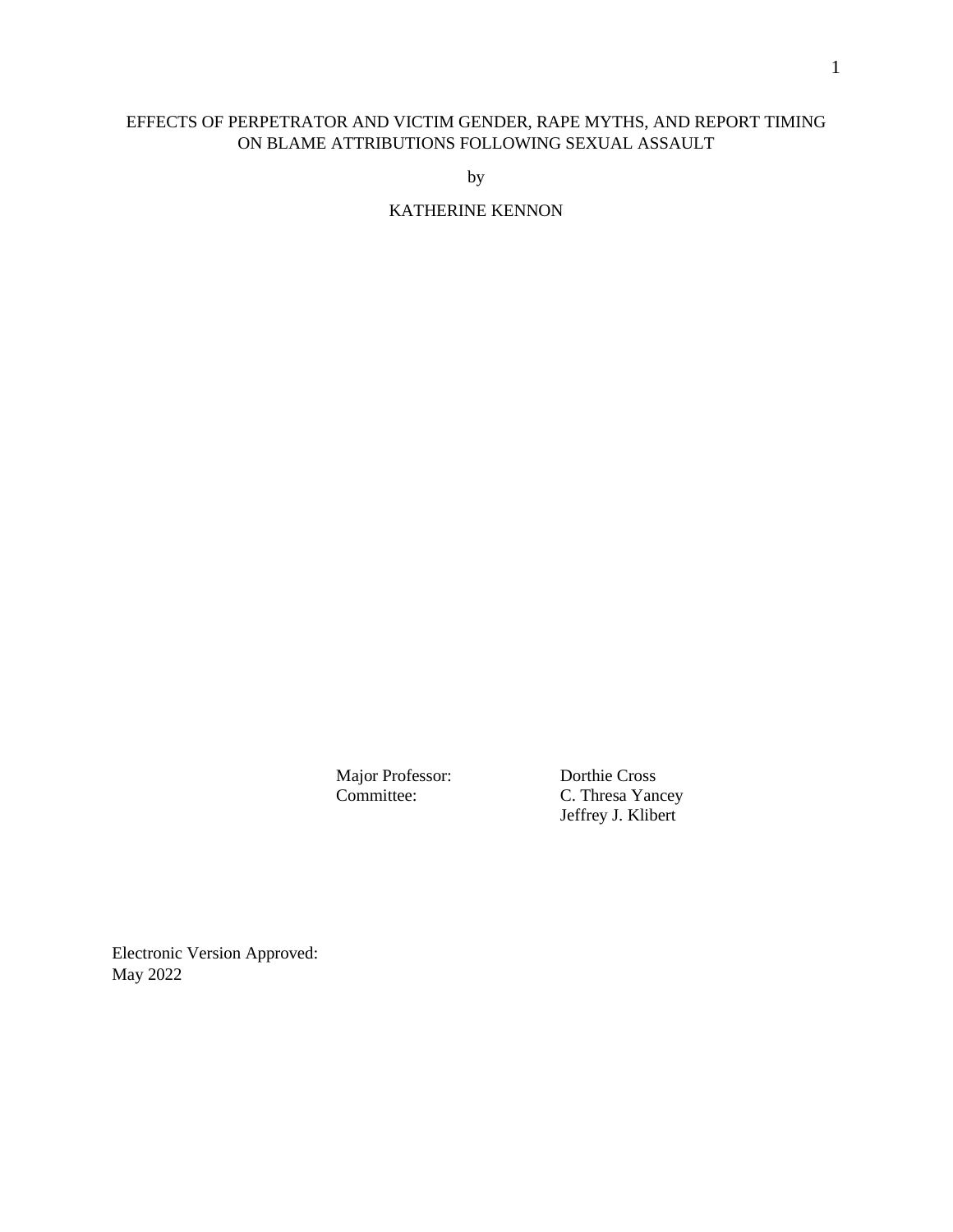## ACKNOWLEDGMENTS

<span id="page-5-0"></span>First, I would like to thank my dissertation chair, Dorthie Cross. She served as my mentor and biggest supporter throughout the creation of this study. This manuscript would not exist without her guidance and mentorship.

Next, I would like to thank my dissertation committee, Jeffrey Klibert and Thresa Yancey. Thank you for your time, feedback, and guidance throughout this process. I am grateful for your support throughout the development of my career.

Also, I want to thank my friends and family for their support throughout my journey. Their support, prayers, and love helped me complete this project. To my family, Kyle and Carol Kennon, Jake Kennon, Sandra Walters, Cathy and Walt Young, thank you for everything. Also, thank you to JJ Rivers and Zuri for supporting and loving me throughout this process. Finally, I want to say thank you to my late grandfather, C.L. Walters, who encouraged my love of reading and supported all of my pursuits.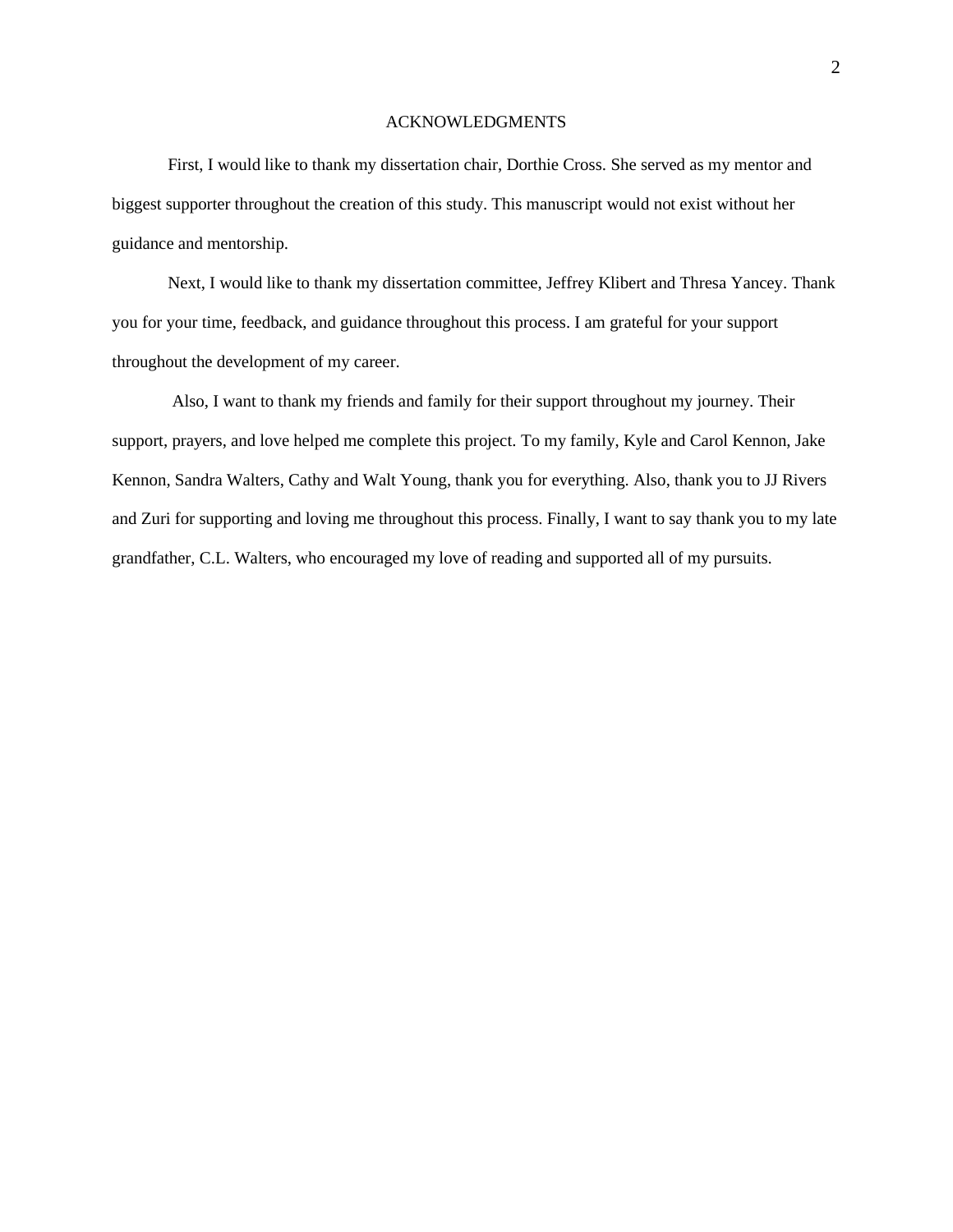# TABLE OF CONTENTS

 $\overline{3}$ 

| <b>CHAPTER</b> |  |
|----------------|--|
|                |  |
|                |  |
|                |  |
|                |  |
|                |  |
|                |  |
|                |  |
|                |  |
|                |  |
|                |  |
|                |  |
|                |  |
|                |  |
|                |  |
|                |  |
|                |  |
|                |  |
|                |  |
|                |  |
|                |  |
|                |  |
|                |  |
|                |  |
|                |  |
|                |  |
| B.             |  |
| C              |  |
| D              |  |
| E              |  |
| F              |  |
| G              |  |
|                |  |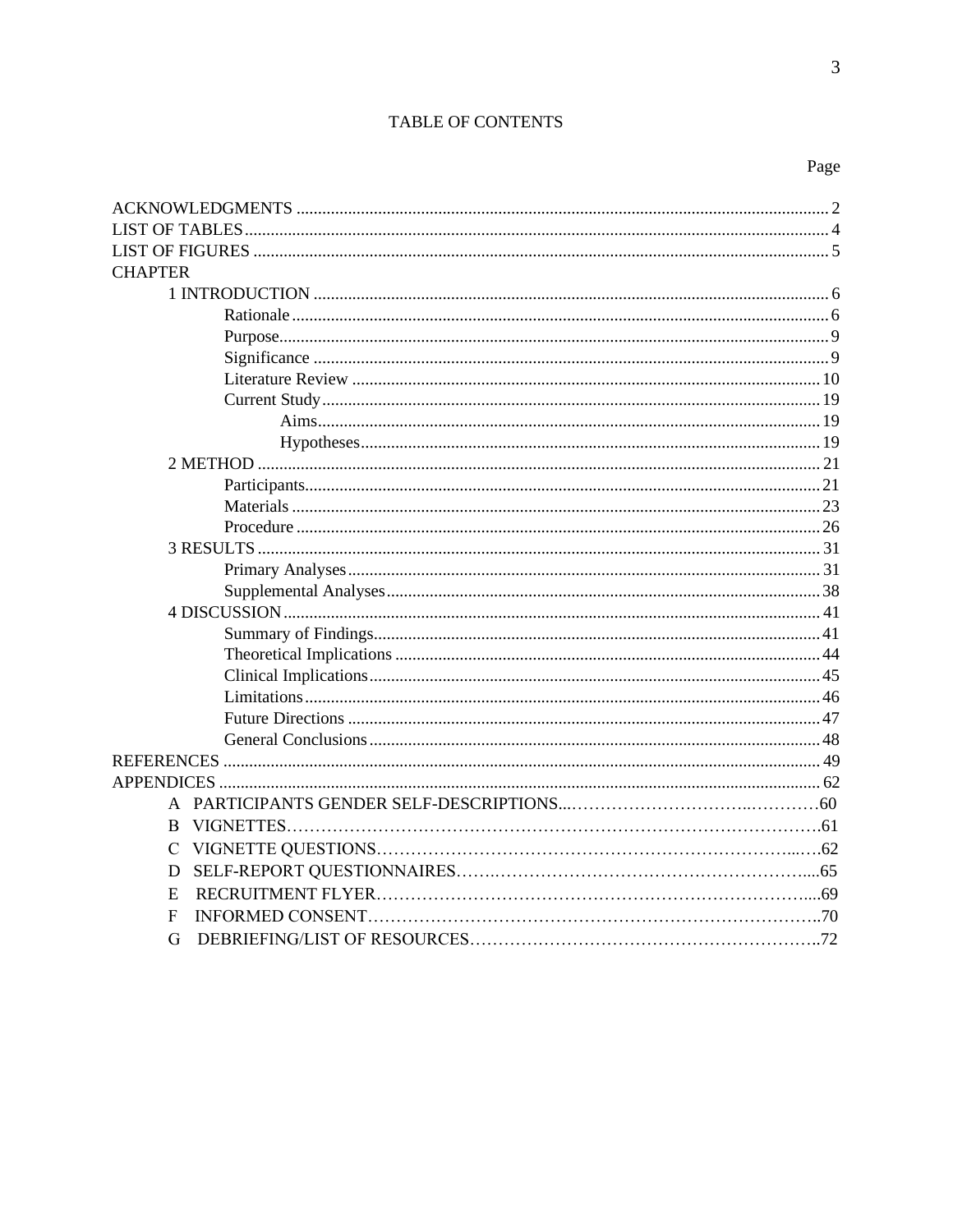# LIST OF TABLES

# Page

<span id="page-7-0"></span>

| Table 4: Results of Between-Subjects ANOVA of Victim Blame based on Three Vignette Conditions31 |  |
|-------------------------------------------------------------------------------------------------|--|
| Table 5: Results of Between-Subjects ANOVA with Three Study Variables and Categorical IRMA and  |  |
|                                                                                                 |  |
|                                                                                                 |  |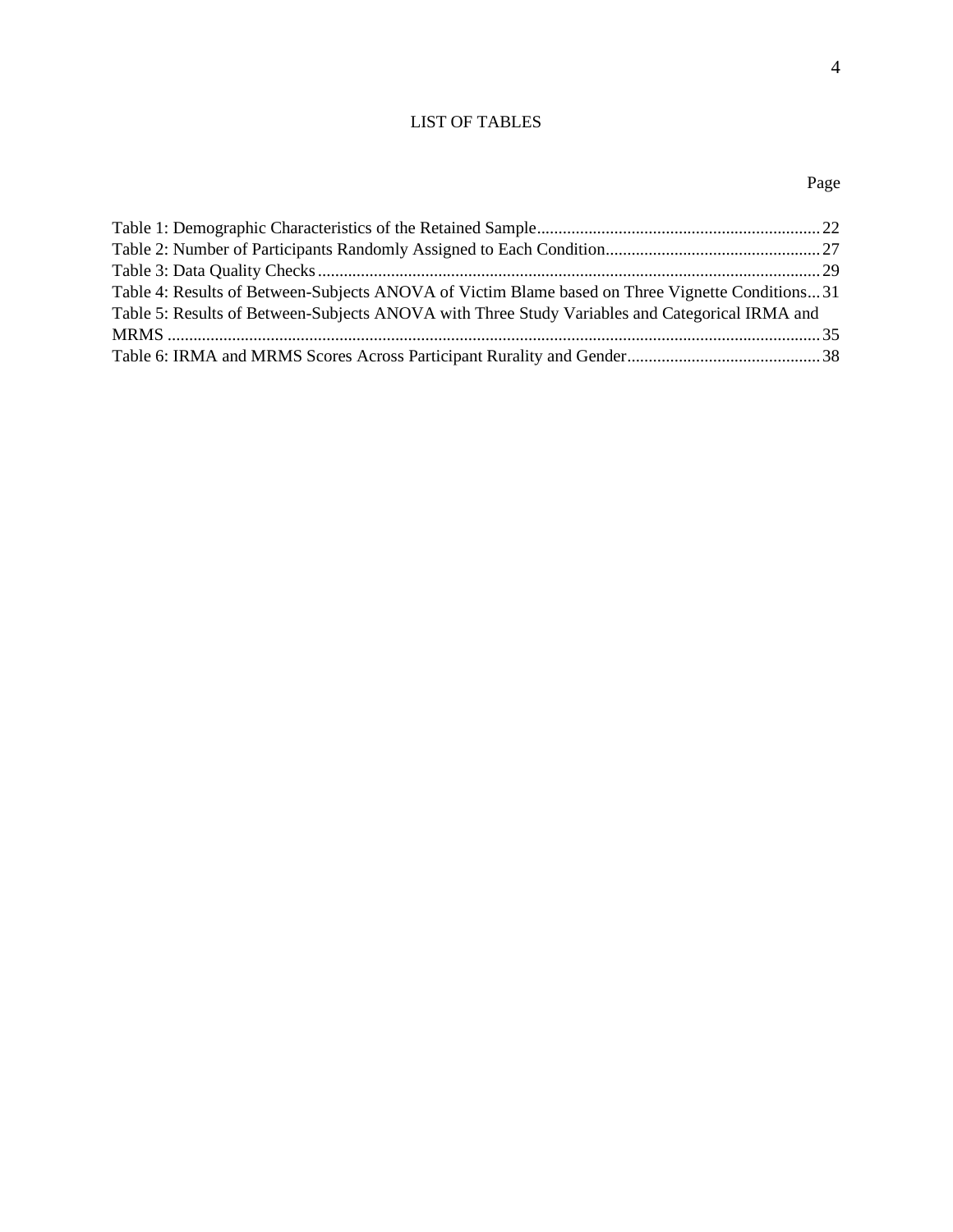# LIST OF FIGURES

<span id="page-8-0"></span>

| Figure 2: Ratings of Victim Blame by Victim Gender and Timing of Report (Interaction)33        |  |
|------------------------------------------------------------------------------------------------|--|
|                                                                                                |  |
| Figure 4: Ratings of Victim Blame Across Victim Gender and Participant Self-Described Gender40 |  |
|                                                                                                |  |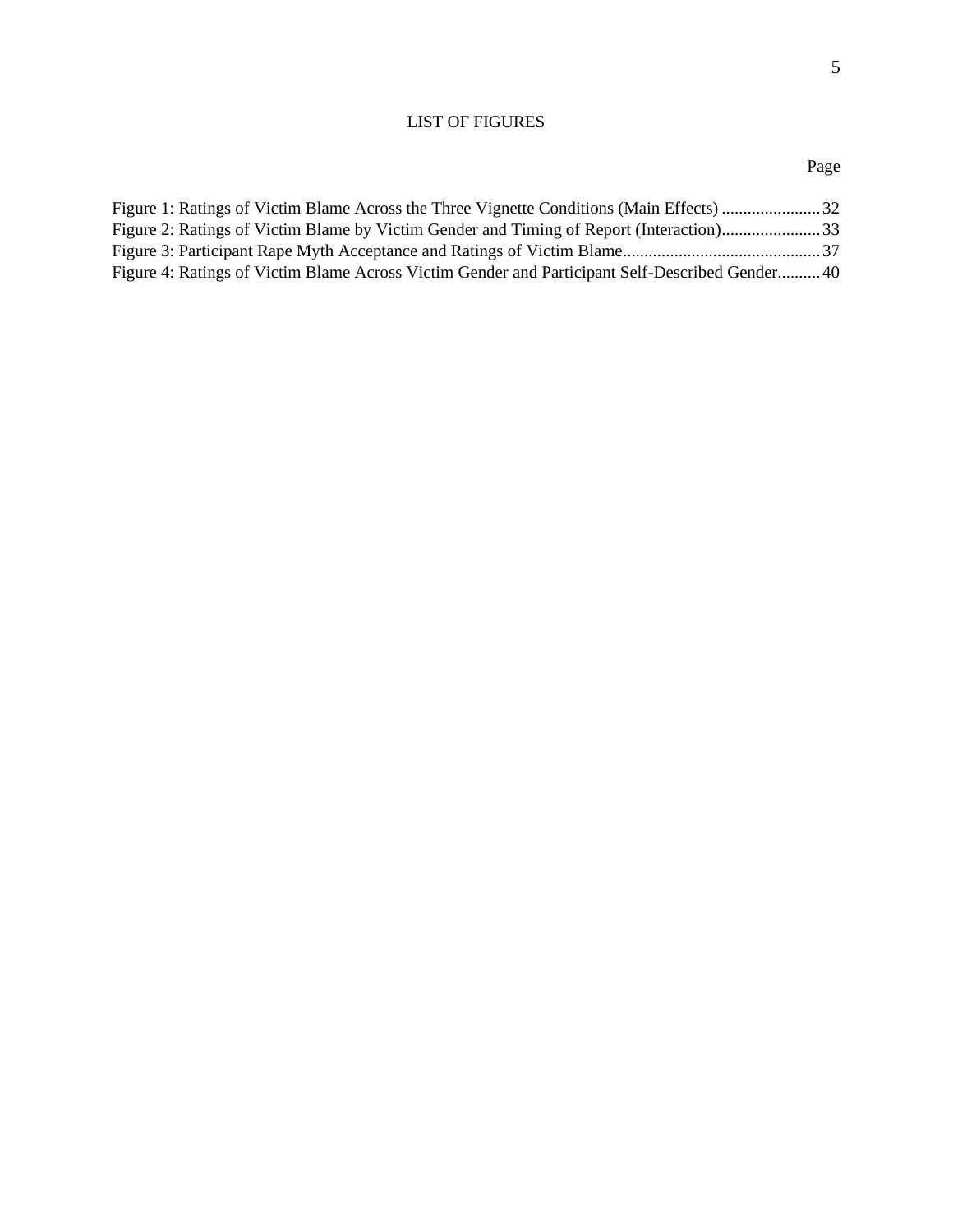#### CHAPTER 1

## INTRODUCTION

#### **Rationale**

# <span id="page-9-1"></span><span id="page-9-0"></span>**Prevalence of Sexual Assault**

Sexual assault is an issue of serious public health concern impacting many environments (e.g., workplaces, college campuses, homes, and military settings; Basile et al., 2020; Black et al., 2011; Dworkin, et al., 2017; Kilpatrick et al., 2007; Wilson, 2018). (For the purposes of the current study, *rape* and *sexual assault* are both referred to as *sexual assault*.) Using data obtained by the National Intimate Partner and Sexual Violence survey in 2010, Black et al. (2011) estimated 1 in 5 women and 1 in 71 men in the United States were sexually assaulted sometime in their lifetime, and nearly 1.3 million women were raped or sexually assaulted each year. It is important to note too few men reported experiencing sexual victimization 12 months prior to the survey; therefore, only lifetime rates were reported. Although these numbers are by themselves staggering and worthy of the attention of researchers, healthcare providers, law enforcement personnel, and others, the scope of the problem likely far surpasses the available statistics because rape and sexual assault are among the most underreported crimes (Spohn & Tellis, 2012). Rape and sexual assault are widely underreported, and compared to women victims, men victims are even less likely to report sexual victimization (Weiss, 2010). Even when sexual assault is reported, most perpetrators are not prosecuted, and many go on to reoffend (Campbell et al., 2017; Foubert et al., 2020; Lonsway & Archambault, 2012). Regardless of whether one looks at the known rates or considers the likely higher unknown rates, the prevalence of sexual assault in the United States is still a formidable concern.

#### **Impact of Sexual Assault**

Due to the pervasiveness of sexual assault rates in the United States, many studies examined the outcomes of sexual assault, including physical and psychological outcomes. Some victims may experience acute physical outcomes such as bruising or genital injury, and some victims may experience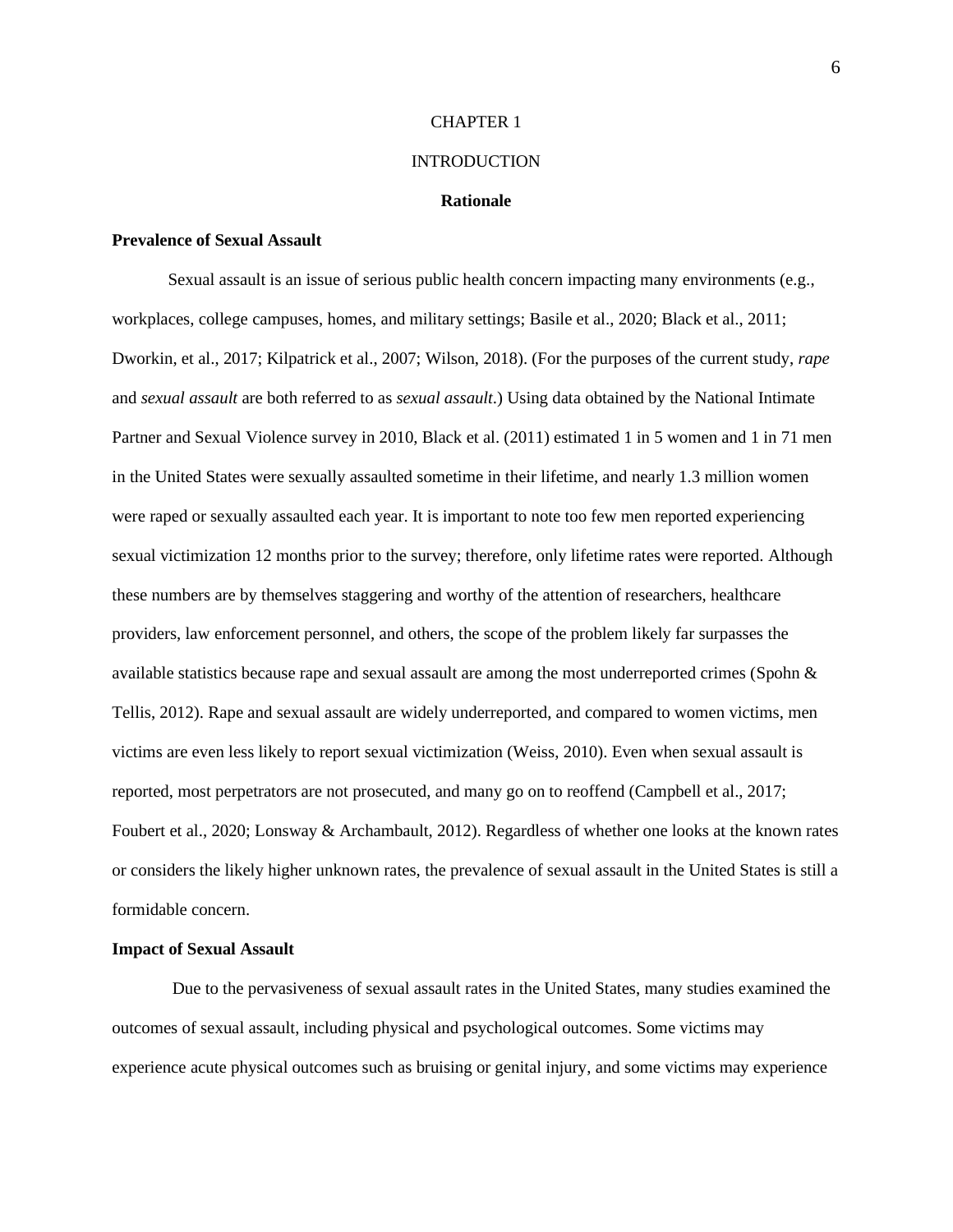chronic physical complaints related to reproductive, gastrointestinal, cardiovascular, or other health issues, such as sexually transmitted infections (Peterson et al., 2011; Zilkens et al., 2017).

In addition to physical outcomes, victims may experience psychological distress. The Rape, Abuse, and Incest National Network (2020) estimated up to 70% of victims of sexual violence experience significant distress afterwards. A few psychological outcomes include depression, posttraumatic stress reaction, and anxiety. Victims of sexual assault compared to non-assaulted people are more likely to experience psychological distress. In a meta-analysis of 39 studies, Dworkin (2020) found victims of sexual assault experienced elevated rates of mood disorders, anxiety disorders, obsessive compulsive disorder, posttraumatic stress disorder (PTSD), and higher likelihood of experiencing suicidal thoughts compared to non-assaulted individuals. Another meta-analysis of 47 studies also found elevated rates of eating disorder (Forkus et al., 2020). Both meta-analyses found higher rates of alcohol and substance use disorders. Individuals who experienced sexual violence are "3.4 times more likely to use marijuana, 6 times more likely to use cocaine, and 10 times more likely to use other major drugs" (United States Congress, 2013, p. 65). In addition, sexual assault may contribute to revictimization due to risky coping, loss of income, and not having access to safe and affordable housing (Decker et al., 2013; Hamilton et al., 2011).

The impact of sexual assault is expansive. It not only negatively impacts individuals, both physically and emotionally, but also burdens overarching health, legal, and other systems. Peterson et al. (2017) estimated the cost of sexual assault in terms of healthcare and legal costs, diminished productivity (e.g., time off work, job loss, diminished performance), and other factors and found the estimated cost per victim was over USD\$120,000. In addition, sexual assault, especially when inadequately addressed, can lead to system-wide increases in distrust and disengagement even for non-victims and discourage future victims from reporting (Rabelo et al., 2019; Smith & Freyd, 2014). Clearly, the potential negative effects of sexual assault are pervasive, but not every sexual assault leads to similar outcomes; many factors impact individual and community responses.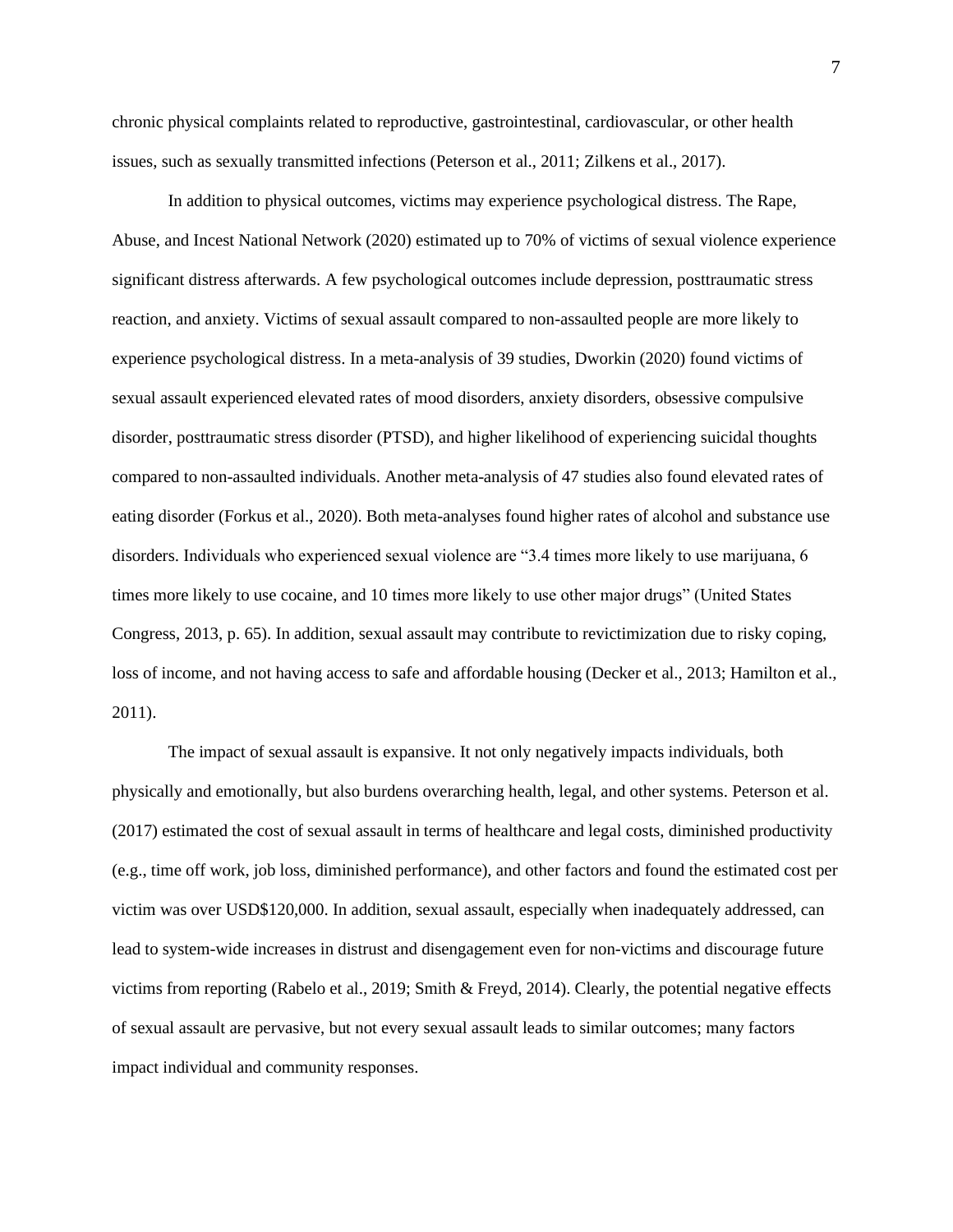#### **Victim Blame**

One factor exacerbating consequences of sexual assault is victim blaming, which is associated cross-sectionally and longitudinally with worse victim mental health (Littleton, 2010; Relyea & Ullman, 2013); therefore, it is important to understand factors potentially increasing the likelihood of victim blaming. Past research found common variables affecting the likelihood of victim blaming, several of which are victim gender, perpetrator gender, and rape myth acceptance (Ayala et al., 2018; Gerber et al., 2004; Gravelin et al., 2019; Grubb & Turner, 2012), but there is still much to be learned. For example, research considering the influence of both perpetrator and victim gender on victim blaming is relatively neglected. Most research uses sexual assault vignettes with a man perpetrator and woman victim. Fewer studies (e.g., Ayala et al., 2018; Gerber et al., 2004) examine the effects of both perpetrator gender and victim gender on individuals' perception of blame.

Another factor potentially exacerbating victim blaming is timing of sexual assault allegations. Surprisingly, the influence of report timing (i.e., when the victim reports the sexual assault) on victim blaming is a seriously neglected area of study, though a handful of older studies explored delayed reporting and victim credibility (Frazier & Borgida, 1992; Frohmann, 1991; Jordan, 2004; Rose & Randall, 1982). Furthermore, how other variables relate to perceptions of delayed reporting is largely underexplored. Given the pervasiveness of sexual assault, its potentially serious consequences to victim health and well-being, and the relative commonness of delayed reporting (Jordan, 2004), this area needs to be better studied.

Finally, relatively little is known about the potential relevance of rurality to sexual assault victim blaming, timing of reporting, and rape myth acceptance. Few studies examined the influence of rurality in cases of sexual assault. Specifically, these studies found certain barriers (e.g., lack of resources) to reporting sexual assault due to living in a rural environment (Logan, et al., 2005; Ruback & Menard, 2001).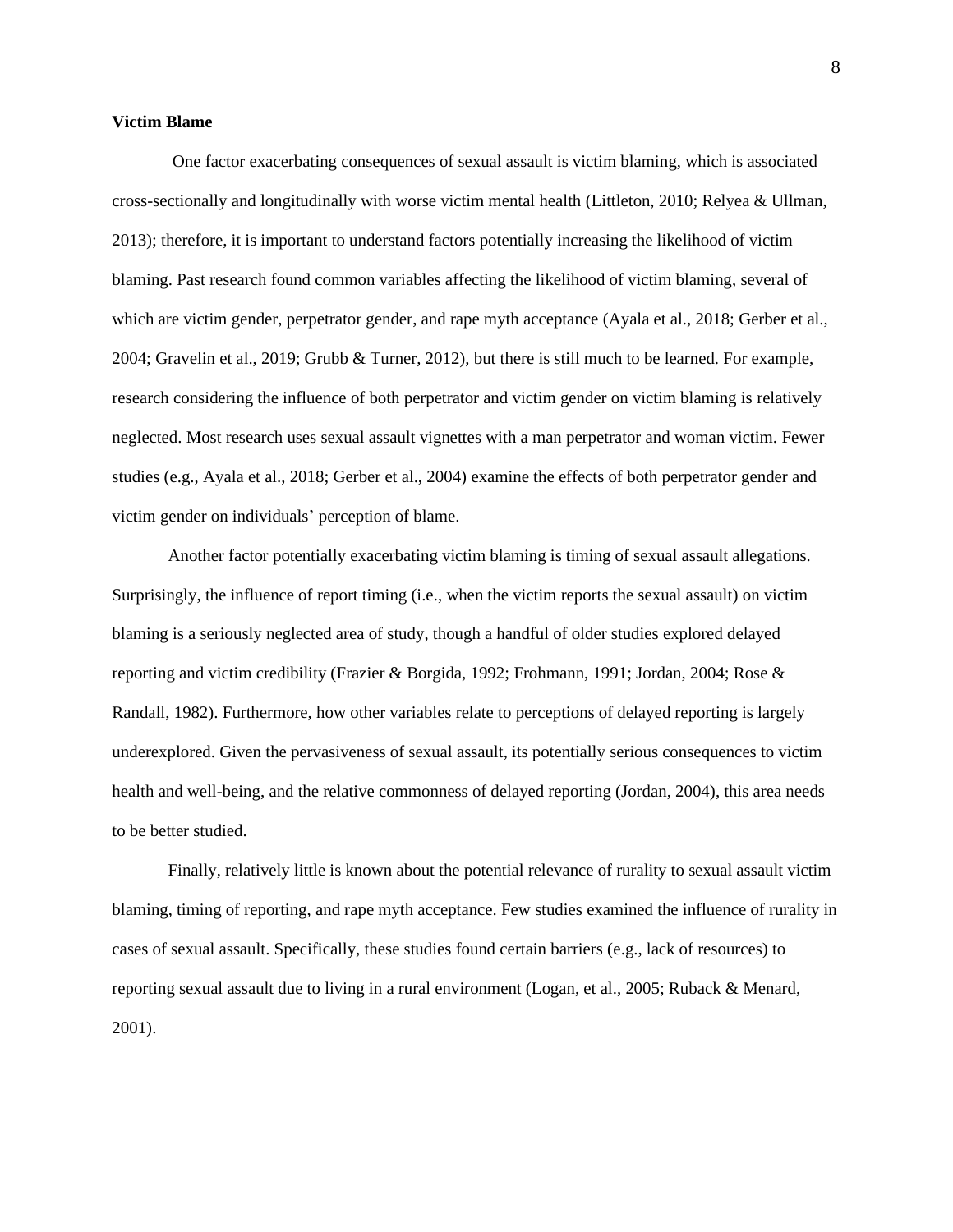#### **Purpose**

<span id="page-12-0"></span>The overarching purpose of the current study is to better understand variables associated with victim blaming. Despite the extensive research on victim blaming, there are still significant gaps in the literature. Although victim characteristics were examined in past studies, few studies examined the influence of both perpetrator and victim gender on victim blaming, and even fewer studies considered the impact of delayed reporting. Thus, the current study investigated the impacts of both perpetrator and victim gender, as well as the timing of reporting, on victim blaming. The current study also examined the relationship between rape myth acceptance and victim blaming. A final goal of the current study was to examine the relationship between rurality of the participants and level of victim blaming.

#### **Significance**

<span id="page-12-1"></span>Sexual assault is unfortunately not uncommon and is linked with adverse outcomes (Black et al., 2011; Dworkin, 2020; Peterson et al., 2017). Negative perceptions of victims, particularly those blaming victims, can worsen outcomes by increasing stigma and decreasing motivation to pursue relevant social, health, and legal supports (Littleton, 2010; Logan et al., 2005; Relyea & Ullman, 2013). Evaluating variables like rape myth acceptance, victim and perpetrator gender, timing of report, and rurality and their relationship to or impact on victim blaming may inform best practices when working with individuals experiencing sexual assault. Understanding individuals' perceptions of sexual assault victimization and what variables may increase rate of victim blaming may create a new path for public education to combat stigmatization. Increasing and promoting sexual assault victim awareness can provide a layer of support to victims. Specifically, exploring the relationship between perceiver characteristics (e.g., rurality, rape myth acceptance) and sexual assault characteristics (e.g., perpetrator gender, victim gender, and report timing) provides insight into how to intervene and with whom. Furthermore, understanding the various factors impacting public perceptions of sexual assault enhances paths for intervention and education at the public and individual level. Additionally, understanding the effect of victim blaming on a trauma survivor provides valuable clinical information. Many victims of sexual assault struggle with psychological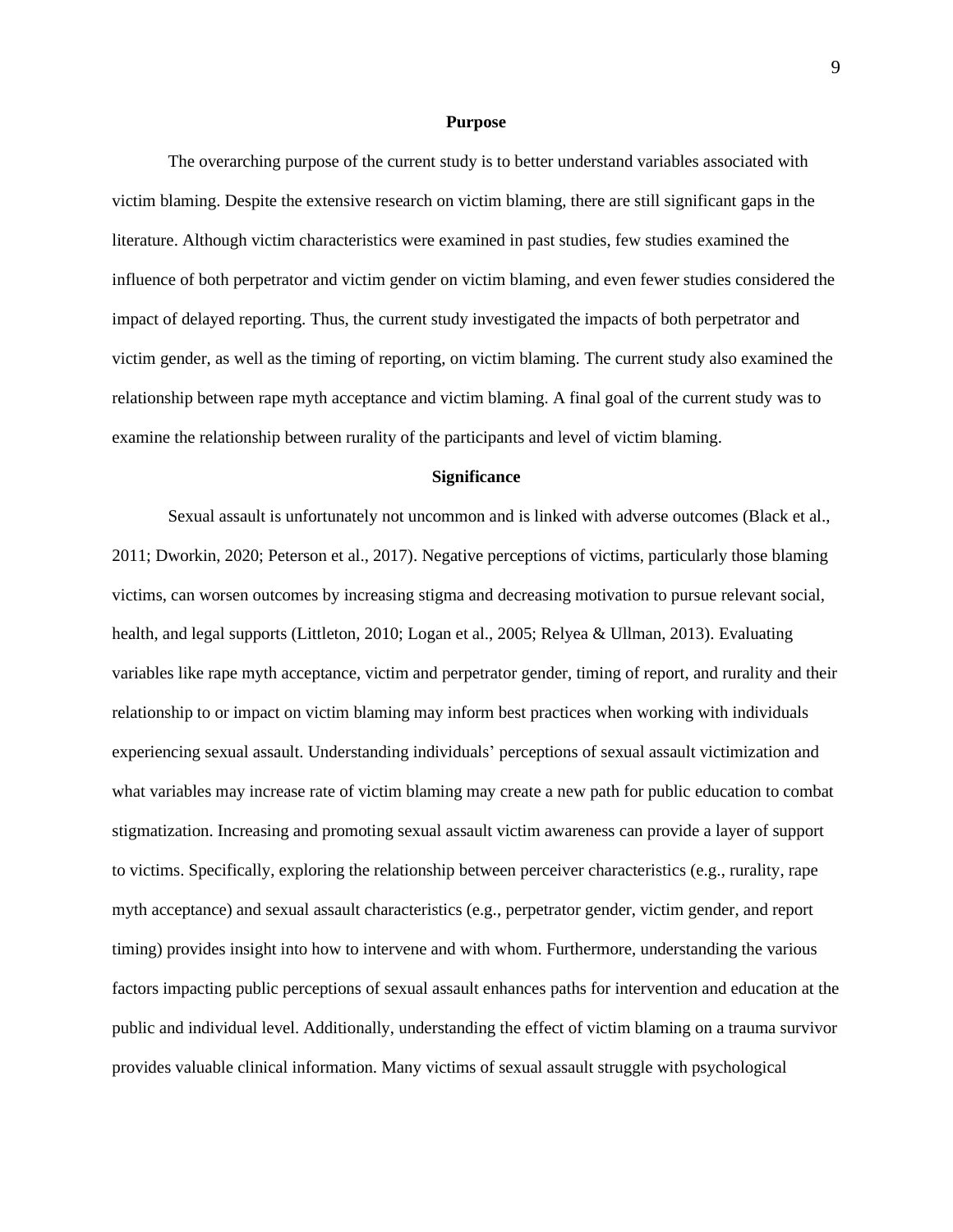disturbances after the victimization; therefore, psychoeducation on the role of victim blaming can help alleviate maladaptive emotions (e.g., guilt, shame).

#### **Literature Review**

<span id="page-13-0"></span>One major concern when discussing sexual assault is victim blaming. Studies show victims of sexual assault are often blamed for their victimization by both law enforcement and the public, and they are blamed more than victims of other crimes (Bieneck & Krahé, 2011; Sleath & Bull, 2012). The large scope of the issue led some researchers to claim aspects of the United States promote a rape supportive culture that blames victims (Jozkowski & Wiersma‐Mosley, 2017). Many factors contribute to victim blaming, and part of the problem may stem from confusion over what counts as sexual assault. An overarching definition of sexual assault is an act in which an individual intentionally sexually touches another individual without consent or against their will or an attack or attempted attack involving unwanted sexual contact between victim and perpetrator (Morgan & Kena, 2020; Muehlenhard, 2017). Sexual assault can include penetrative (i.e., vaginal, anal, or oral penetration) or non-penetrative sexual acts (e.g., kissing, fondling, grabbing) without explicit consent, and these acts can include attempted rape, fondling or unwanted touching, coerced sexual acts (e.g., oral sex), forced watching of pornography, revenge pornography, and penetration of an individual's body (e.g., rape).

This definition of sexual assault is broad, but actual legal definitions of sexual assault vary depending on federal and state law and change over time; states uphold different penalties depending on the type of sexual assault (Kruttschnitt et al., 2014; Rymel, 2004; U.S. Department of Justice, 2012). For example, rape is a form of sexual assault that the U.S. Federal Bureau of Investigation defines as "penetration, no matter how slight, of the vagina or anus with any body part or object, or oral penetration by a sex organ of another person, without consent of the victim" (Crime in the United States, 2013, p.1). Not all states have the same definition. For example, Georgia law defines rape as, "Carnal knowledge of a female forcibly and against her will" (Georgia Rape and Statutory Rape Laws, 2018, p.1). Carnal knowledge refers to the penetration of the female sex organ by the male sex organ. Georgia's rape definition is narrowly defined and promotes myriad issues resulting from such a limited definition.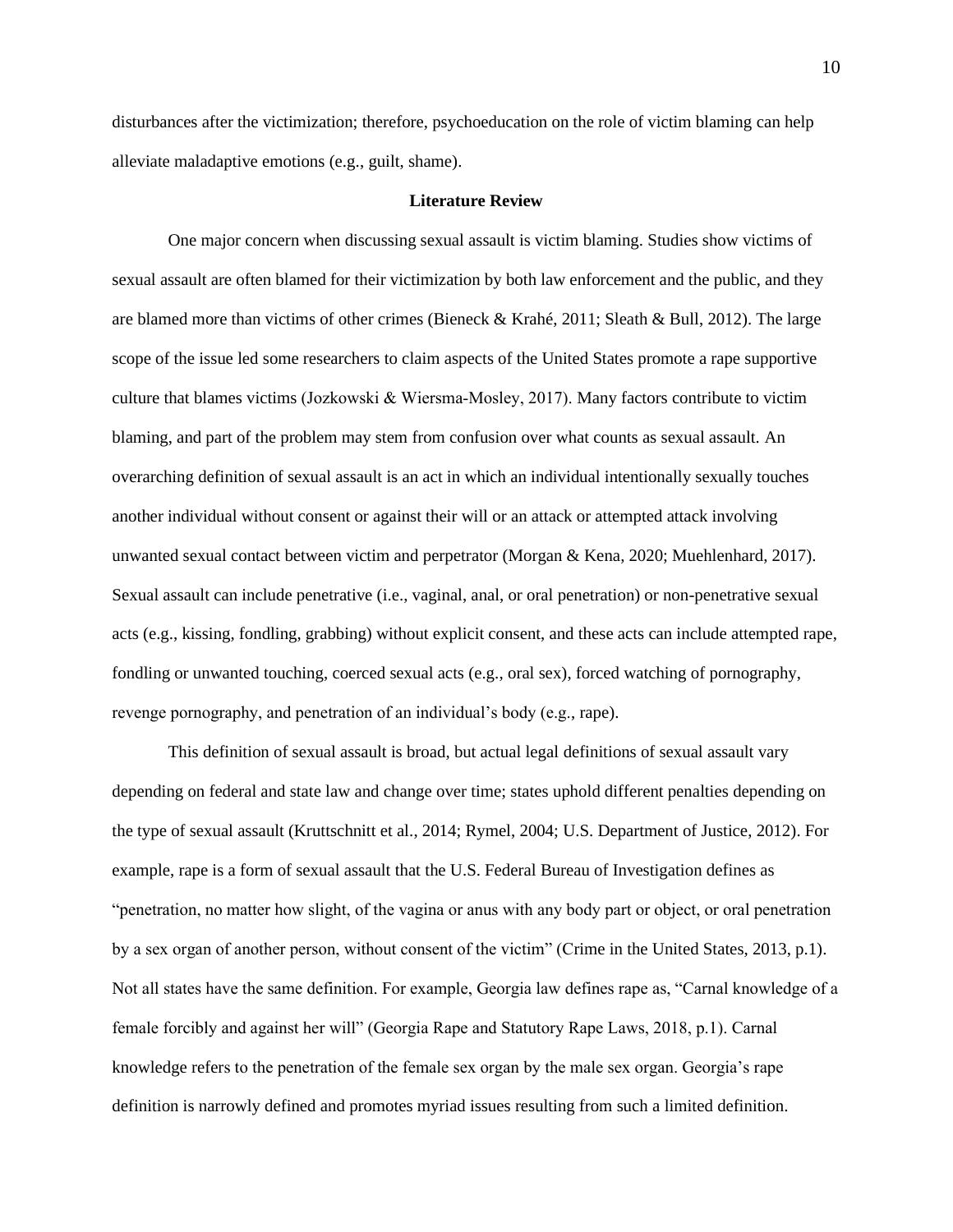#### **Victim Blame**

Moriarty (2008) coined *victim blaming* as a process in which the victim is seen as responsible for their victimization, to a degree. Drawing on classic research on causal attribution may help explain the basic psychological processes involved in victim blaming. Heider's (1958) *theory of attribution* examined the mechanism in which individuals conclude causes of their and other's behavior. The theory of attribution may help explain how victims of crimes are perceived. According to this theory, people make two types of attributions: internal attribution and external attribution. Internal attribution is explained by "internal" factors such as personality or affect, and external attribution is explained by "external" factors such as situation. In addition, Rotter (1966) found individual differences in the extent to which people tended to make internal and external attributions. Finally, Lerner's (1980) research on *just world theory* posits people have a need to believe the world is fair and good things happen to good people. Conversely, bad things happen to bad people; therefore, if something bad happens to someone, they deserve the bad things. Rubin and Peplau (1975) found that tendency to draw on *just world theory* may also be an individual difference.

These studies suggest that if internal attribution is used, a victim is more likely to be blamed. There may be individual differences increasing the likelihood of making an internal attribution about a victim. An example of an internal attribution would be if a woman presented as promiscuous. An example of an external attribution is the individual was sexually assaulted in a dark alley. Researchers use the *just world theory* to attempt to explain sexual violence in that people blame victims because they must be bad if bad things happened to them (Hammond et al., 2011). These classic theories may help explain the concept of victim blaming. They are also relevant to another concept, *rape myth acceptance*, that helps explain attribution in sexual assault more specifically (Hayes et al., 2013). It may be valuable to focus on the influence of rape myths and individual differences in rape myth acceptance as one source of victim blaming attributions.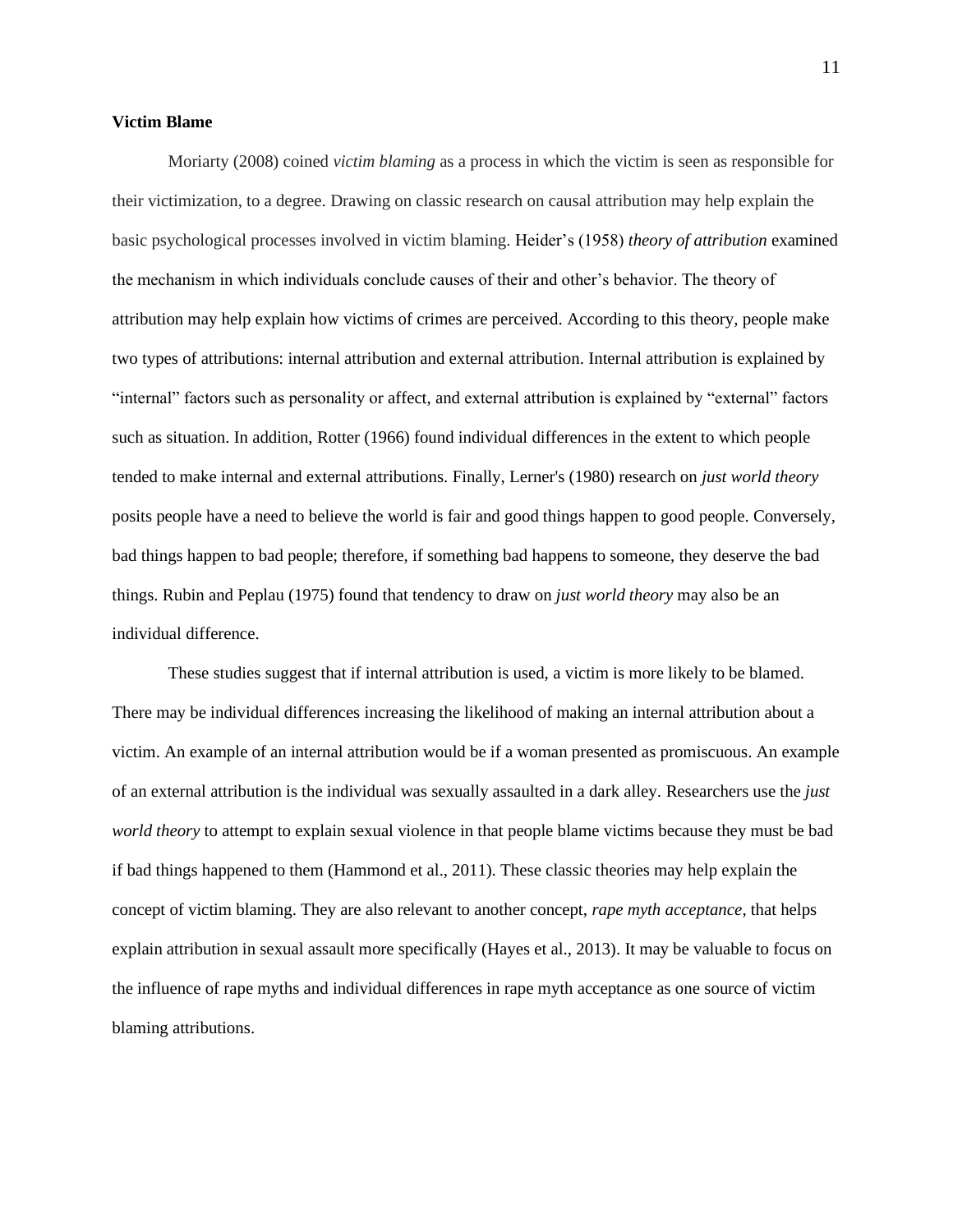#### **Rape Myths**

Previous studies show rape myth acceptance is associated with greater victim blaming (Hammon et al., 2011; Hayes et al., 2013; Hine & Murphy, 2019; Russell & Hand, 2017; Sleath & Bull, 2012; Suarez & Gadalla, 2010). Rape myths and rape myth acceptance are extensively studied within the psychological community. Several researchers attempted to define the concept of rape myths. Burt (1980) defined rape myths as "prejudicial, stereotyped, or false beliefs about rape, rape victims, and rapists" (p. 217). Years later, Lonsway and Fitzgerald (1994) expanded upon the definition of rape myths, stating they are "attitudes and beliefs that are generally false but are widely and persistently held, and that service to deny and justify male sexual aggression against women" (p. 134). Generally, rape myths take the form of stereotypes. For example, rape myths include: "men can't be sexually assaulted" or "false allegations are common." The acceptance of rape myths is widespread but dependent on variables including perceiver (i.e., non-victim, non-perpetrator evaluating claims of sexual assault), victim, perpetrator, and situation factors (Yapp & Quayle, 2018). Various rape myths are identified in the literature and despite the vast literature on rape myths many are still believed today.

As it is becoming increasing clear, the prominence of rape myths affects American culture. When evaluating an allegation of sexual assault, a person might be swayed by a stereotypical picture of a 'real rape' such as a heterosexual woman victimized by a heterosexual man; therefore, any deviation from this view of rape challenges their belief (Parrott & Parrott, 2015).

Statistics show there is no exact picture of rape because it occurs in many ways. One prevalent piece of information regarding rape is that it is pervasive in the United States (Basile et al., 2020). Although statistics indicate women are more affected by sexual crimes, the exact magnitude of gender differences in victimization is impossible to know because rape is highly underreported (Fisher et al., 2000; Mengeling et al., 2014). Additionally, men are less likely than women to report sexual assault, exacerbating the inaccuracy of rape statistics (Banyard et al., 2007; Hoyt et al., 2011).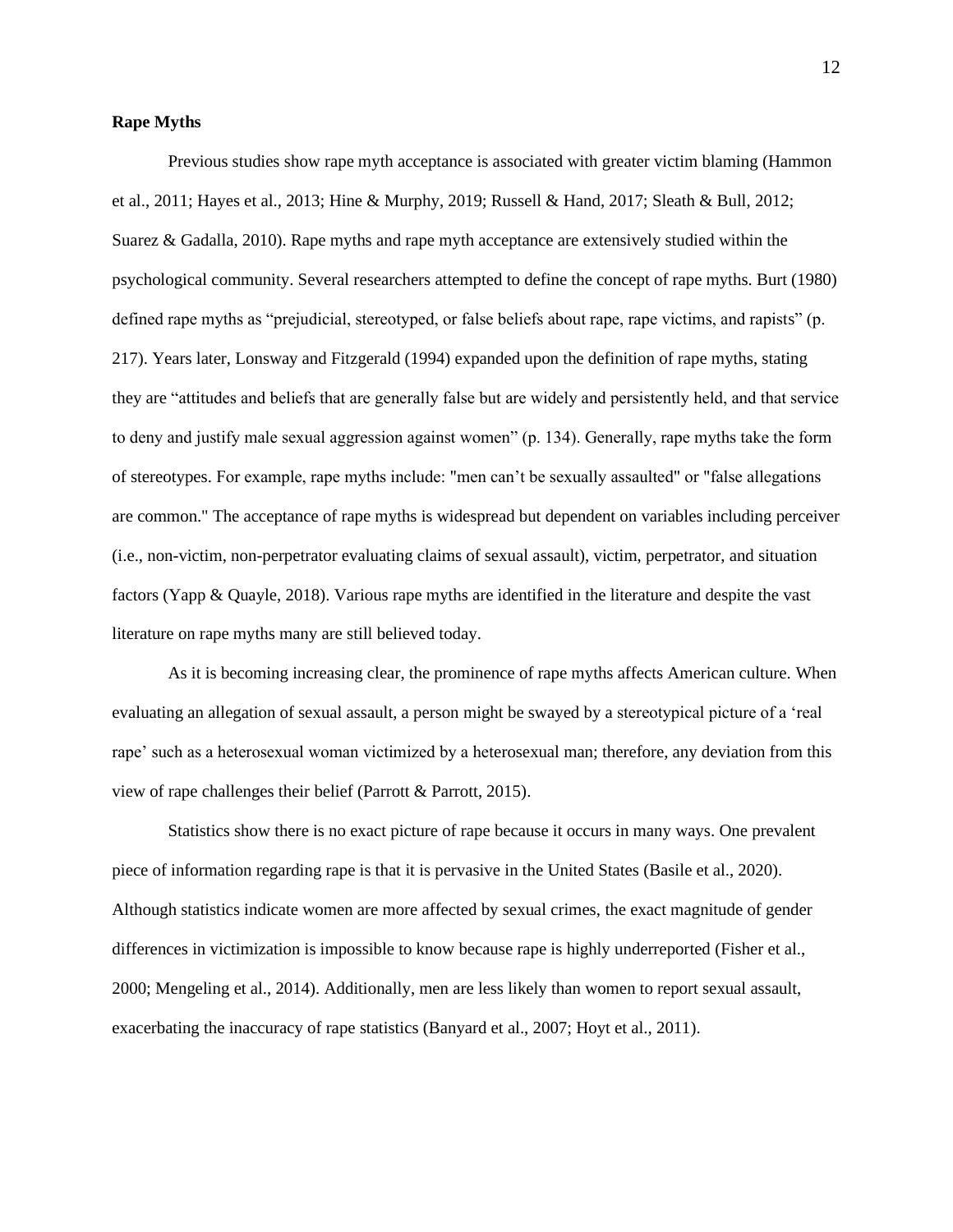## *Functions of Rape Myths*

Rape myths function to maintain victimization and psychopathology. The function of rape myths typically focuses on excusing the perpetrator while punishing the victim. Typically, the victim's credibility is often the crux of the case because an outside party (e.g., juror) must decide if sexual intercourse was consensual or non-consensual. A victim's credibility is evaluated by looking into their past and present behavior; therefore, the role of rape myths inevitability affects a juror's perception. For example, media and society often sensationalizes "stranger danger," although most sexual assault victims knew their perpetrator. Additionally, if a victim is not physically injured (e.g., bruises), then their allegation is typically viewed as less credible. Rape myths serve to minimize perpetrator blame and promote victim blame. Stronger belief in rape myths leads to a greater likelihood of victim blaming (Ayala et al., 2018). The endorsement of rape myths creates negative consequences, not only for the victim but society as well.

Rape myths create a dichotomy between how people think victims should act versus how an individual does respond. Ultimately, the acceptance of rape myths distorts society's view of the "typical" rape victim. This biased view of the "perfect" victim plagues society alongside government officials such as the judge's ruling on the cases. The idea of a "perfect" victim may be influenced by Western society's beliefs of traditional gender roles (Randall, 2010).

# **Gender**

Over the years, researchers examined variables contributing to increased victim blaming including demographic information related to the victim and the perpetrator, and gender is a major factor. Gender roles vary across time and location. Western society's gender roles reflect the theme of patriarchy. Patriarchy relates to the power of men over women leading to the subjection and victimization of women. A concept of *social script theory* assumes individuals follow internalized scripts influencing how an individual thinks, feels, and responds to certain environments (Wiederman, 2005). Wiederman (2005) stated masculine gender roles promote dominance, independence, and freedom; feminine gender roles focus on control, restraint, and meekness. These traditional gender roles translate into sexuality such as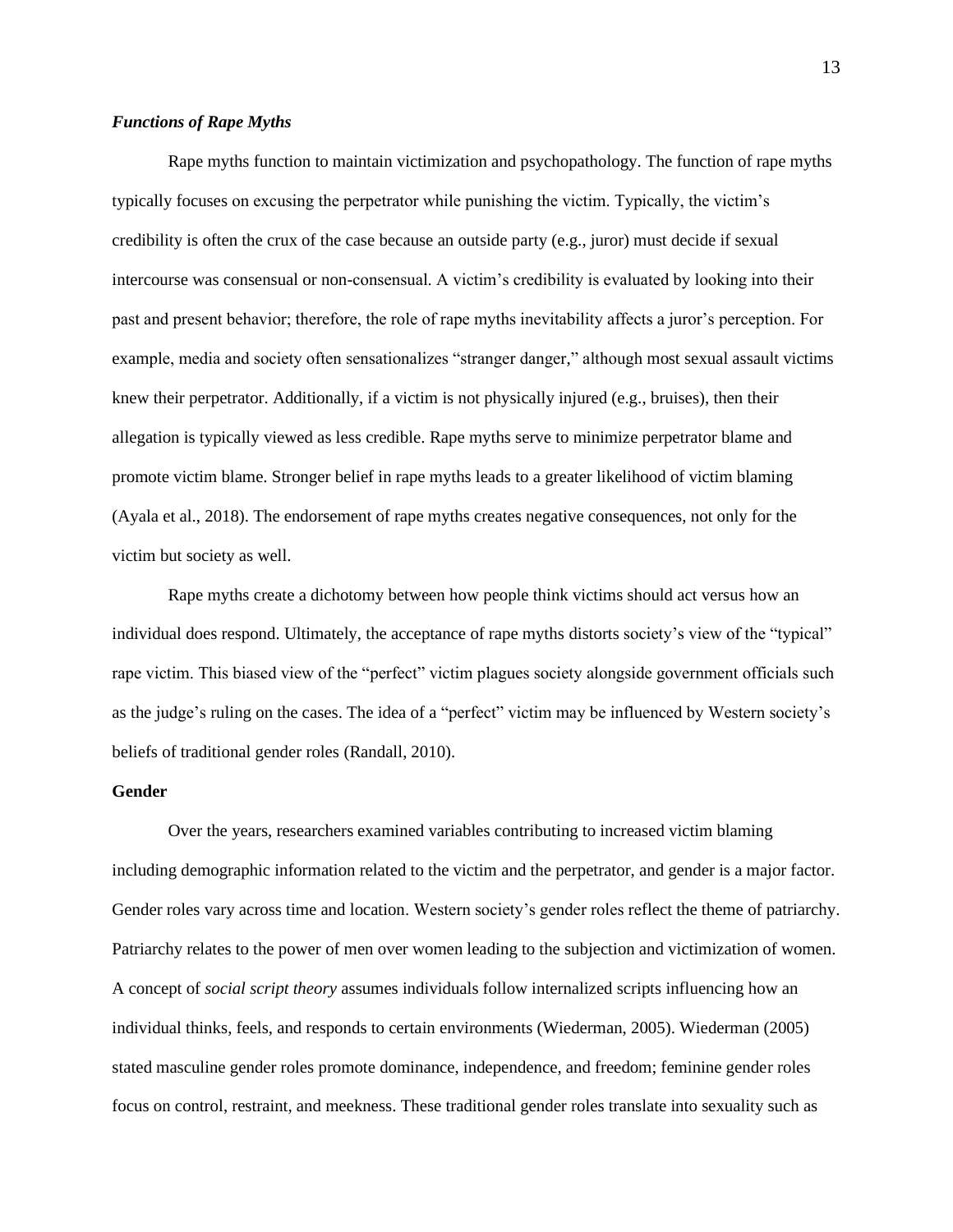the ability to get pregnant. Parents create a different set of expectations regarding sex according to their child's gender. Because cisgender daughters may become pregnant, they receive more parental communication regarding sex than do cisgender sons. These messages inadvertently insinuate girls and women are the "sexual gatekeepers'' in the relationship (Wiederman, 2005, p. 497). With the difference between men and women's social scripts, women run the greater risk of getting pregnant and damaging their reputations. While men are viewed as the conqueror when having sex with a new partner, women are viewed as having loose morals; therefore, social scripts, specifically gendered scripts, influence an individual's thoughts, feelings, and behaviors around their own sexual experiences and the sexual experiences of others.

#### *Influence of Traditional Gender Roles on Victim Blame*

In addition to demographic variable influence, a respondent's belief toward traditional gender roles may correlate with higher levels of victim blame. In past research, gender roles are conceptualized as sex roles. The term gender role will be used for consistency with prior studies. A plethora of literature examined the various characteristics associated with men and women. Gerber et al. (2004) found traditionally assertiveness and dominant traits were associated with men while warmth and accommodation were associated with women. Specifically, Western cultures portray men as dominant and strong. In positive roles, these traits are associated with leadership; in their negative form, they are commonly associated with perpetration (Gerber et al., 2004). While examining the influence of acceptance of traditional gender roles, researchers found men identify more with the perpetrator than the victim, resulting in an increased blame toward the victim and decreased blame toward the perpetrator (Gravelin et al., 2019). This is in line with the belief men identify more with roles of power and dominance. On the other hand, women identify more with the victim who represents the "weaker" sex. Overall findings suggest a more traditionally masculine respondent will identify more with the person in power rather than the powerless role.

Furthermore, belief in traditional characteristics guide respondents' likelihood to assign victim blame. In a classic study, Weis and Borges (1973) proposed a theory suggesting individuals are socialized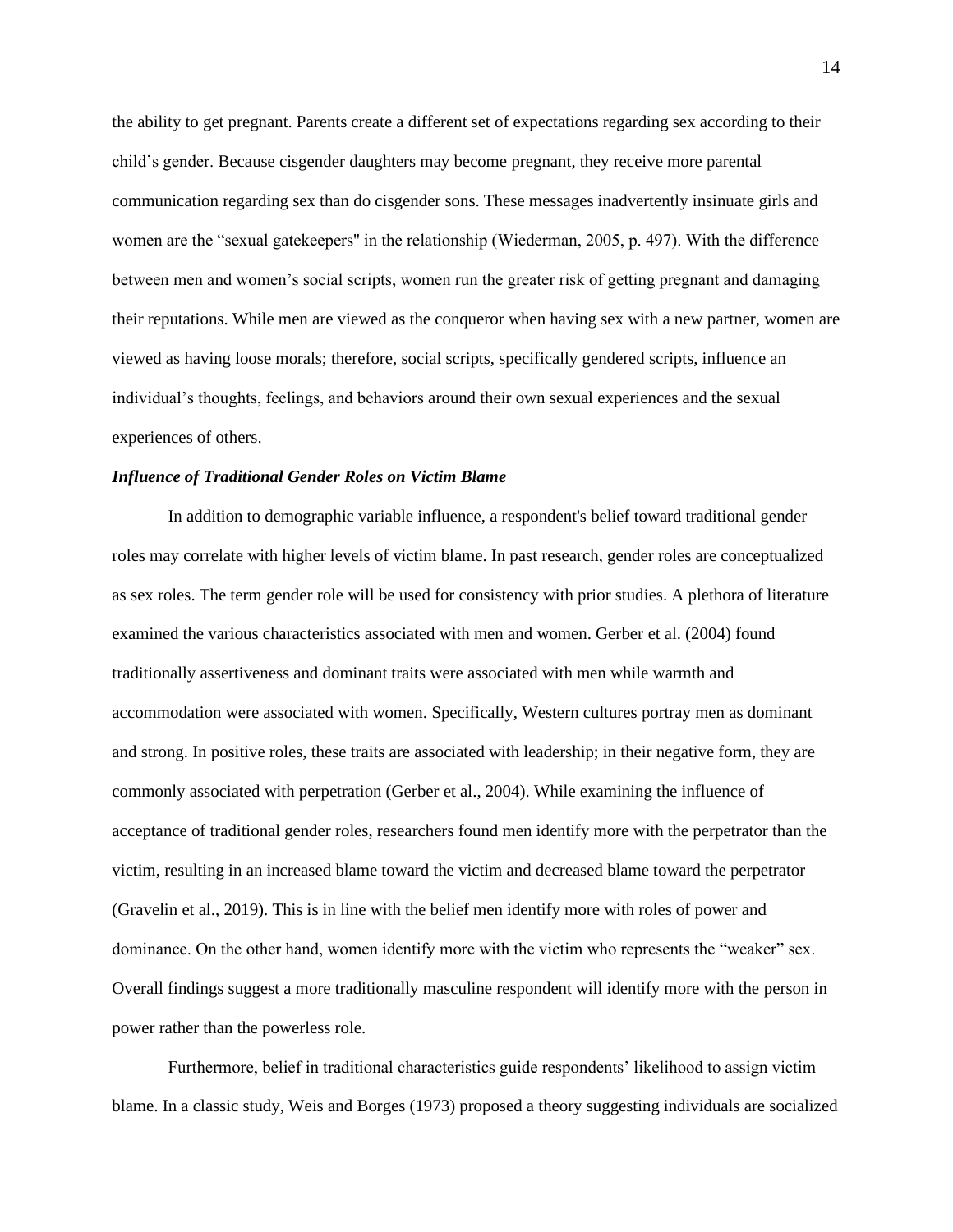according to their gender (e.g., man and woman) resulting in traditional man-woman sexual interactions. This theory was expanded to explain why victims might receive more blame versus others in sexual assault scenarios.

# *Influence of Victim and Perpetrator Gender on Victim Blame*

Gender is commonly examined regarding its impact on the respondent's perception of rape victims. Specifically, the gender of the respondent is commonly evaluated, and studies find men are more accepting of rape myths than women (Buddie & Miller, 2001; Russell & Hand, 2017). When researching the effect of gender on blaming, researchers examine respondent gender as well as victim gender. Demographic variables, such as gender, sexual orientation, race, and socioeconomic status may influence the likelihood to increase blame (Suarez & Gadalla, 2010). Although large bodies of research focus on sexual assault, men victims are overlooked. Odem and Clay-Warner (1998) stated, "The politicization of rape as a feminist issue may contribute to the isolation and suffering experienced by the male victim" (p. 87). This provocative statement addresses a large social issue (e.g., male rape victimization). Even legal definitions of rape exclude men as victims. Specifically, the previous FBI definition of rape was, "the carnal knowledge of a female against her will" (Crime in the United States: Forcible Rape, 2010, p.1). This institutionalized insinuation that men cannot be sexually assaulted established a well-known rape myth, "men cannot be raped." Due to a lack of societal attention on men rape victims, these individuals are faced with hostility and disbelief if they attempt to report the abuse. Men rape victims may fear revictimization and choose not to report, while others are faced with discrimination and hostility if they decide to report the victimization. Gerber et al., (2004) found men victims are blamed more than women victims. Regardless of rape conditions (e.g., stranger versus acquaintance rape), men victims are blamed more often than women victims. This indicates gender of victim significantly impacts blaming attitudes toward the victim.

In addition to differing levels of victim blaming dependent on victim gender, prior research shows significantly differing levels of victim blaming based on perpetrator gender. Smith et al. (1998) found when a man victim is raped by a woman perpetrator, he is more likely to be blamed compared to a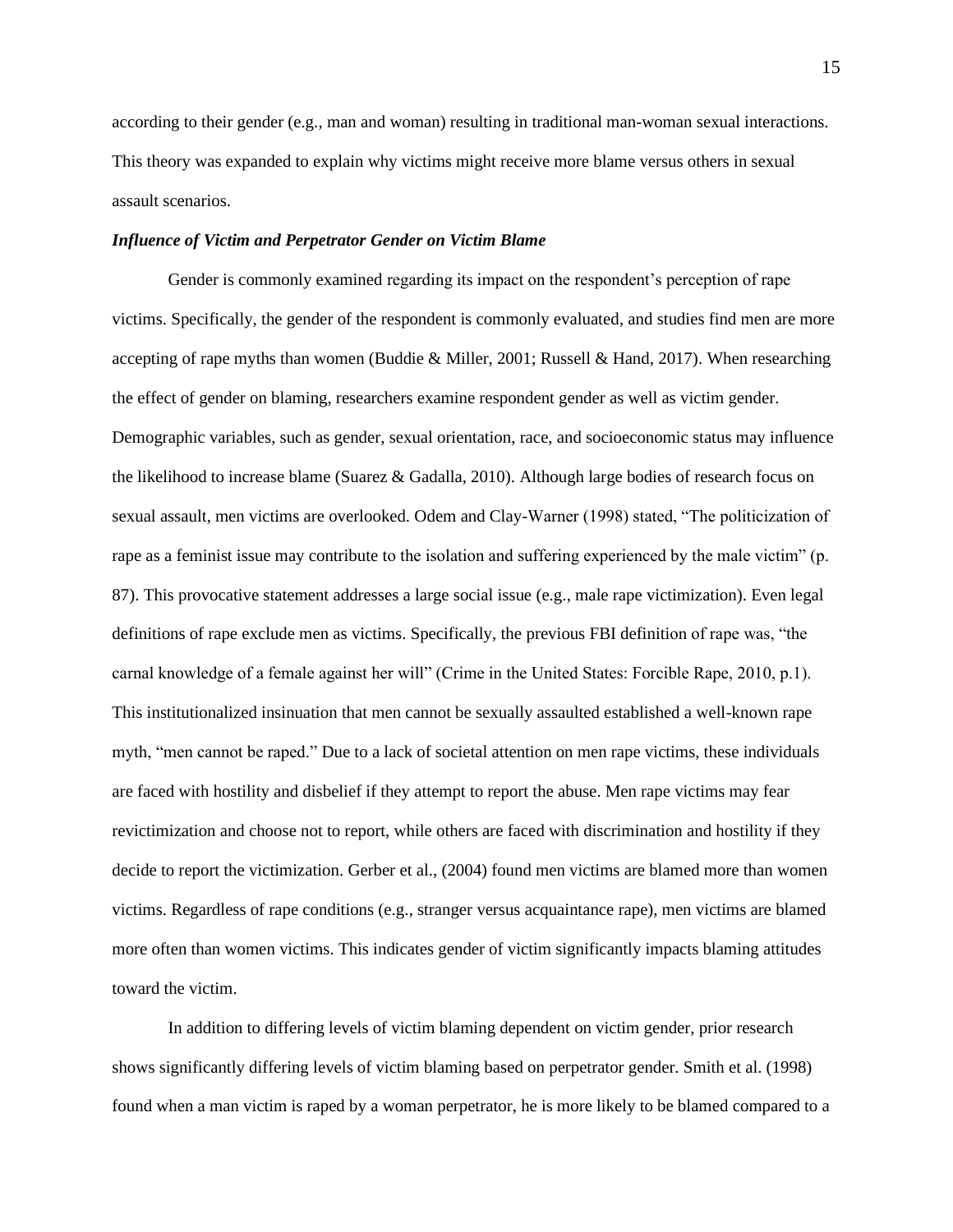man victim raped by a man perpetrator. This finding supports the rape myth, "women cannot rape men." Considering the influence of traditional sex-roles, it is not surprising that man victims are blamed more than women. Kassing et al. (2005) hypothesized six categories of male rape myths: (1) Men's physical size and strength prevents them from being overpowered or forced, (2) men are the instigators of sexual activity, (3) men who are rape victims lose their manhood, (4) the rape of men is rare, (5) men are strong enough to cope with rape, and (6) the rape of men only happens in prison. Consequently, belief in these rape myths encourages individuals to evaluate the rape of men harshly. Many view the rape of a man as a loss of power.

## *Influence of Respondent's Gender on Victim Blame*

Previous literature examined the influence of respondent characteristics on victim blaming. One variable extensively studied is the influence of a respondent's gender on their perception of rape victims. Examining the influence of respondent gender yielded significant findings. Walfield (2018) found the respondent's gender contributes to their degree of acceptance of rape myths. Buddie and Miller (2001) found men are more accepting of rape myths than women. Furthermore, prior studies found a higher acceptance of rape myths correlates with more responsibility on the victim while minimizing the perpetrator's role (Edwards et al., 2011; Suarez & Gadalla, 2010). Additionally, researchers found differences in how respondents view sexually aggressive behavior (e.g., rape). For example, women are less likely than men to condone sexually aggressive behavior (Langley et al., 1991). Langely et al. (1991) found women were more likely to label an aggressive sexual act as rape in comparison to men. Next, researchers examined the perception of "seriousness" of rape amongst men and women (Barnett et al., 1992). Women were found to view rape as a more serious crime than men.

Lastly, prior studies found correlational findings between gender and blame attributed toward rape victims (Wakelin & Long, 2003). Findings suggest significant findings between men and women's perception of the role of the victim. Women tend to identify more with victim which promotes more sympathy and empathy toward the rape victim (Davies et al., 2006). Additionally, women are more likely to consider the psychological impact on the victim after experiencing sexual assault. Conversely, men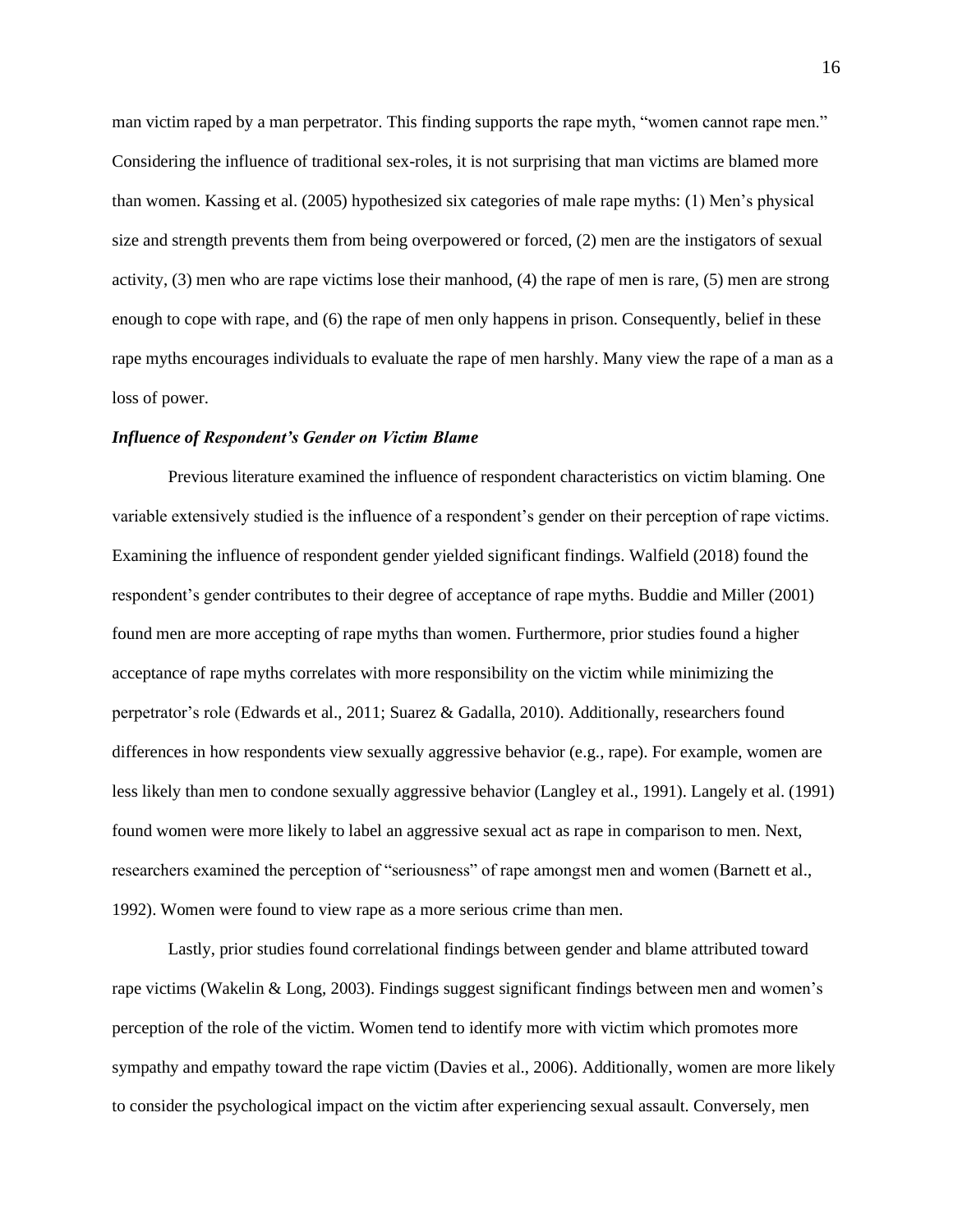endorse more negative attitudes toward rape victims while attributing less blame toward the perpetrator (Davies et al., 2006).

## **Delayed Reporting**

One significant gap in research on sexual assault is the effect of delayed reporting on likelihood of victim blaming. A smaller body of literature examines delayed reporting and perceived credibility in terms sexual assault, harassment, and child sexual abuse, but the studies look at different kinds of victimization (adult sexual harassment, adult sexual assault, child sexual assault); they use very different methods, including case law review, and look primarily at victim credibility, not victim blame (Frazier  $\&$ Borgida, 1992; Frohmann, 1991; Jordan, 2004; Rose & Randall, 1982; von Sikorski & Saumer, 2021). Pierson (2016) found, contrary to the hypothesis, that the timing of the sexual assault report did not significantly affect victim credibility. The lack of significant findings was possibly due to a short time difference between conditions (e.g., immediate versus one week; Pierson, 2016). Although this study did not find significant differences, real-life examples may indicate otherwise. An individual's credibility is put on trial if they decide to come forth with an accusation or rape months or years later. A 'red flag' of false allegations is the timing of the report. Lonsway et al. (2009) stated, "Society's view of 'real rape' includes the following: victim and suspect do not know each other; a weapon was used; physical violence is reported and there is physical injury; the victim resisted and fought back to the utmost; the victim is hysterical; and the victim reports the attack to law enforcement immediately" (p. 4). Statistically, this is not the case. The sexual assault victim may not report the assault for weeks, months, or years; yet society criticizes those who do not report immediately. It is estimated 64% to 96% of victims do not report sexual assault because they believe the report will be met with suspicion or disbelief (Lisak,et al., 2010). A growing concern of sexual assault reports is the credibility of the report. Delayed reports are viewed less credible (Lisak et al., 2010). The actual statistics of false allegations are unknown, but Lisak (2010) evaluated 136 cases of sexual assault and found 5.9% were false allegations. Although false reports are rare, many factors impact the perceived credibility of a victim's statement.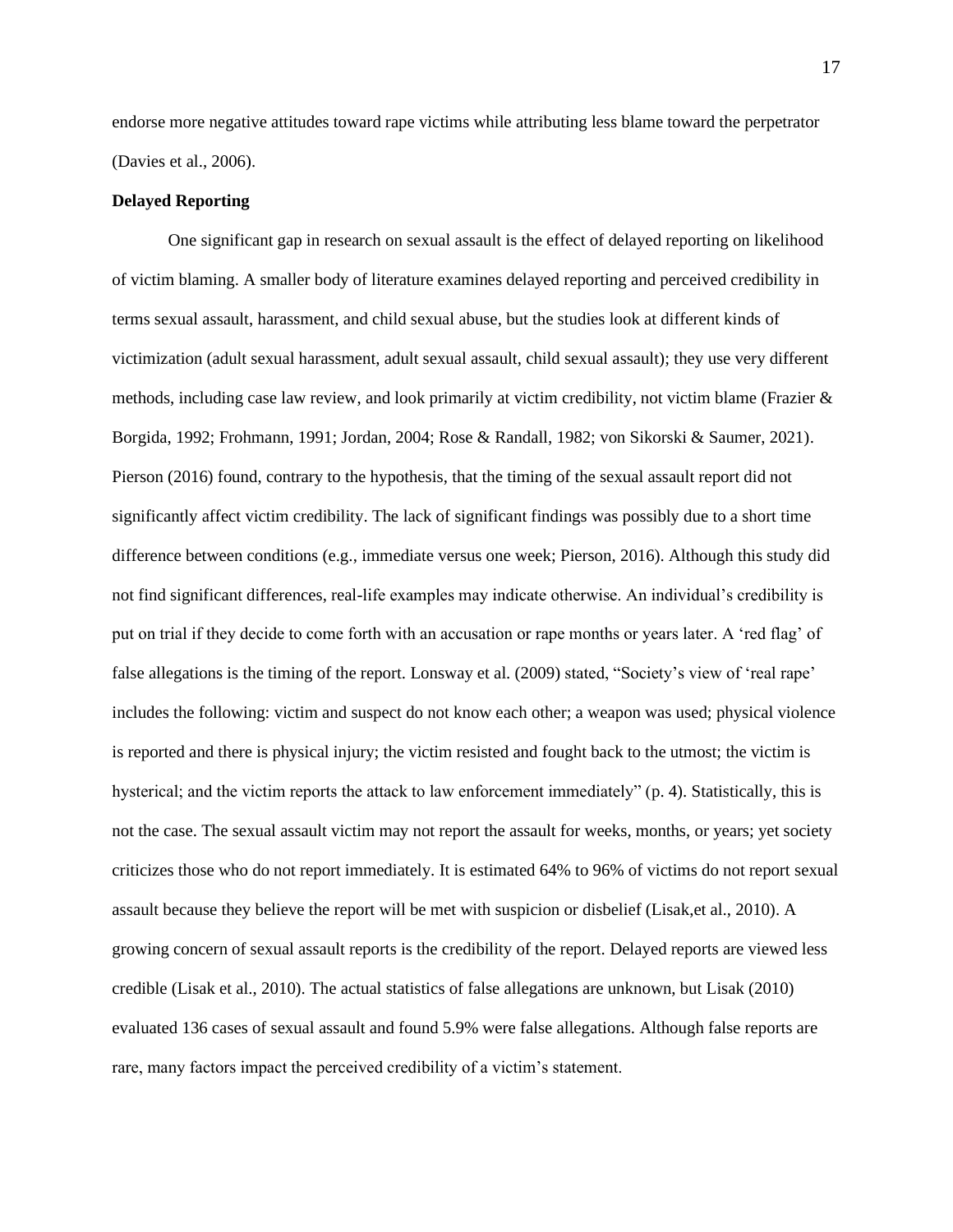## *Barriers to Reporting*

Despite substantial progress made to reduce the psychological and systematic barriers to report sexual assault, sexual assault is still deemed one of the most underreported crimes (Potter, 2016). A few of these perceived barriers include fear of retaliation by the perpetrator, distrust of the criminal justice system, feelings of guilt/shame, or lack of access to resources (Jegllc, 2019). Additionally, victims may feel they will not receive justice if they report to the police. Although victims may experience similar barriers to report a sexual assault, the gender of the victim influences their perception of the reporting process. For example, both man and woman victims may experience shame or guilt, but these negative emotions have a gendered contextual meaning. Sabel et al. (2006) found women reported 13 different barriers to reporting a sexual victimization, while men reported 14 different barriers to reporting a sexual victimization. In the Sabel et al. (2006), women and men reported 13 of the same barriers including fear of retaliation, fear of not being believed, lack of resources, and dislike or distrust of the criminal justice system. Men reported fear of being judged gay as an additional barrier to reporting (Sabel et al., 2006). In addition to the barriers listed, the increased risk of victim blaming occurs when reporting sexual assault.

# **Rurality**

Importantly, rurality is a term which may be defined by numerous and competing objective criteria. Ratcliffe et al. (2016) defined rurality by its opposite: any areas, persons, or housing not classified as urban (Ratcliffe et al., 2016). The U.S. Census Bureau (2020) defines urban areas as areas of 50,000 or more people or as a cluster of at least 2,500 and less than 50,000. Although the U.S. Census Bureau provides a rough definition of urban, it states areas which fall outside this category are categorized as rural. This broad definition makes it difficult to reliably use this construct in research. Participants may not know how to classify themselves because of the vague definition. Many studies ask the participants to provide their ZIP code, while some studies use subjective self-classification. Additionally, some individuals may report their current classification while others revert to their childhood classification. For the current study, participants used subjective self-classification of childhood residence and current residence.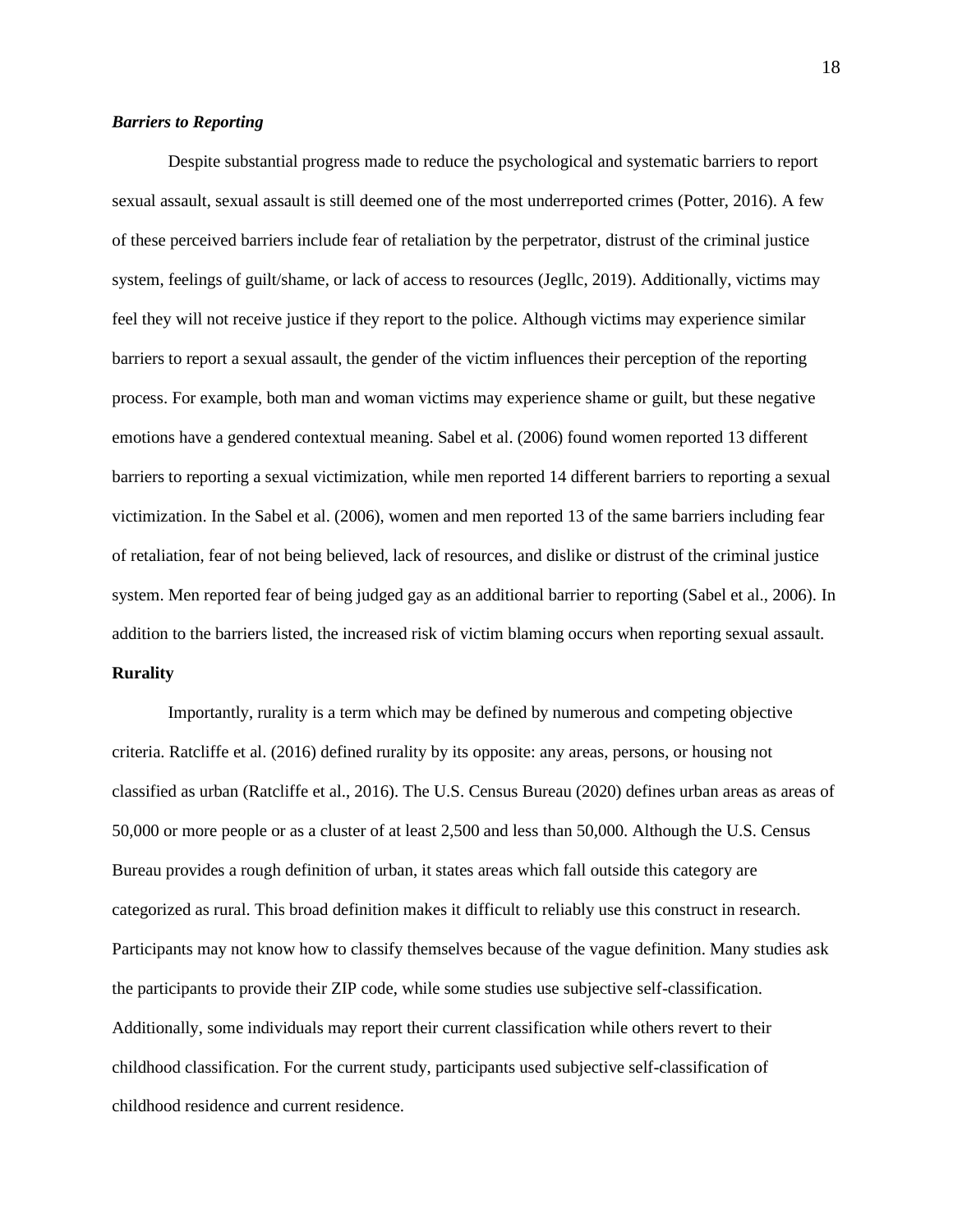Although there is limited correlational research examining rape myth acceptance levels among rural communities, some research suggests lower reporting rates for sexual crimes in rural communities (Logan et al., 2005; Ruback & Menard, 2001). Logan et al., (2005) found women in rural areas are less likely to report because of barriers to reporting. Lewis (2003) cited potential barriers for victims to report sexual violence in rural communities, including lack of anonymity, lack of resources, informal social controls, increased distrust, and overall persecution of sexual assault victims. National data suggest rates of sexual assault are lower in rural areas (10.1% compared to 13.6%); however, these data may be affected by underreporting (Lewis, 2003). Additionally, cultural "rules" or gender norms may dictate what information is acceptable to share. One underlying value pervasive in rural communities is family reputation; therefore, disclosing sexual assault may tarnish one's reputation in the community (Lewis, 2003).

# **Current Study**

## <span id="page-22-1"></span><span id="page-22-0"></span>**Aims**

The aims of the current study were to address gaps in the literature on factors contributing to victim blaming by examining the effects of both victim and perpetrator gender, report timing (immediate vs. delayed), and the roles of both female and male rape myth acceptance on victim blaming. This study also explored differences in rape myth acceptance between rural and non-rural participants.

#### <span id="page-22-2"></span>**Hypotheses**

- 1. Based on previous findings (e.g., Gerber et al. 2004; Kassing et al., 2005), I hypothesized that participants would report higher levels of blame (i.e., rate as more responsible on post-vignette evaluations) for men victims than for women victims.
- 2. Based on previous findings (e.g., Davies & Rogers, 2006; Kassing et al., 2005; Smith et al., 1998), I hypothesized that participants would report higher levels of blame for victims assaulted by women perpetrators than for victims assaulted by men.
- 3. Based on the limited body of research available (Frazier & Borgida, 1992; Frohmann, 1991; Jordan, 2004; Pierson, 2016; Rose & Randall, 1982; von Sikorski & Saumer, 2021), I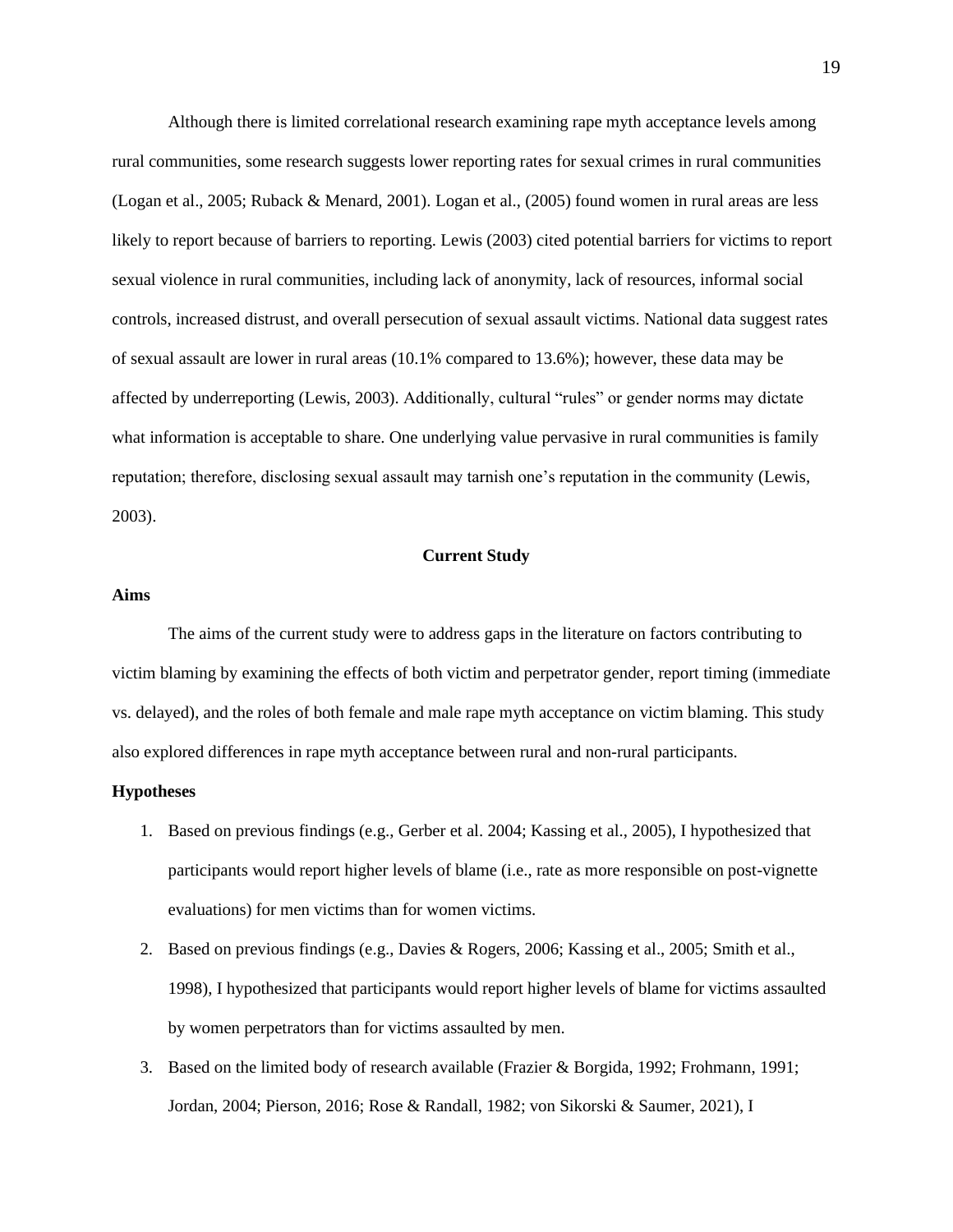hypothesized if participants read that the sexual assault victim waited six months before reporting the sexual assault to the police, then they would be more likely to blame the victim (i.e., rate as more responsible on post-vignette evaluations).

- 4. Based on previous findings (e.g., Hammon et al., 2011; Hayes et al., 2013; Hine & Murphy, 2019; Russell & Hand, 2017; Sleath & Bull, 2012; Suarez & Gadalla, 2010), I hypothesized that participants who report higher levels of rape myth acceptance would perceive the victim less favorably (i.e., would rate them as more to blame on post-vignette evaluations) across all conditions.
	- Based on findings by Ayala et al. (2018), I hypothesized lower levels of RMA would be associated with lower levels of blame for both men and women victims, but as RMA increased, the level of victim blaming would increase, especially regarding men victims.
	- Based on findings by Ayala et al. (2018), I hypothesized lower levels of RMA would be associated with lower levels of blame for victims assaulted by both men and women perpetrators, but participants with higher RMA would blame victims assaulted by women perpetrators more than victims assaulted by men perpetrators.
	- $\circ$  Based on findings by Smith and Skinner (2017), I hypothesized that participants who report higher levels of rape myth acceptance, compared to those with low levels of RMA, would report higher levels blame for victims, regardless of timing of report, but especially for those who report after a delay than for victims who report immediately.
- 5. Finally, I also explored whether RMA differs by rural status. Because the research is limited in this area, I did not have specific hypotheses.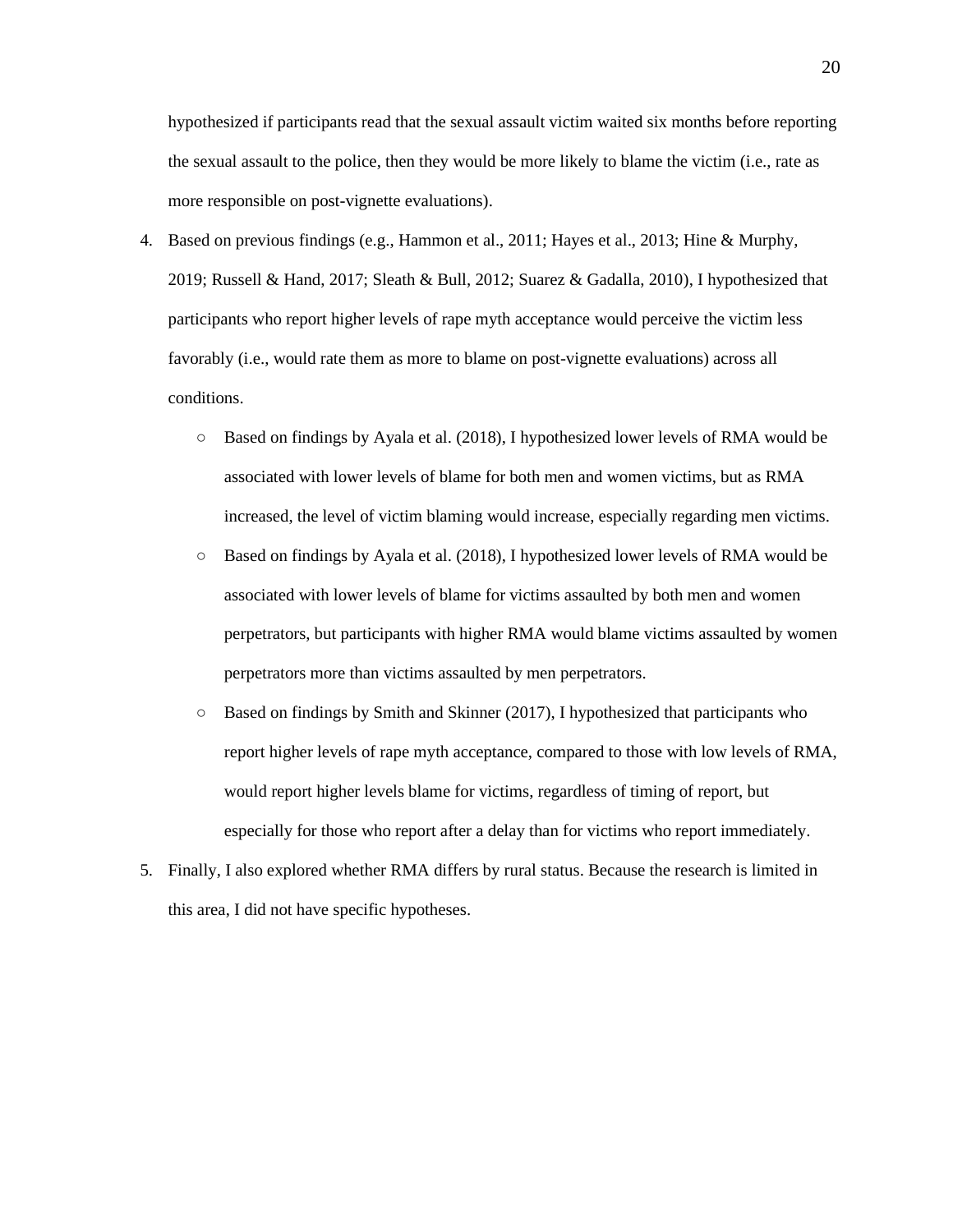#### CHAPTER 2

# METHOD

#### **Participants**

<span id="page-24-1"></span><span id="page-24-0"></span>An initial pool of 803 participants was recruited from a college student population using two strategies. Participants were either recruited through the Department of Psychology's Sona System, an organizational system created for participants to sign up for research studies via the Internet, or through flyers distributed in classes. Inclusion criteria for the study required all individuals enrolled be at least 18 years of age, be currently enrolled in at least one undergraduate psychology course, and provide consent to participate. Exclusionary criteria included being under the age of 18 and declining to provide informed consent. To protect the integrity of the data, 294 participants were removed from study's sample due to validity concerns or missing data. Validity concerns included participants who did not follow directions or incorrectly answered attention and manipulation checks throughout the study.

The final sample consisted of 509 participants with a mean age of 20.49 years  $(SD = 4.38, Range)$ : 18 - 54). Most of the participants identified as either a cisgender woman or cisgender man. For the purposes of data analysis, the category of transgender woman  $(n = 1)$  was combined with the cisgender women category to create an overall category for people identifying as women, regardless of their sex assigned at birth. A few  $(n = 27)$  individuals opted to self-describe their gender; however, these individuals provided descriptions (e.g., "normal biological male") that were consistent with the other available gender categories. Thus, those 27 responses were recoded either men, women, or missing based on their descriptions. See Appendix A for a complete list of open-ended text responses and recoding decisions. There were 6 individuals for whom gender information was missing.

In terms of rurality, the final sample consisted of 169 individuals who grew up in rural areas, 230 individuals who grew up in suburban areas, and 105 individuals who grew up in urban areas. Five individuals' information was missing for childhood rurality.

Regarding race/ethnicity, nearly two thirds of the final sample consisted of individuals who identified as White, about a quarter identified as Black/African American, and most of the remaining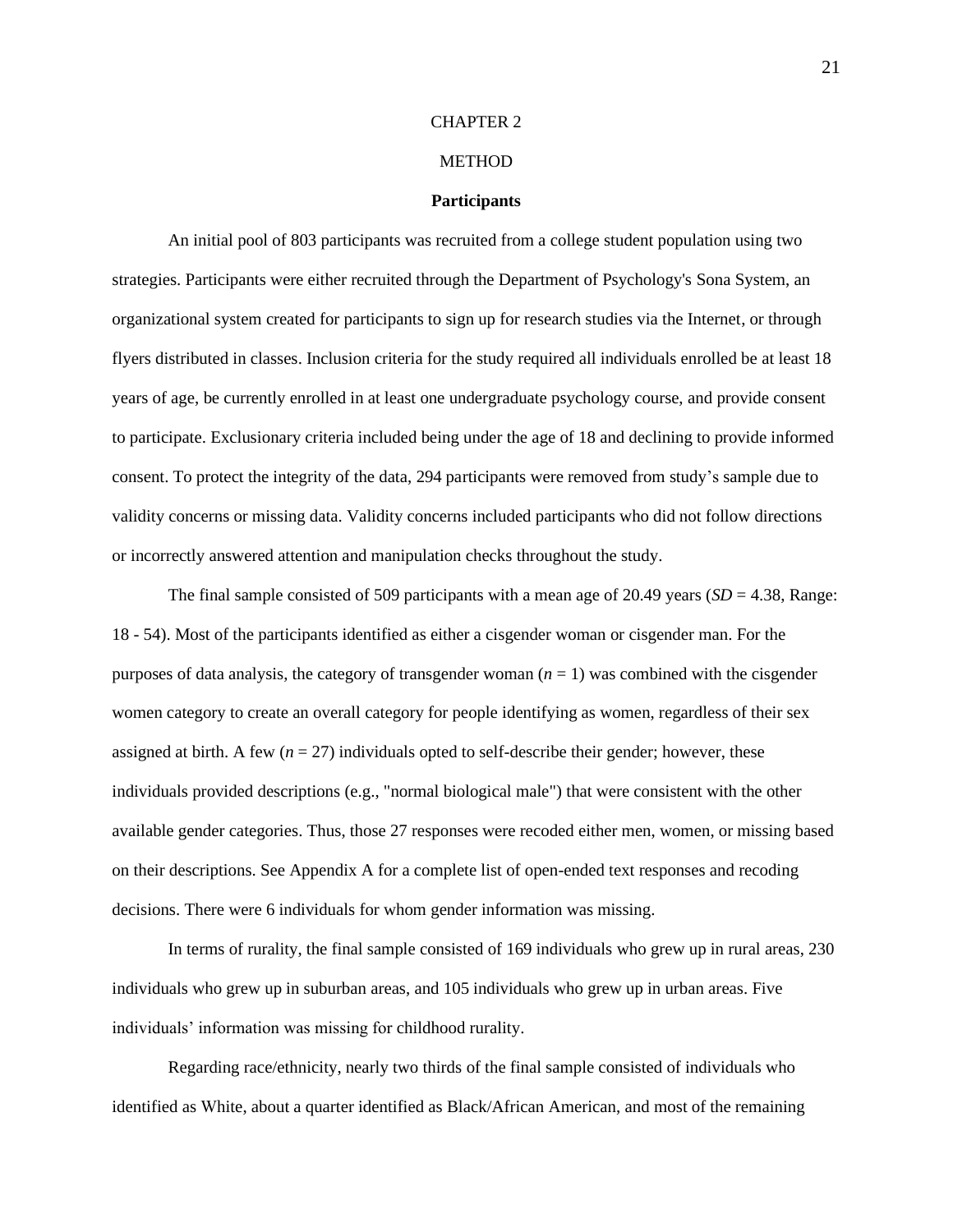identified with one or more other categories. Three individuals elected to self-describe their race/ethnicity ("Afro-Caribbean," "French Canadian/American"), though only two provided a description. Five individuals' information was missing on race/ethnicity.

Most participants identified as straight/heterosexual, and a little over a fifth of the sample identified as asexual, bisexual, gay, lesbian, or pansexual. Six participants self-described; five described themselves as either "questioning" or "bi-curious", and one described himself as "Straight." (The same participant self-described his gender as "Male," and is among the 27 participants discussed earlier.) There were four individuals missing data for sexual orientation. The demographic information for the final sample is provided in Table 1.

#### **Table 1**

*Demographic Characteristics of the Retained Sample*

| Variable                  | $\boldsymbol{n}$ | $\%$     | Variable                      | $\boldsymbol{n}$ | %    |
|---------------------------|------------------|----------|-------------------------------|------------------|------|
| Gender, all categories    |                  |          | <b>Race/Ethnicity</b>         |                  |      |
| Cisgender Man             | 116              | 22.8     | American Indian/Alaska Native | $\overline{2}$   | 0.4  |
| Cisgender Woman           | 339              | 66.6     | Asian                         | 9                | 1.8  |
| Non-binary                | 6                | 1.2      | Black/African American        | 116              | 22.8 |
| Transgender Man           | 0                | $\theta$ | Hispanic/Latino/Latin origin  | 24               | 4.7  |
| Transgender Woman         | 1                | 0.2      | Middle Eastern/North African  | $\overline{2}$   | 0.4  |
| Prefer to self-describe   | 27               | 5.3      | Multiracial/Multiethnic       | 38               | 7.5  |
| Prefer not to say         | 14               | 2.8      | White                         | 308              | 60.5 |
| Missing data              | 6                | 1.2      | Prefer to self-describe       | 3                | 0.6  |
|                           |                  |          | Prefer not to say             | $\mathfrak{2}$   | 0.4  |
| Gender, recoded           |                  |          | Missing data                  | 5                | 1.0  |
| Man                       | 129              | 25.3     |                               |                  |      |
| Woman                     | 353              | 69.4     | <b>Sexual Orientation</b>     |                  |      |
| Non-binary                | 6                | 1.2      | Asexual                       | 15               | 2.9  |
| Prefer not to say         | 14               | 2.8      | <b>Bisexual</b>               | 76               | 14.9 |
| Missing data              | 7                | 1.2      | Gay or lesbian                | 11               | 2.2  |
|                           |                  |          | Pansexual                     | 11               | 2.2  |
| <b>Childhood Rurality</b> |                  |          | Straight/heterosexual         | 379              | 74.5 |
| Rural                     | 169              | 33.2     | Prefer to self-describe       | 6                | 1.2  |
| Suburban                  | 230              | 45.2     | Prefer not to say             | 7                | 1.4  |
| Urban                     | 105              | 20.6     | Missing data                  | $\overline{4}$   | 0.8  |
| Missing data              | 5                | 1.0      |                               |                  |      |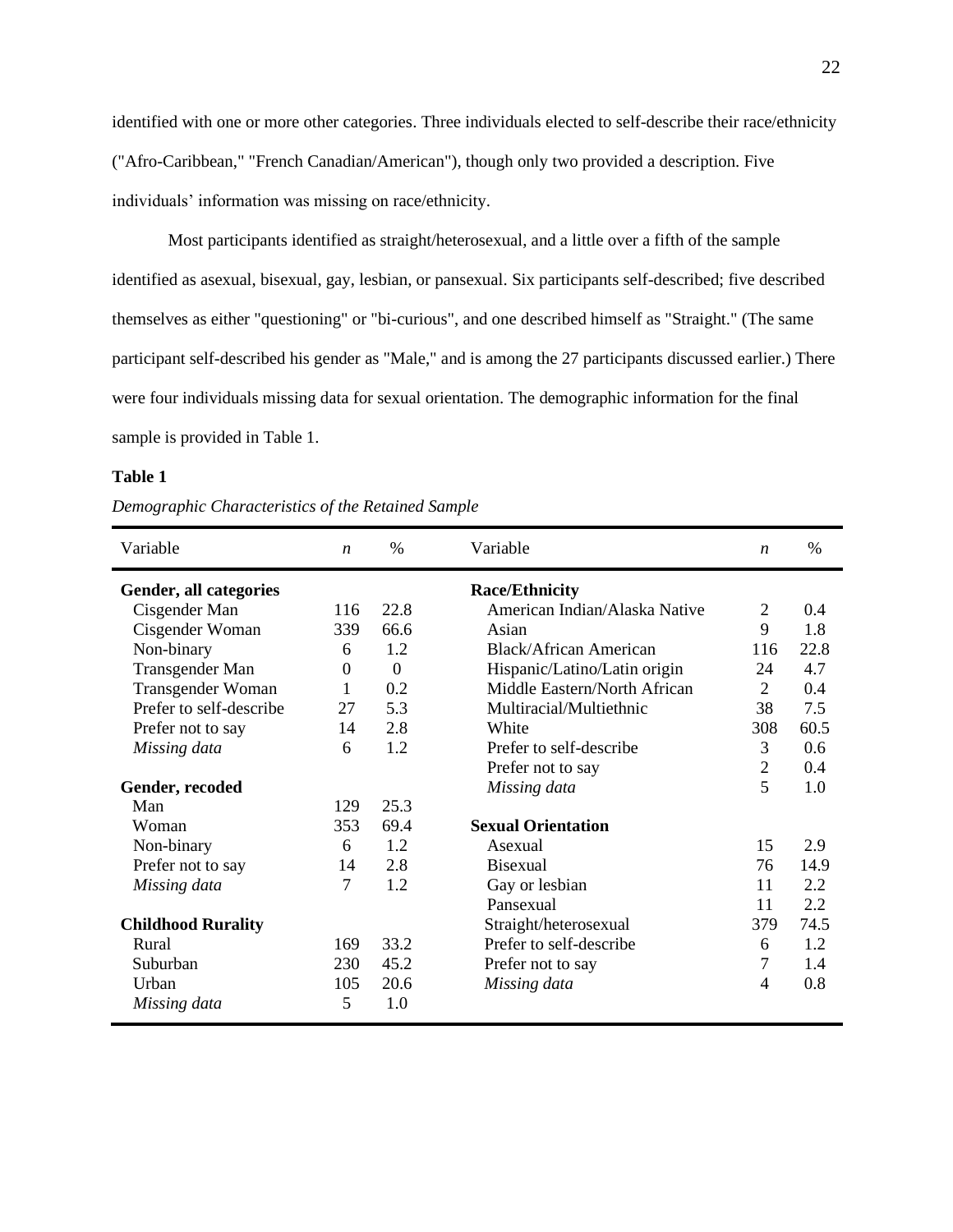#### **Materials**

<span id="page-26-0"></span>The materials and measures used for the study were presented via Qualtrics, an online survey and data collection tool. All measures included were either public domain or created for the current study.

# **Stimuli**

#### *Vignettes*

Eight versions of a sexual assault vignette were created for the proposed study. The vignette details the story of an individual who went to a party and met someone. After the party, that individual invited the other person to their apartment and, after kissing the individual, was sexually assaulted. Participants were randomly presented with one of eight vignettes varying in terms of perpetrator gender (man vs. woman), victim gender (man vs. woman), and when the victim reported the sexual assault to the police (same night vs. six months later). The genders of the individuals described in the vignettes were indicated by gender-stereotyped first names (e.g., Jacob/Daniel = man; Sally/Emily = woman). The full version of the stimulus can be found in Appendix B.

# **Measures**

#### *Post-Vignette Evaluations*

After reading the vignette, participants responded to 14 questions about their perception of victim blame, perpetrator blame, and other factors, like credibility and assumptions about victim and perpetrator sexual orientation. In addition, one attention check item was embedded in the questionnaire. The questions were scaled on an 8-point (0 to 7) response scale.

For current study analyses, the primary variable of interest was victim blaming, which was based on a single item, which was also the first question presented to participants after reading the vignette ("Based on the scenario, how responsible or culpable would you say [Sally/Jacob] was for the events that occurred?"). Another item ("Based on the scenario, how likely would you say it is that [Sally/Jacob] could have avoided or prevented the events?") was initially planned to be another victim blame item, with the intention of averaging the two items for a single victim blame variable; however, it was decided to use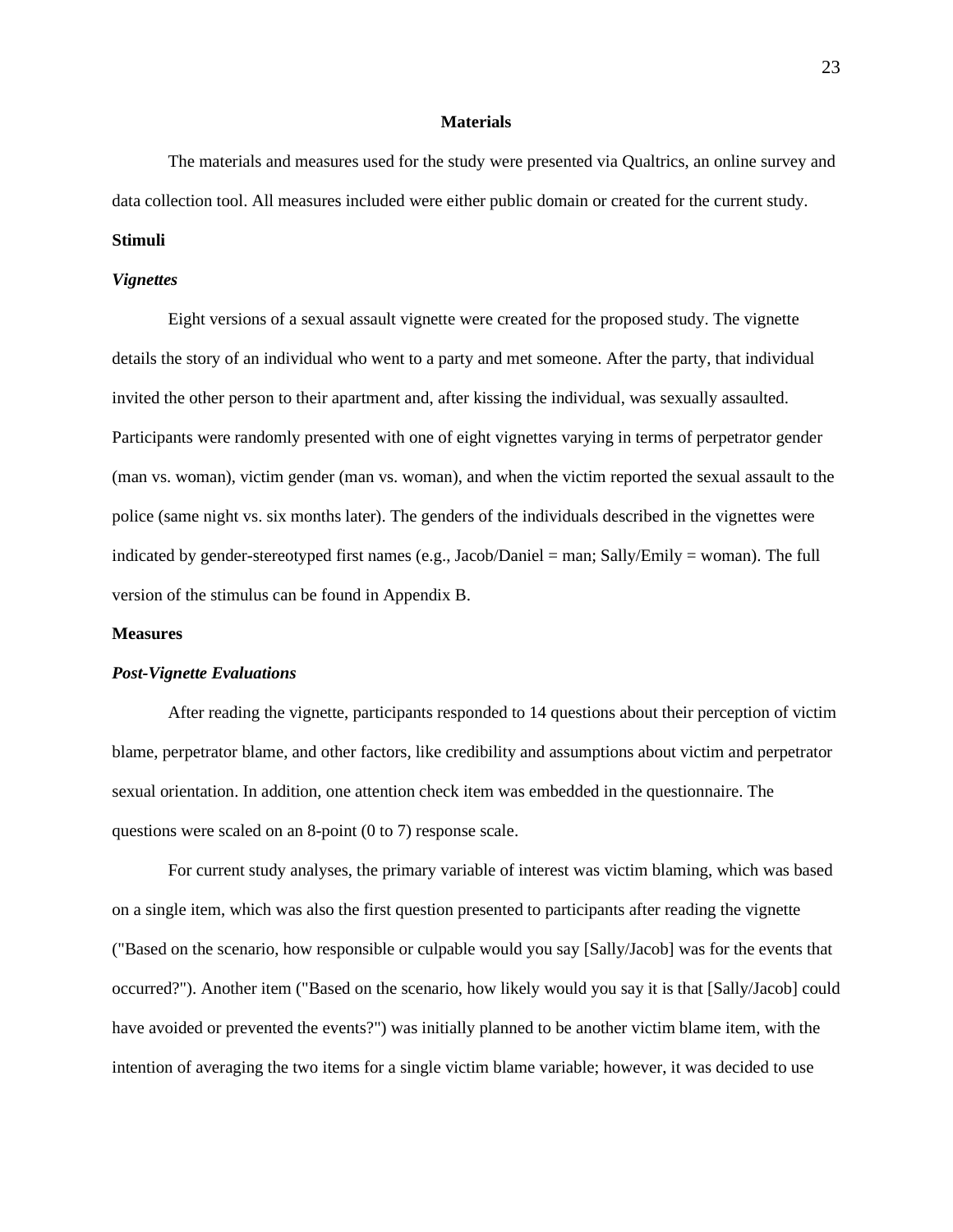just the one victim blame variable (item 1) because using an average of the two victim blame items produced a variable with a low internal consistency score ( $\alpha = .63$ ).

Other items about perpetrator blame, victim credibility, overall certainty that a sexual assault occurred, and perceived sexual orientation were included to allow for supplemental or follow-up analyses for future studies. Data from those items were not analyzed for the current study. The full version of the post-vignette evaluations can be found in Appendix C.

## *Self-Report Questionnaires*

**Modified Illinois Rape Myth Acceptance Scale (Modified IRMA).** The Modified IRMA is based on the Illinois Rape Myth Acceptance Scale (Payne, Lonsway, & Fitzgerald, 1999) and was modified, in part, to reduce the number of items and to better fit the language and attitudes of undergraduate college students (McMahon & Farmer, 2011). It contains 22 items and has four subscales (i.e., *She Asked for It*, *He Didn*'*t Mean To, It Wasn*'*t Really Rape*, and *She Lied*) aimed at understanding attitudes and beliefs on sexual assault, and item content is specific to women victims. The first subscale, *She Asked for It*, consists of six items which reflect beliefs consistent with higher victim blaming (e.g., "When girls go to parties wearing slutty clothes, they are asking for trouble"). The second subscale, *He Didn't Mean To, consists of six items reflecting beliefs consistent with lower perpetrator blaming (e.g.,* "If both people are drunk, it can't be rape"). The third subscale, *It Wasn*'*t Really Rape*, consists of five items that reflect beliefs in stereotypes about "real rape" (e.g., "A rape probably doesn't happen if a girl doesn't have any bruises or marks"). Finally, the fourth subscale, *She Lied*, consists of five items which reflect beliefs consistent with viewing victims as less credible (e.g., "Rape accusations are often used as a way of getting back at guys"). The Modified IRMA is rated using a 5-point response scale, where  $1 =$ *strongly agree* and 5 = *strongly disagree*. Overall, lower scores indicate greater acceptance of the myth while higher scores indicate lower support of a myth. For the current study, items were reverse-scored for the sake of more straightforward interpretation with higher scores indicating greater acceptance of rape myths.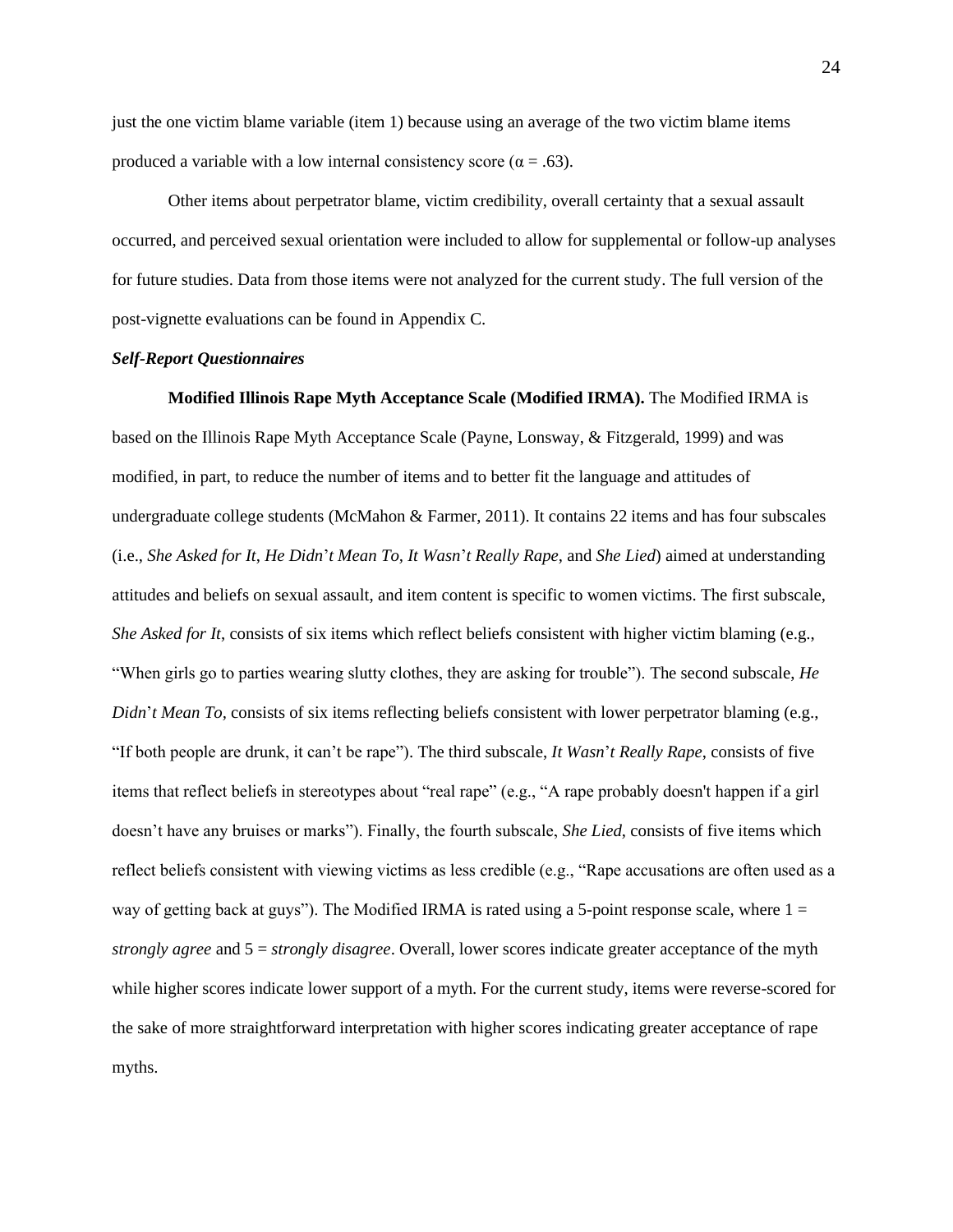McMahon and Farmer (2011) found that their Modified IRMA demonstrated good overall internal consistency ( $\alpha$  = .87), but subscale alphas ranged from .64 to .80. This uneven subscale reliability was also observed in a cross-cultural validation study. Specifically, in a study of rape myth acceptance in an Indian sample, Kamdar et al. (2017) found good internal reliability for the *He Didn't Mean To* subscale (α = .79) and *She Lied* subscale (α = .87), but they found low reliability for the *She Asked for It* subscale  $(\alpha = .61)$  and *It Wasn't Really Rape* subscale ( $\alpha = .49$ ). In the current study, primary study analyses relied on the total score of the Modified IRMA, which showed excellent internal consistency ( $\alpha$  = .92). Though not included in current analyses, the *She Asked for It* (α = .85), *He Didn't Mean To* (α = .75), *She Lied* (α  $=$  .90), and *It Wasn't Really Rape* ( $\alpha$  = .83) subscales showed good to excellent internal consistency.

**Male Rape Myth Scale (MRMS**; Melanson, 1998**)**. The MRMS was developed to measure the extent to which people endorse certain beliefs about the sexual assault of men, including beliefs based on stereotype and beliefs that increase victim blaming and decrease victim credibility (e.g., "Any healthy man can successfully resist a rapist if he really wants to;" Melanson, 1998). The MRMS is a 22-item questionnaire using a 6-point Likert-type scale (1 = *strongly disagree*, 6 = *strongly agree*), with higher scores indicating greater endorsement of male rape myths. For this study, the total score was used.

Melanson (1998) reported excellent overall internal consistency ( $\alpha$  = .90) and 4-week test-retest reliability  $(r = .89)$ . In addition, other studies using this measure also reported strong internal consistency, with α ranging from .85 to .99 (Davies et al., 2012; Kassing et al., 2005; Sleath & Bull, 2010; Walfield, 2018). In the current sample, internal consistency for the MRMS total score was very good ( $\alpha = .89$ ).

**Personal Experiences with Sexual Assault**. Participants answered two questions, written for the current study, about their own experiences with sexual assault and whether they reported the assault to police (see Appendix D). The reason for including these items is to allow for supplemental or follow-up analyses. For example, because research on prevalence and reporting of sexual assault is still extremely limited, this could be an opportunity to generate preliminary data for future studies.

**Demographics Form**. Participants provided basic demographic information such as age, gender, race and ethnicity, level of education, and rurality (see Appendix D). Other than to describe the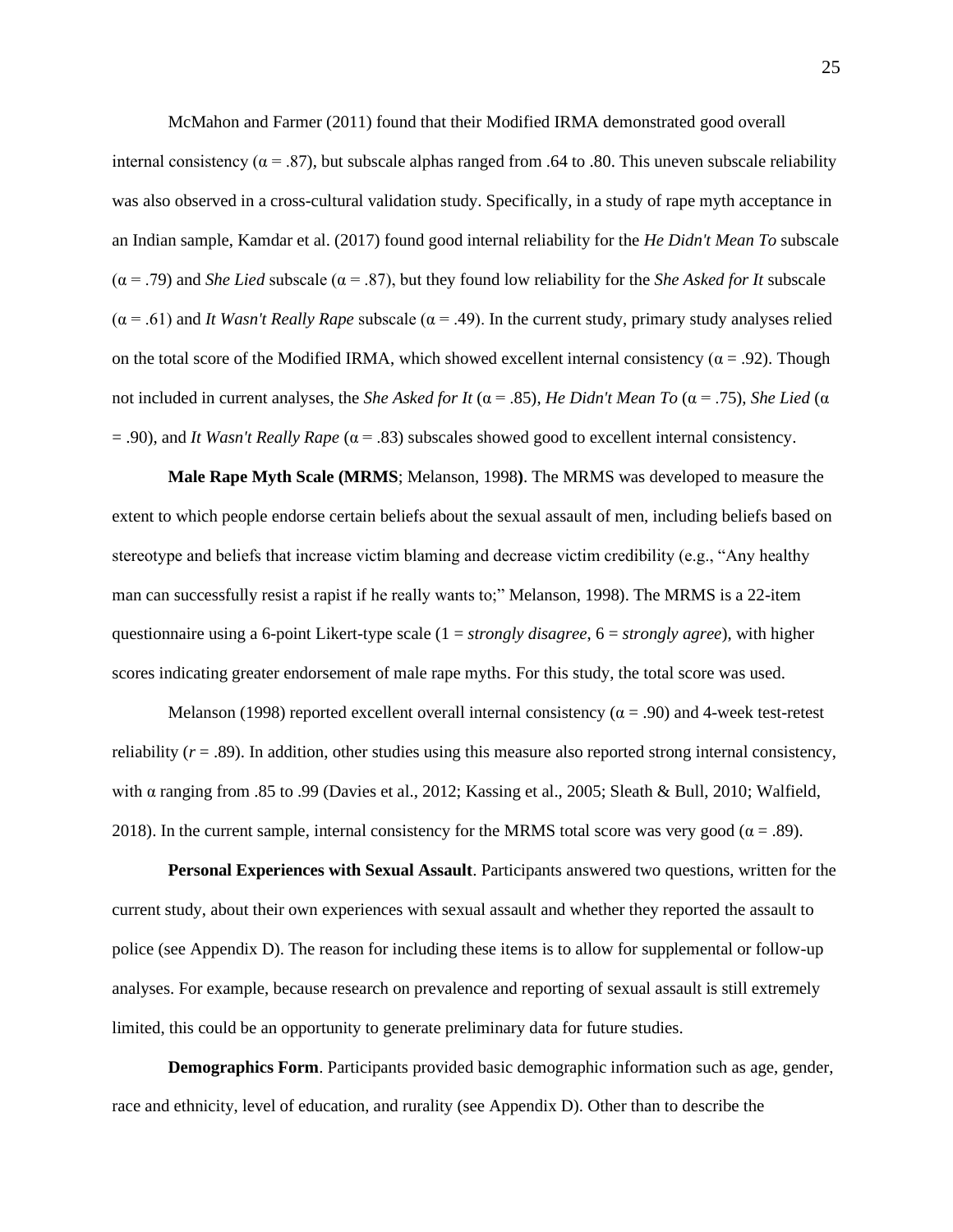participants, current study analyses only examined gender and rurality. In terms of the rurality of their area of residence, participants classified the area in which they currently live and the area in which they were raised as either rural, suburban, or urban, similar to Ford et al.'s (2017) self-classification approach. Participants also estimated the population size of their current and childhood residences. For the purposes of primary study analyses, however, rural status reflected only self-classification of childhood residence, in part because participants were students, and it was unclear whether they reported current rurality based on their local residence or permanent residence, if different. In addition, suburban and urban participants were collapsed into one group (non-rural), yielding a binary childhood rurality variable (rural vs. nonrural).

#### **Manipulation and Attention Checks**

To ensure high-quality data, several data quality checks were included in the study. Each participant completed one manipulation check and four attention check items after answering the postvignette evaluation questions. These five items were specific to the vignette and intended to identify participants who did not read the vignette closely. Participants indicated whether statements were true or false, based on the vignette they read (see Appendix C).

Participants completed two additional attention checks (e.g., "It is important you pay attention to this study. Please leave this item blank"). One was embedded within the 14 post-vignette evaluation questions, and the other within the MRMS items (see Appendices C and D).

# **Procedure**

#### <span id="page-29-0"></span>**Recruitment**

Recruitment occurred from June 2021 through December 2021. Participants were recruited in two ways: posting the study to the Department of Psychology's Sona System for recruiting from the undergraduate participant pool and distribution of flyers in undergraduate psychology classes (see Appendix E for a copy of the flyer). For the current study, eligible prospective participants who were interested in the study were directed from Sona or the flyer to the survey platform, Qualtrics, to review an electronic informed consent. Potential participants were informed they would be reading a summary of an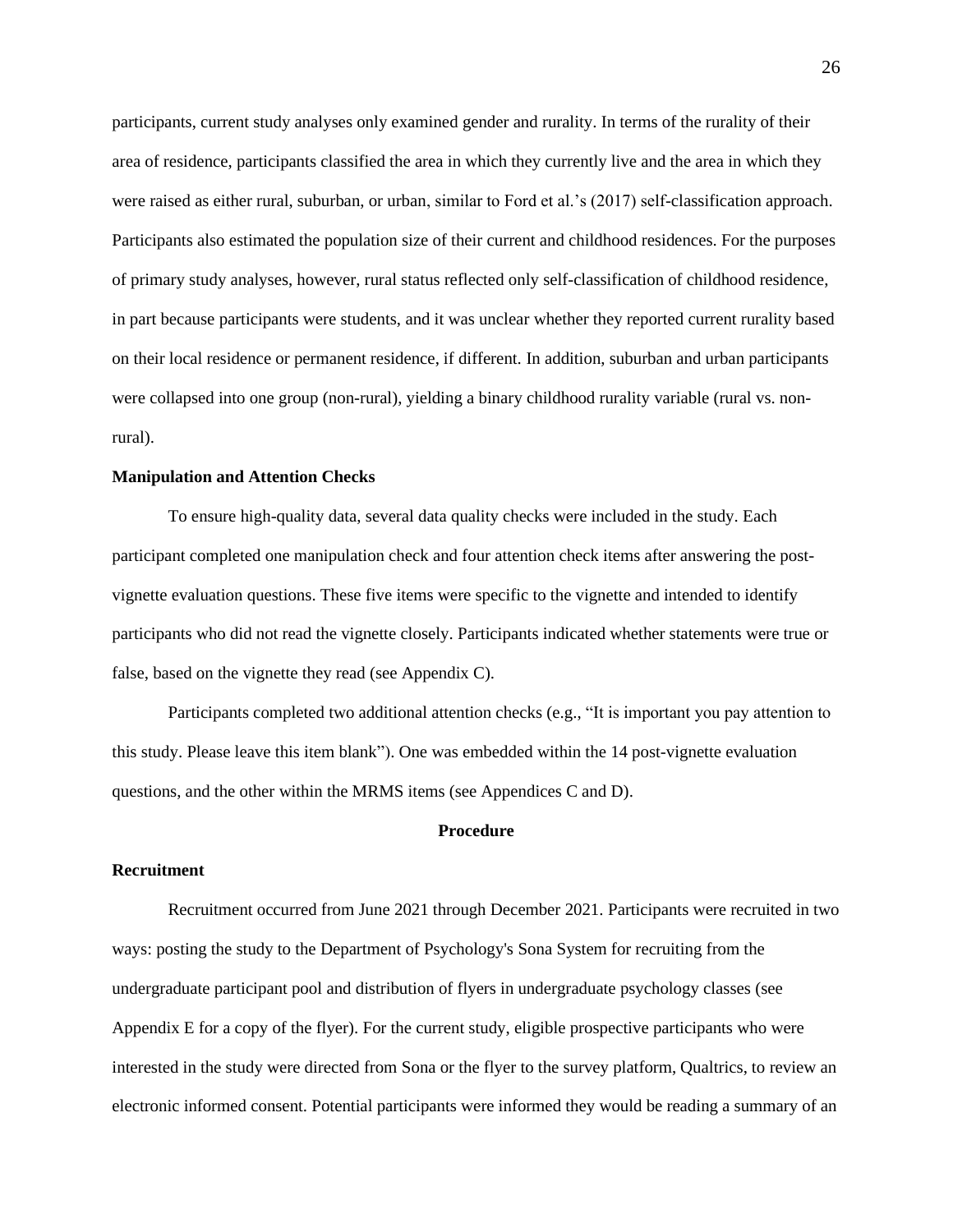alleged sexual assault. Potential participants were given an option to click a button labeled "I do NOT wish to participate in this study" or "I have read the above information and AGREE to participate in this study." Participants who declined to participate were directed away from the study and not allowed to continue. In total, 804 people viewed the informed consent, and one declined to participate.

The initial enrolled sample included 504 participants recruited through SONA, 217 recruited in class, and 82 who discontinued before reaching the item about how they heard about the study. The final sample, after low quality data were excluded, included 366 participants recruited through SONA, 139 in class, and 4 who did not respond to the question. Participants recruited through SONA were compensated with one unit of research credit, and those recruited in class were compensated with extra credit.

#### **Procedure**

Participants who agreed to participate began the study by reading one of eight versions of the vignette. The version of the vignette was randomly assigned to the participants. There were eight vignettes and each participant read only one version. See Table 2 for the numbers of included participants in each study condition.

#### **Table 2**

|                       | Perpetrator Gender         | Timing of Report          |                             |  |  |
|-----------------------|----------------------------|---------------------------|-----------------------------|--|--|
| Victim Gender         |                            | Immediate<br>(that night) | Delayed<br>(6 months later) |  |  |
| Male Victim (Jacob)   | Male Perpetrator (Daniel)  | 58                        | 59                          |  |  |
|                       | Female Perpetrator (Emily) | 70                        | 75                          |  |  |
| Female Victim (Sally) | Male Perpetrator (Daniel)  | 57                        | 66                          |  |  |
|                       | Female Perpetrator (Emily) | 56                        | 68                          |  |  |

*Number of Participants Randomly Assigned to Each Condition*

NOTE: Reflects retained sample only (*N* = 509)

Immediately after reading the vignette, participants answered questions about their perceptions of the described scenario. One attention check item was embedded within these questions. Then, after these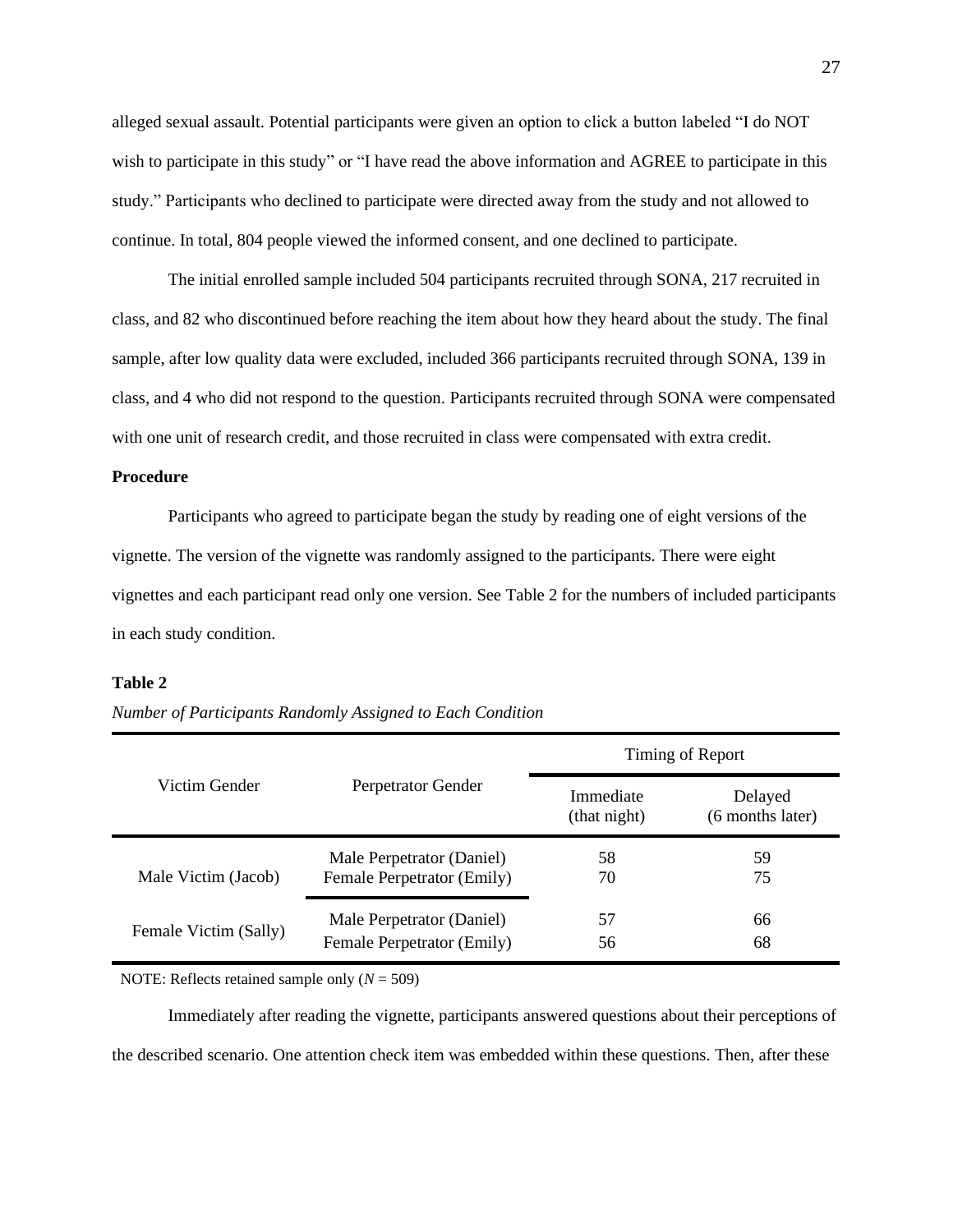post-vignette evaluations were complete, participants answered five true/false questions about the vignette they read, which served as vignette manipulation and attention checks.

Next, all participants completed the Modified IRMA and MRMS. The order of the Modified IRMA and MRMS was randomized. One attention check item was embedded within the MRMS. Based on independent t tests, there was no difference in IRMA and MRMS scores between participants who completed the IRMA first and those who completed the MRMS first. After completing the IRMA and MRMS, participants answered two questions about their personal experience with sexual assault. Finally, participants completed the Demographics Form, which included a final question about how they learned about the study. Following completion of study measures, participants were debriefed and provided a list of resources (see Appendix G). Additionally, participants were given instructions for how to claim their compensation (SONA credit, class credit) for completion of the study.

The whole sample took on average 16167.75 seconds (*SD* = 72398.88; Range: 4.00 – 762745.00), or 269.46 minutes, to complete the study. The retained sample of 509 participants who passed all data quality checks took on average 10692.77 seconds (*SD* = 51382.74; Range: 319 – 699059.00), or 178.21 minutes. The duration estimate provided by Qualtrics, however, was skewed by several participants who reached the end of the survey but did not click 'submit' for hours or even days. Thus, time spent on each page, except the final debriefing page, was summed, resulting in a mean time spent on the study for the whole sample of 787.55 seconds (*SD* = 712.71; Range: 4.19 – 10575.58), or 13.14 minutes. For the retained sample, the mean time spent on the study was 912.60 seconds (*SD* = 789.69; Range: 258.68 – 10575.58), or 15.21 minutes.

All study protocols were approved by the Institutional Review Board at Georgia Southern University.

## **Data Integrity**

Prior to analyses, data quality checks were established to ensure accuracy of study findings. Participants had to pass all checks to be included in study analyses. Data from participants who failed one or more of these criteria were excluded from further analyses.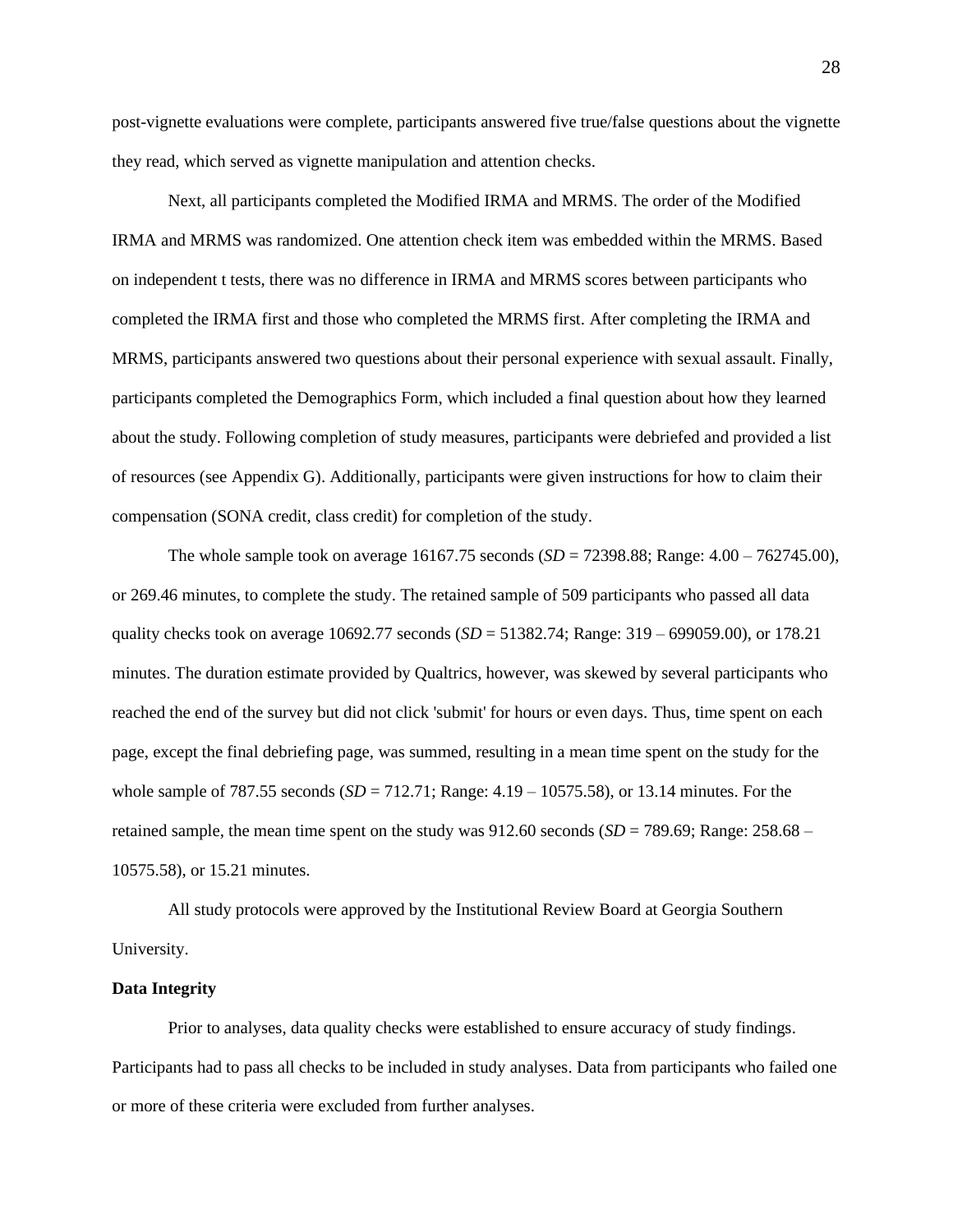First, participants had to spend at least 137 seconds, or 2.28 minutes, on the study (57 seconds to read the vignette, based on 150-151 words read at 160 words per minute, plus 1 second for each of the 77 items in the study). Second, participants had to pass the post-vignette manipulation check item to ensure they recalled whether the victim in the vignette reported the assault that night. Third, participants had to pass at least three of the four post-vignette attention check items to ensure they read the vignette reasonably closely. For two of the post-vignette attention check items ("Sally/Jacob and Emily/Daniel knew each other from class" and "Alcohol was present in the scenario"), responses were acceptable if participants answered either "false" or "I don't remember" The inclusion of "I don't remember" to acceptable responses for these two items was due to obscurity in the vignette. The vignette did not explicitly state that the two individuals met *for the first time* at the party. It also did not mention alcohol at all. Several participants who passed all other data quality checks answered "I don't remember" on these items, maybe because the vignette was ambiguous, not because the participants gave poor effort. Fourth, participants had to pass both of the two other attention check items (e.g., "It is important that you pay attention to this study. Please leave this item blank") embedded in other sets of questions. In addition, participants had to provide at least enough information that all data quality checks could be done.

These criteria led to the removal of 294 of the original sample of 803 participants. See Table 3 for the number of participants who passed or failed each data quality check. An independent t test compared included participants ( $n = 509$ ) and excluded participants ( $n = 294$ ) on age, and Pearson  $\chi^2$  tests compared included and excluded participants on gender, rurality, race/ethnicity, and sexual orientation. There were no significant differences.

# **Table 3**

| Passing Criteria                                       | Passed<br>(n) | Failed<br>(n) | Incomplete or<br>Discontinued $(n)$ |
|--------------------------------------------------------|---------------|---------------|-------------------------------------|
| Completion (provided data for all data quality checks) | 728           | 75            | $\overline{\phantom{a}}$            |
| Duration ( $\geq$ 137 seconds)                         | 765           | 38            | $\overline{\phantom{0}}$            |
| Vignette Manipulation Check (1 out 1 correct)          | 548           | 185           | 70                                  |
| Vignette Attention Checks (3 out of 4 correct)         | 623           | 110           | 70                                  |

*Data Quality Checks*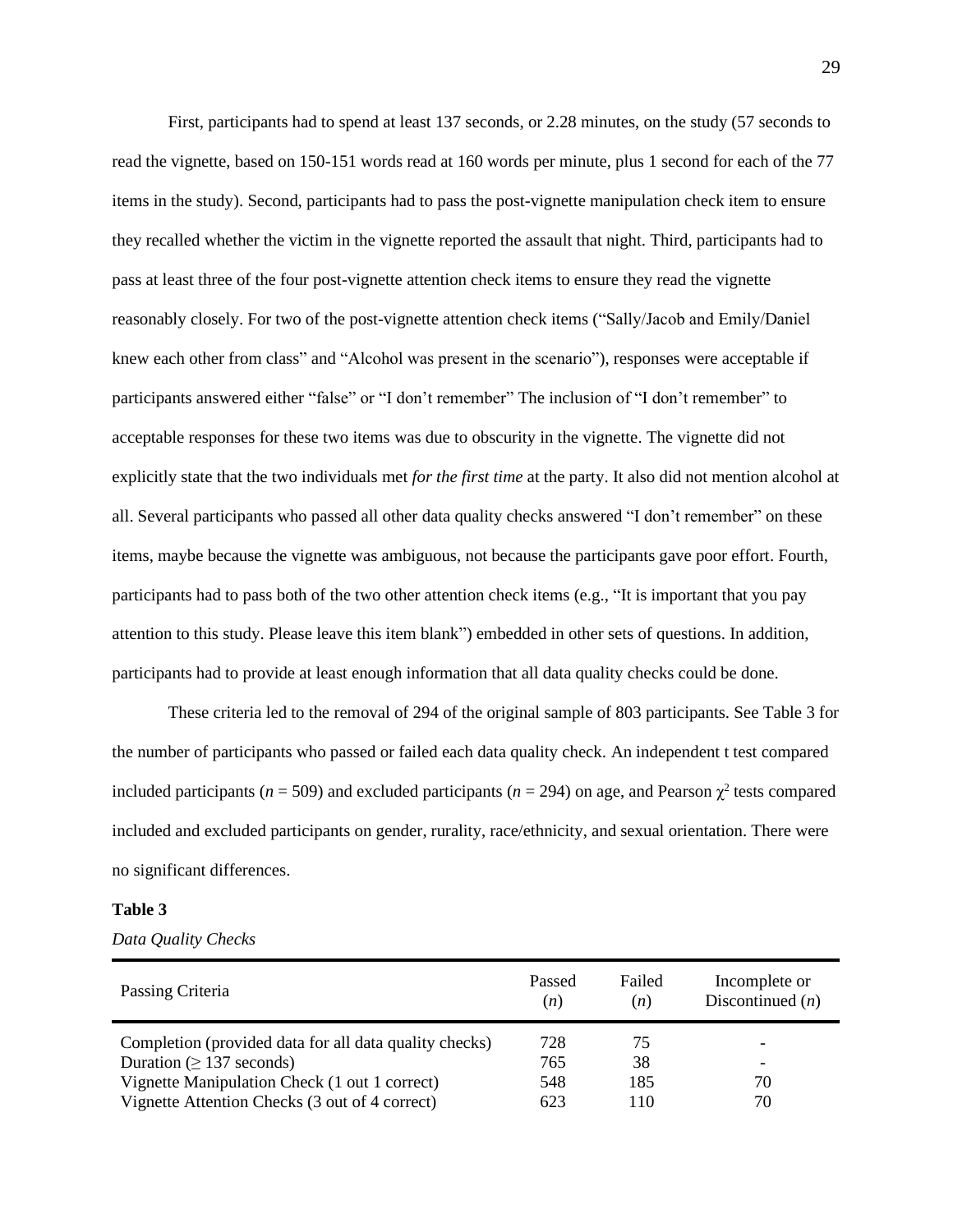| Embedded Attention Checks (2 out of 2 correct) |  |  |
|------------------------------------------------|--|--|
|                                                |  |  |

NOTE: Many participants failed multiple data quality checks, so the column total exceeds the number of participants whose data were removed from study analyses.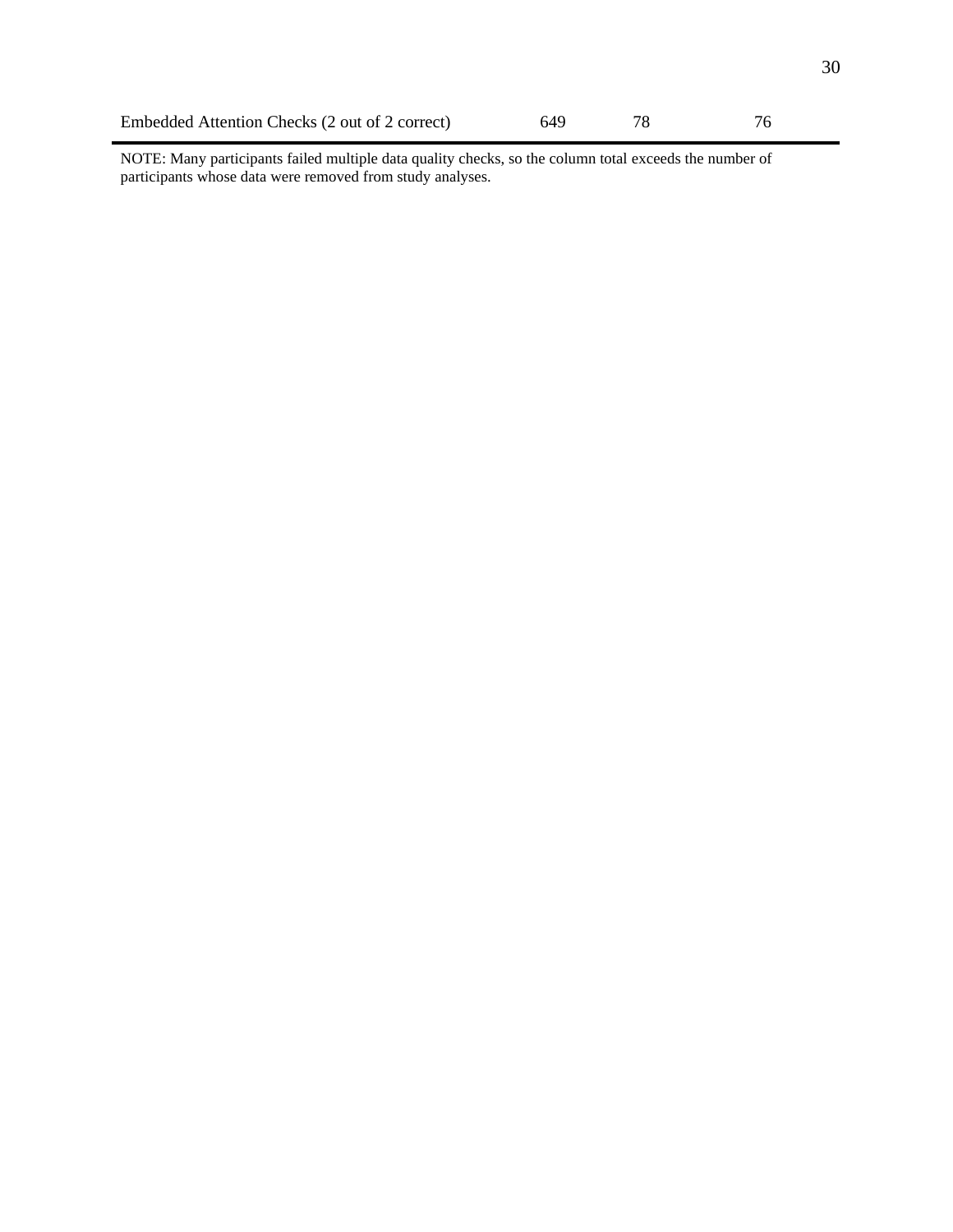#### CHAPTER 3

## RESULTS

#### **Primary Analyses**

# <span id="page-34-1"></span><span id="page-34-0"></span>**Hypotheses 1-3**

To test the first three study hypotheses, I conducted a 2 (Perpetrator Gender: Man, Woman)  $\times$  2 (Victim Gender: Man, Woman)  $\times$  2 (Time of Report: Immediate, Delayed) between-subjects ANOVA. The dependent variable was participant ratings of victim blame (i.e., "Based on the scenario, how responsible or culpable would you say [Sally/Jacob] was for the events that occurred"). This analysis allowed me to test whether there would be higher victim blaming for men victims compared to women victims, higher victim blaming for victims assaulted by women than those assaulted by men, and higher victim blaming when assaults are reported after a delay than when they are reported immediately. Based on an a priori power analysis conducted in G\*Power (Faul et al., 2007), I needed to include a minimum of 210 participants in the analyses to have enough power (95%) to find a medium effect size (.25). See Table 4 for the results of the ANOVA.

#### **Table 4**

| Source                                                | df  | Mean<br>Square | $\boldsymbol{F}$ | $\boldsymbol{p}$ | partial<br>$\eta^2$ |
|-------------------------------------------------------|-----|----------------|------------------|------------------|---------------------|
| Intercept                                             |     | 1900.93        | 770.96           | 0.00             | 0.61                |
| Victim Gender                                         | 1   | 9.22           | 3.74             | 0.05             | 0.01                |
| Perpetrator Gender                                    |     | 4.03           | 1.63             | 0.20             | 0.00                |
| Timing of Report                                      |     | 0.78           | 0.32             | 0.57             | 0.00                |
| Victim Gender x Perpetrator Gender                    | 1   | 0.51           | 0.21             | 0.65             | 0.00                |
| Victim Gender x Timing of Report                      | 1   | 15.96          | 6.47             | 0.01             | 0.01                |
| Perpetrator Gender x Timing of Report                 | 1   | 0.20           | 0.08             | 0.78             | 0.00                |
| Victim Gender x Perpetrator Gender x Timing of Report |     | 2.13           | 0.86             | 0.35             | 0.00                |
| Error                                                 | 500 | 2.47           |                  |                  |                     |

*Results of Between-Subjects ANOVA of Victim Blame based on Three Vignette Conditions*

*NOTE: Bolded rows indicated significance*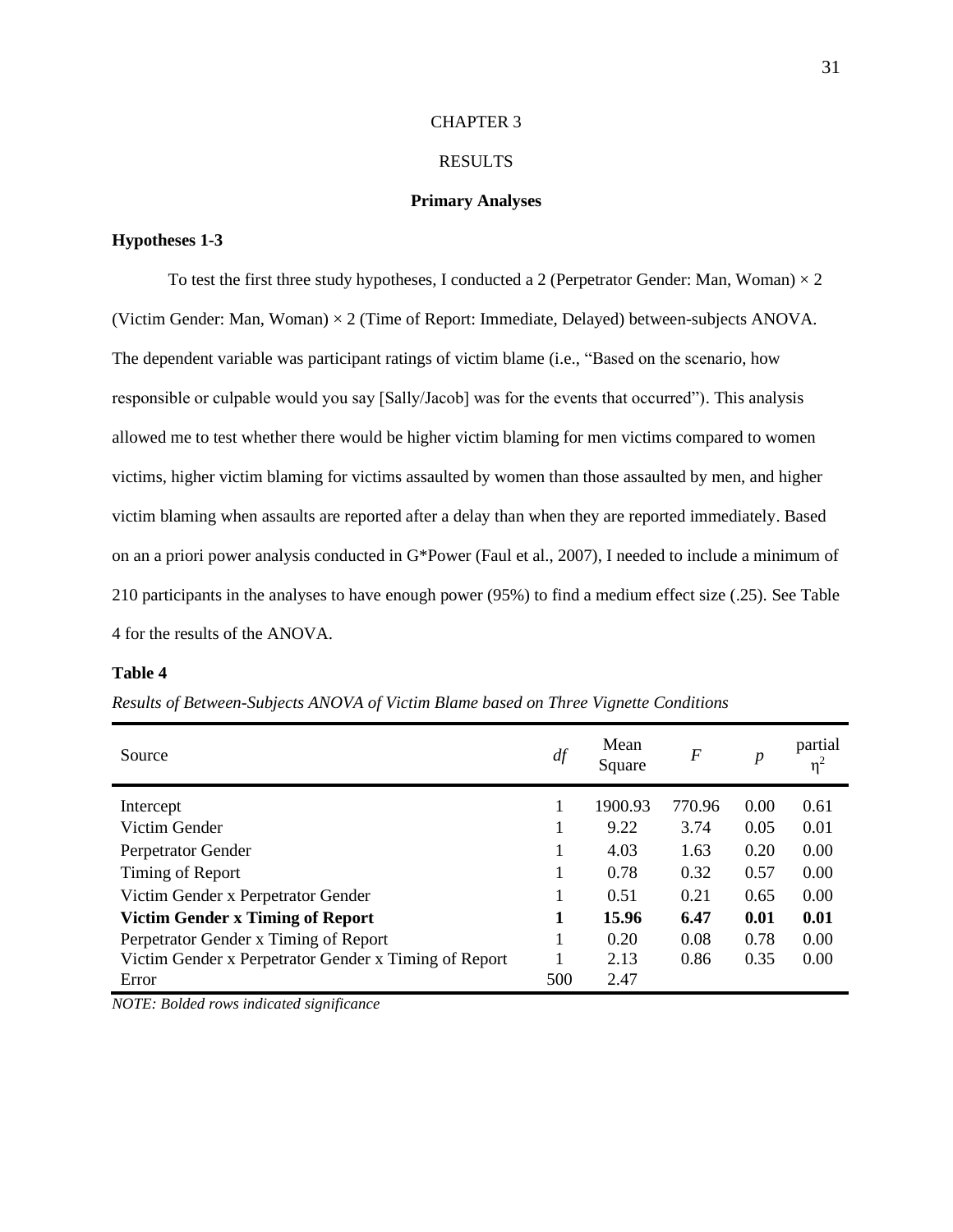Despite trending towards significance, there was not a significant main effect for victim gender, such that ratings of victim blame did not differ significantly based upon victim gender within the vignette. When examining perpetrator gender, there was no significant main effect, indicating ratings of victim blame did not differ by perpetrator gender. Additionally, timing of report was a non-significant main effect, such that ratings of victim blame was not influenced by timing of report. See Figure 1 for a summary of the non-significant main effects. Because victim gender trended towards significance, there is tentative support for the first hypothesis that male victims would be blamed more than female victims, the second and third hypotheses about perpetrator gender and timing of report were not supported.

# **Figure 1**







Interactions were also tested, and a significant two-way interaction effect was found between victim gender and timing of report on ratings of victim blame. These results indicated an effect from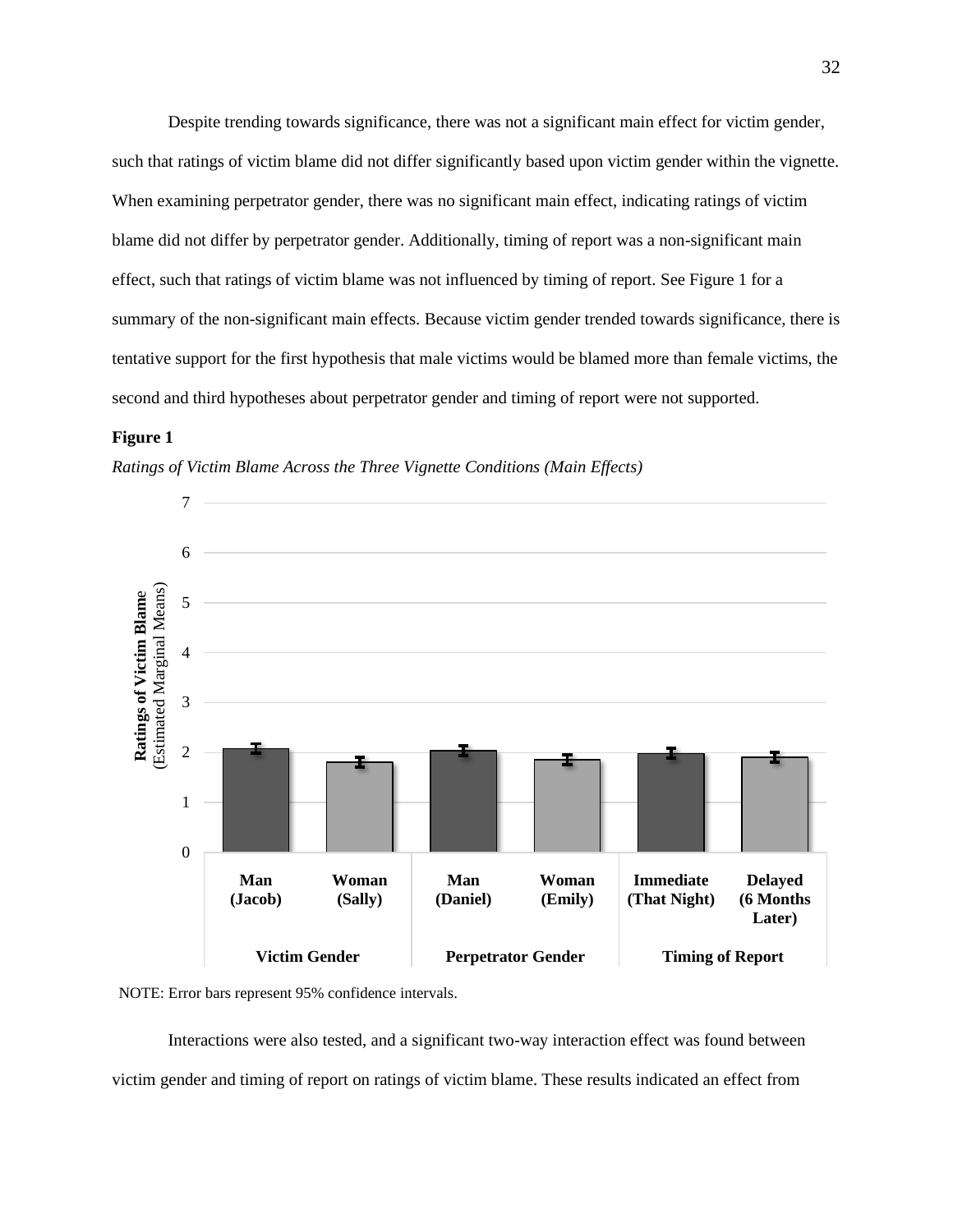victim gender and timing on rates of victim blame, specifically that participants assigned more blame to male victims who reported an assault immediately compared to other conditions. Male victims who immediately reported were assigned more blame compared to male victims who reported after a delay and female victims who reported immediately and after a delay (see Figure 2). No other interactions were significant.

# **Figure 2**





NOTE: Error bars represent 95% confidence intervals.

#### **Hypothesis 4**

For the next set of analyses, I conducted a 2 (Perpetrator Gender: Man, Woman)  $\times$  2 (Victim

Gender: Man, Woman)  $\times$  2 (Time of Report: Immediate, Delayed)  $\times$  2 (Illinois Rape Myth Acceptance: Low, High) × 2 (Male Rape Myth Scale: Low, High) between-subjects ANOVA. The dependent variable was again participant ratings of victim blame ("Based on the scenario, how responsible or culpable would you say [Sally/Jacob] was for the events that occurred?"). Two categorical variables, high/low IRMA and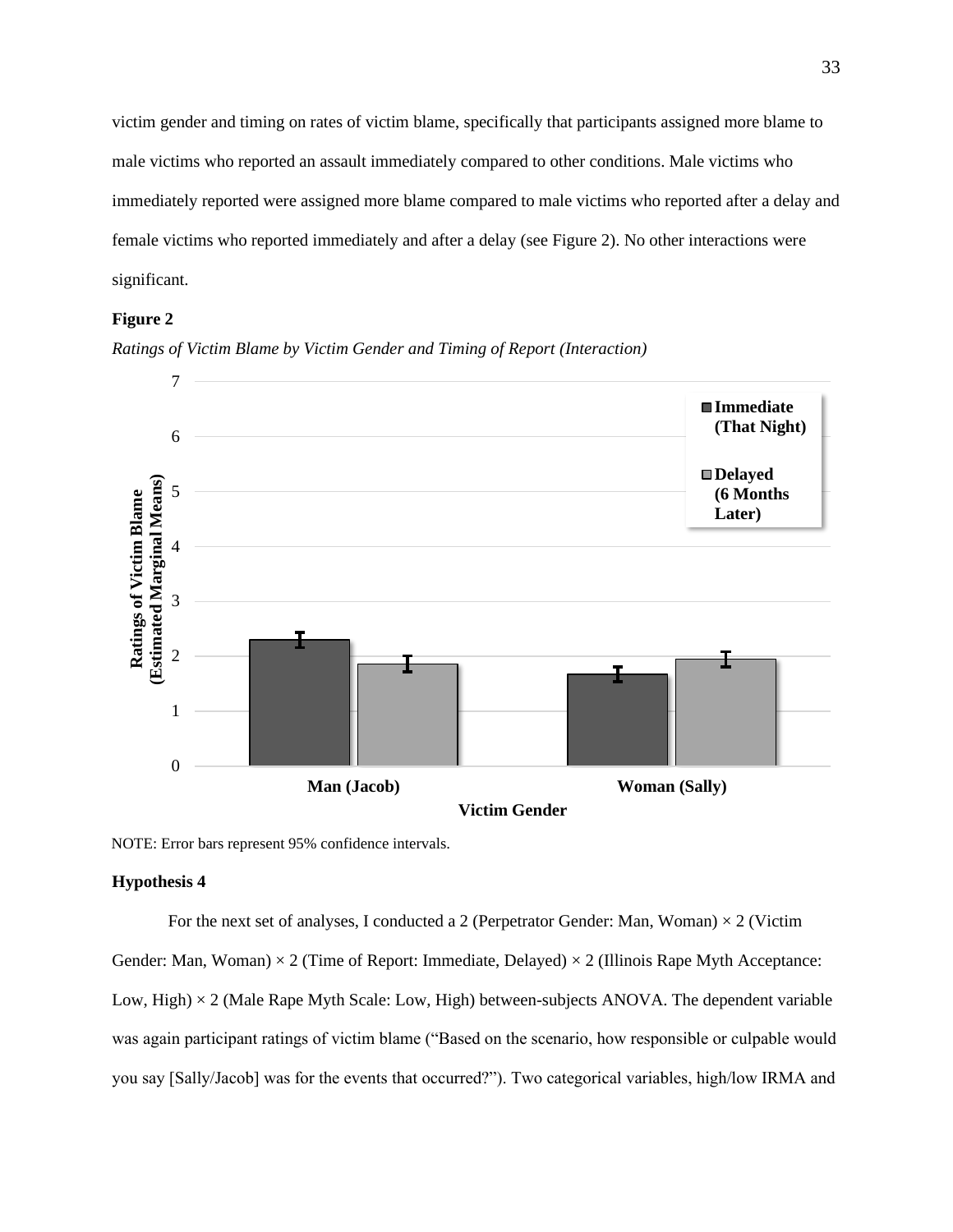MRMS scores, were added as independent variables. (The categorical IRMA and MRMS scores were created by splitting each variable at its 50th percentile, the IRMA at scores above 34 and the MRMS at scores above 33). This analysis allowed me to test my hypotheses that higher levels of rape myth acceptance would be associated with higher levels of victim blaming across conditions, that there would be higher blaming for men victims than for women victims especially for participants with high rape myth acceptance, and that there would be higher blaming for victims assaulted by women than those assaulted by men especially for participants with high rape myth acceptance. Based on an a priori power analysis, I needed to include a minimum of 211 participants in the analysis to have enough power (95%) to find a medium effect size (.25). See Table 5 for the results of the ANOVA.

Like the results of the last analysis, there was no significant main effect of victim gender; ratings of victim blame did not differ significantly based upon victim gender within the vignette. There was also no significant main effect of perpetrator gender, indicating ratings of victim blame did not differ by perpetrator gender. Additionally, there was no significant main effect of timing of report; ratings of victim blame were not influenced by timing of report.

There were, however, significant main effects for IRMA and MRMS. For this analysis, IRMA and MRMS scores were added as additional categorical variables. There was a significant main effect of IRMA scores on ratings of victim blame, such that ratings of victim blame were higher among participants with high scores on the *Modified Illinois Rape Myth Acceptance Scale* than those with low scores. Similarly, there was a significant main effect of MRMS scores on ratings of victim blame, indicating ratings of victim blame were higher for participants with high scores on the *Male Rape Myth Scale* than participants with low scores. There was also an interaction effect between the IRMA scores and MRMS scores on ratings of victim blame, meaning victim blaming attitudes were especially high for participants with high endorsement of rape myths on both the *Modified Illinois Rape Myth Acceptance Scale* and the *Male Rape Myth Scale* (see Figure 3). These results support the hypothesis that rape myth acceptance is associated with higher levels of victim blaming across vignette conditions.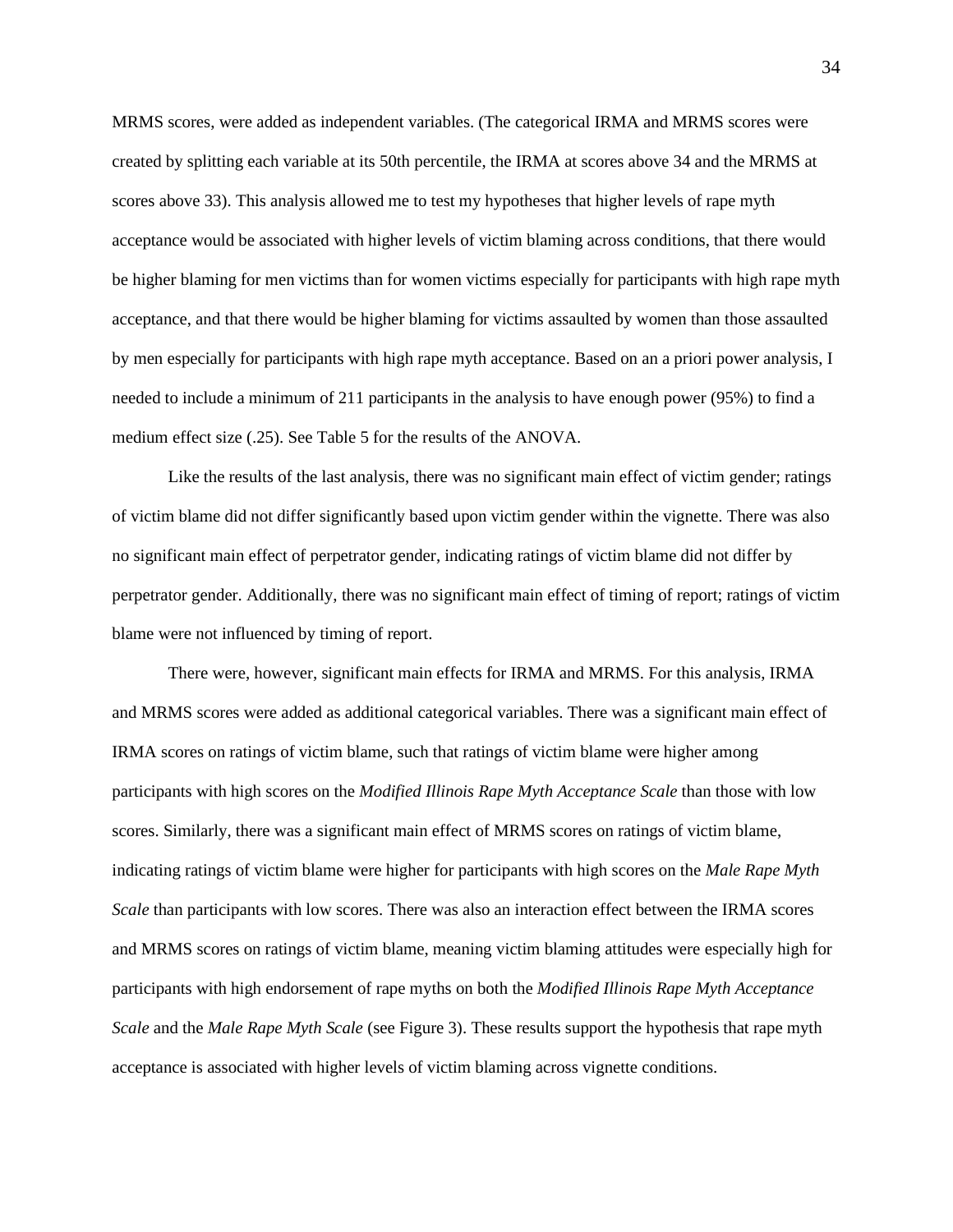*Results of Between-Subjects ANOVA with Three Study Variables and Categorical IRMA and MRMS*

| Source                                      | df           | Mean<br>Square | $\boldsymbol{F}$ | $\boldsymbol{p}$ | partial<br>$\eta^2$ |
|---------------------------------------------|--------------|----------------|------------------|------------------|---------------------|
| Intercept                                   | 1            | 979.31         | 463.97           | 0.00             | 0.53                |
| Victim Gender                               | 1            | 2.51           | 1.19             | 0.28             | 0.00                |
| Perpetrator Gender                          | 1            | 0.62           | 0.29             | 0.59             | 0.00                |
| Timing of Report                            | 1            | 0.04           | 0.02             | 0.89             | 0.00                |
| <b>IRMA</b>                                 | $\mathbf{1}$ | 40.61          | 19.24            | 0.00             | 0.04                |
| <b>MRMS</b>                                 | $\mathbf{1}$ | 21.87          | 10.36            | 0.00             | 0.02                |
| Victim Gender x Perpetrator Gender          | $\mathbf{1}$ | 0.38           | 0.18             | 0.67             | 0.00                |
| Victim Gender x Timing                      | 1            | 5.31           | 2.52             | 0.11             | 0.01                |
| Victim Gender x IRMA                        | $\mathbf{1}$ | 0.34           | 0.16             | 0.69             | 0.00                |
| Victim Gender x MRMS                        | 1            | 0.00           | 0.00             | 0.97             | 0.00                |
| Perpetrator Gender x Timing                 | 1            | 0.04           | 0.02             | 0.88             | 0.00                |
| Perpetrator Gender x IRMA                   | 1            | 0.04           | 0.02             | 0.89             | 0.00                |
| Perpetrator Gender x MRMS                   | 1            | 0.47           | 0.22             | 0.64             | 0.00                |
| Timing x IRMA                               | 1            | 0.49           | 0.23             | 0.63             | 0.00                |
| <b>Timing x MRMS</b>                        | 1            | 0.11           | 0.05             | 0.82             | 0.00                |
| <b>IRMA x MRMS</b>                          | $\mathbf{1}$ | 13.77          | 6.53             | 0.01             | 0.02                |
| Victim Gender x Perpetrator Gender x Timing | 1            | 0.07           | 0.03             | 0.86             | 0.00                |
| Victim Gender x Perpetrator Gender x IRMA   | 1            | 1.62           | 0.77             | 0.38             | 0.00                |
| Victim Gender x Perpetrator Gender x MRMS   | 1            | 0.36           | 0.17             | 0.68             | 0.00                |
| Victim Gender x Timing x IRMA               | 1            | 0.65           | 0.31             | 0.58             | 0.00                |
| Victim Gender x Timing x MRMS               | $\mathbf{1}$ | 0.00           | 0.00             | 0.99             | 0.00                |
| Victim Gender x IRMA x MRMS                 | $\mathbf{1}$ | 0.10           | 0.05             | 0.83             | 0.00                |
| Perpetrator Gender x Timing x IRMA          | 1            | 2.41           | 1.14             | 0.29             | 0.00                |
| Perpetrator Gender x Timing x MRMS          | 1            | 0.02           | 0.01             | 0.92             | 0.00                |
| Perpetrator Gender x IRMA x MRMS            | $\mathbf{1}$ | 1.01           | 0.48             | 0.49             | 0.00                |
| Timing x IRMA x MRMS                        | 1            | 0.18           | 0.09             | 0.77             | 0.00                |
| Error                                       | 419          | 2.11           |                  |                  |                     |

NOTE: Only main effects, two-way interactions, and three-way interactions were tested.

Looking specifically at two-way interactions between vignette conditions and IRMA scores, no significant interactions were found. There was not a significant interaction effect of victim gender and IRMA scores, indicating the effect of victim gender on ratings of victim blame was not different across high vs. low IRMA scores. Additionally, there was not a significant interaction effect of perpetrator gender and IRMA scores, in that that the effect of perpetrator gender on victim blame scores did not differ significantly across IRMA scores. Moreover, there was not a significant interaction effect of timing and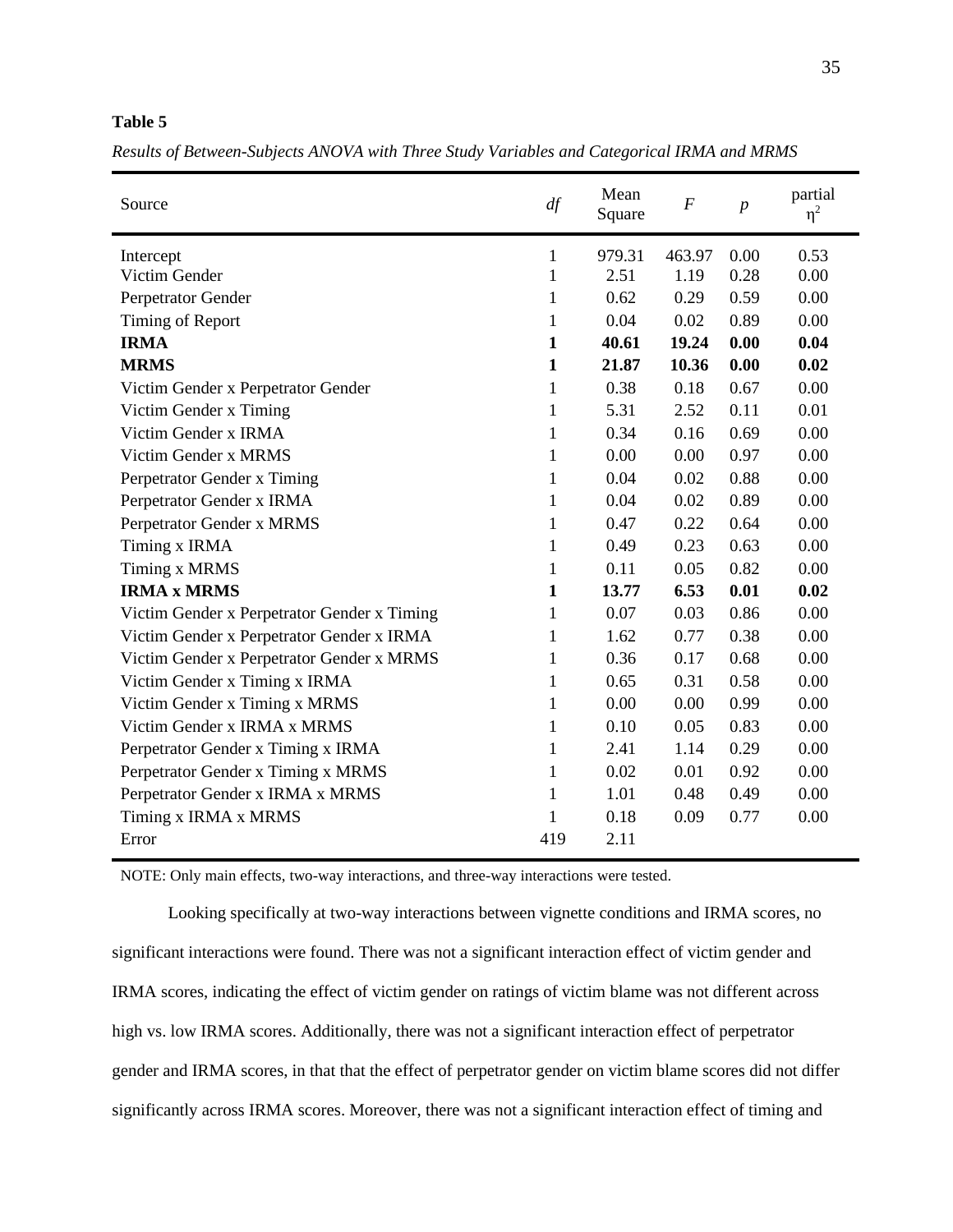IRMA scores, meaning the main effect of timing did not differ by IRMA scores. Looking specifically at two-way interactions between vignette conditions and MRMS scores, results were similar to the IRMA. The findings showed no significant interaction effect of victim gender in that victim blame ratings were not significantly different across high and low MRMS scores. There was also not a significant interaction effect of perpetrator gender; the effect of perpetrator gender was not significantly different across MRMS scores. Also, there was not a significant interaction effect of timing. The results of these two-way interactions between IRMA and vignette conditions and between MRMS and vignette conditions do not support the hypotheses that victim blame toward male victims, victims of female perpetrators, and victims who delayed reporting the assault would be significantly higher among participants with high rape myth acceptance compared to those with low rape myth acceptance.

Other two-and three-way interactions were tested and were not significant. Despite trending toward significance, there was not a significant two-way interaction effect between victim gender and timing of report on ratings of victim blame. When examining the two-way interaction effect between perpetrator gender and timing, there was not a significant effect. There was also not a significant threeway interaction effect of victim gender, perpetrator gender, and timing. There was not a significant interaction effect of victim gender, perpetrator gender, and IRMA scores, nor was there a significant interaction effect of victim gender, perpetrator gender, and MRMS scores. Furthermore, there was not a significant interaction effect of victim gender, timing, and IRMA scores nor a significant interaction effect of victim gender, timing, and MRMS scores. There was also not a significant interaction effect of victim gender, IRMA scores, and MRMS scores. The results did not reveal a significant interaction effect of perpetrator gender, timing, and IRMA scores or a significant interaction between perpetrator gender, timing, and MRMS scores. Likewise, there was not a significant interaction effect between perpetrator gender, IRMA scores, and MRMS scores. Finally, when examining timing, IRMA scores, and MRMS scores, there was not a significant interaction effect.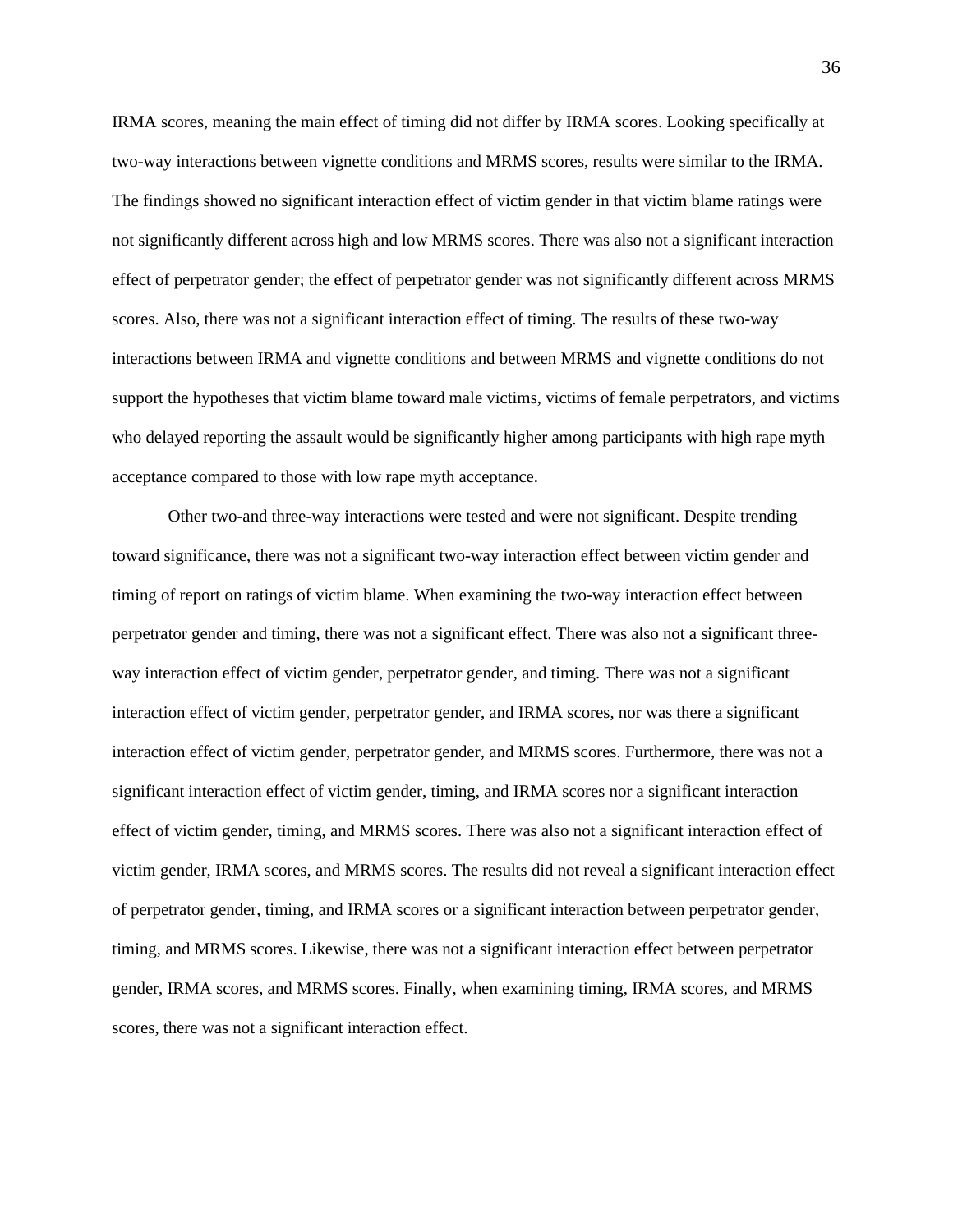#### **Figure 3**



*Participant Rape Myth Acceptance and Ratings of Victim Blame*

NOTE: Errors bars reflect 95% confidence intervals

#### **Hypothesis 5**

To test the exploratory hypothesis regarding rurality, I conducted a between-subjects MANOVA with two dependent variables (IRMA scores and MRMS scores). I included rural status (rural vs. nonrural) and participant gender (man vs. woman) as independent variables. Non-binary participants were not included in this analysis due to small sample size.

There were significant differences for gender, Wilk's  $\Lambda = .94$ ,  $F(2, 243) = 13.62$ ,  $p < .001$ , partial  $\eta^2$  = .06, but not for rurality, Wilk's  $\Lambda$  = .99,  $F(2, 243)$  = 1.47,  $p = .23$ , partial  $\eta^2$  = .01, or for the gender by rurality interaction, Wilk's  $\Lambda = .99$ ,  $F(2, 243) = 1.25$ ,  $p = .29$ , partial  $\eta^2 = .01$ . Looking at betweensubjects effects for gender, there was a main effect of gender on IRMA scores  $F(1, 424) = 24.12$ , MSE =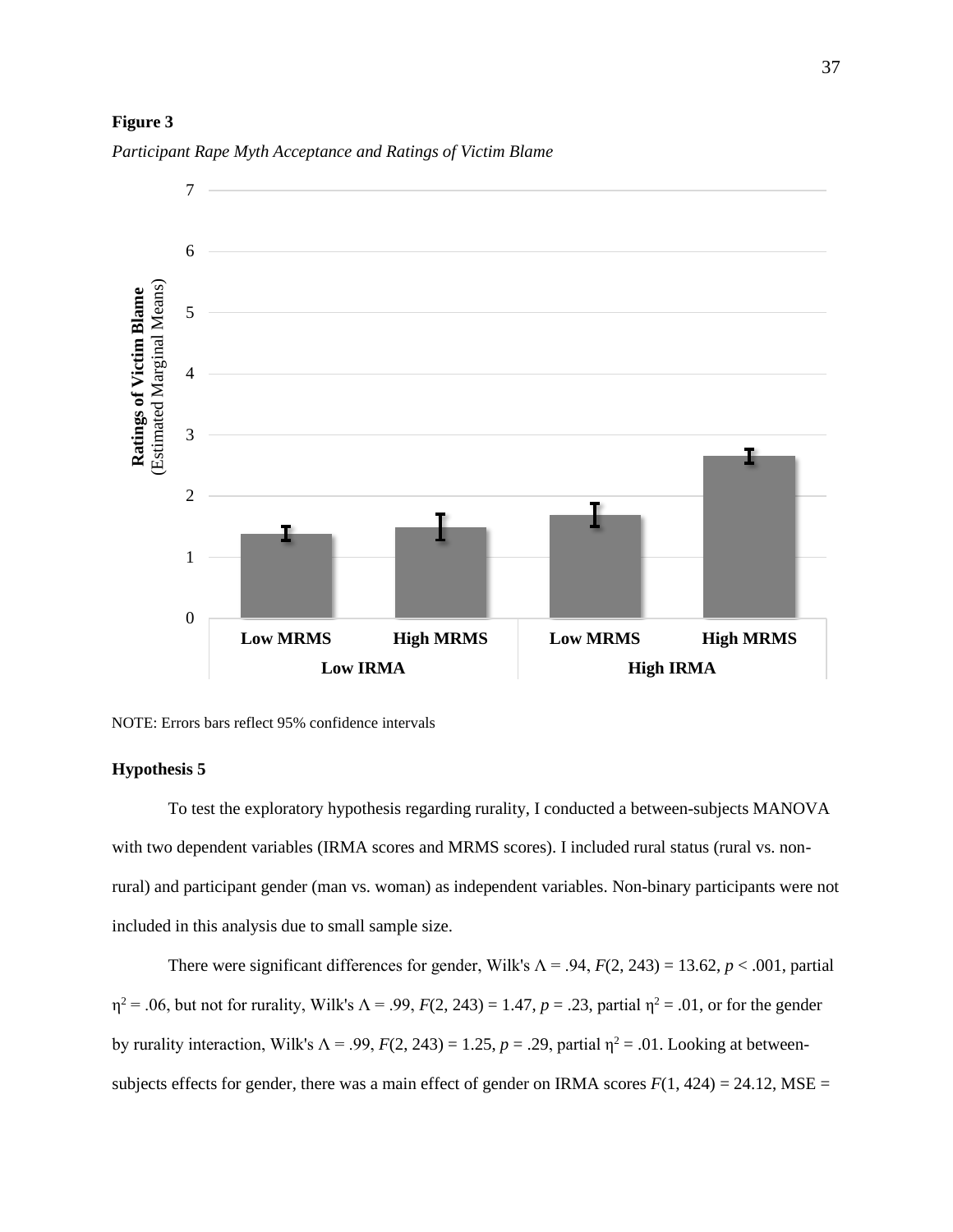3986.81,  $p < .001$ , partial  $\eta^2 = .05$ , indicating men were more likely to endorse rape myths on the IRMA measure than women. Additionally, there was a main effect of gender on MRMS scores  $F(1, 424) =$ 20.44, MSE = 3898.05,  $p < .001$ , partial  $\eta^2 = .05$ , which showed that men were more likely to endorse rape myths on the MRMS measure than women. See Table 6 for descriptive statistics for IRMA and MRMS across participant rurality and gender.

## **Table 6**

*IRMA and MRMS Scores Across Participant Rurality and Gender*

|             | Overall | Rurality |               | Gender  |              | Rural   |              | Non-Rural |              |
|-------------|---------|----------|---------------|---------|--------------|---------|--------------|-----------|--------------|
|             |         | Rural    | Non-<br>Rural | Men     | $Wo-$<br>men | Men     | $Wo-$<br>men | Men       | $Wo-$<br>men |
| <b>IRMA</b> | 38.32   | 36.65    | 38.01         | 44.03   | 35.41        | 41.56   | 35.51        | 46.44     | 35.50        |
|             | (14.28) | (12.02)  | (14.01)       | (13.37) | (12.71)      | (13.54) | (11.58)      | (14.51)   | (13.11)      |
| <b>MRMS</b> | 37.58   | 37.26    | 37.28         | 43.39   | 35.23        | 42.00   | 35.97        | 45.51     | 34.94        |
|             | (14.58) | (15.05)  | (13.82)       | (16.12) | (12.93)      | (15.66) | (14.60)      | (17.77)   | (11.82)      |

NOTE: Numbers reflect means and standard deviations

## **Supplemental Analyses**

#### **Rates and Reporting of Sexual Assault**

At the end of the survey, participants answered two supplemental questions: "Have you been sexually assaulted" and "If yes, did you report the sexual assault to the police?" Participants were not required to answer these questions, and there were no penalties if they chose to not respond. Of the 509 participants in the final sample, 460 participants responded to the first question, and 173 individuals (34% of the full sample, 38% of those who responded to the question), reported being sexually assaulted at least once in their lifetime. These numbers included 15 men and 158 women, representing 12% of the men and 48% of the women in the full sample. About 10% of the sample did not respond  $(n = 49)$ .

Further analyses showed of those 173 who experienced sexual assault, 168 responded to the second question about reporting the assault, and 154 individuals (15 men and 139 women) stated they did not report their sexual assault to police. In all, only 14 participants who experienced sexual assault indicated they reported the sexual assault to police. All 14 were women. Zero men stated they reported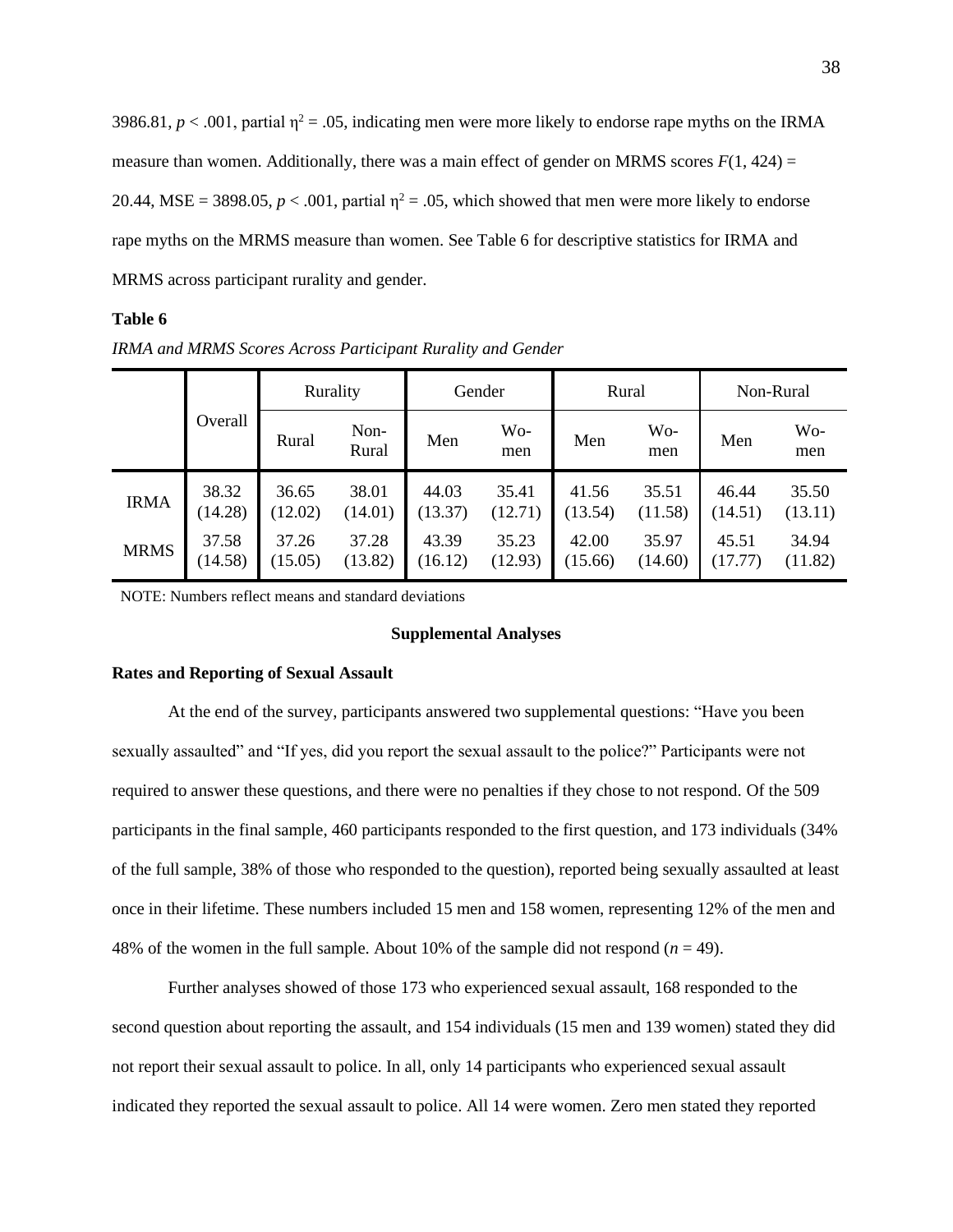their sexual assault. In the entire retained sample, 34% of participants reported a lifetime history of sexual assault, and of those, only 8% reported the assaults to police.

Interestingly, participants who reported having been sexually assaulted also had significantly lower mean IRMA scores than participants who denied a history of sexual assault, 34.77 (12.44) vs. 40.75  $(15.09)$ ,  $t(445.87) = 5.30$ ,  $p < .001$ . The same result was found for MRMS scores, 33.70 (10.55) vs. 40.46  $(16.49)$ ,  $t(401.08) = 4.57$ ,  $p < .001$ .

## **Response to Gender Item on Demographics Form**

There were 27 participants who self-described on the gender item of the Demographics Form. Except for one who described their gender as "stright," [*sic*] all other 26 provided descriptions that likely fit with other available options (see Appendix A). A new gender variable was created with these 27 in one group and everyone else in the other. Then, groups were compared on IRMA and MRMS scores. Participants who self-described their gender had significantly higher mean IRMA scores, 47.84 (15.68) vs. 37.80 (14.04), *t*(26.16) = 3.14, *p* = .004, and MRMS scores, 52.12 (18.29) vs. 36.86 (13.96), *t*(25.60)  $= 4.11, p < .001$ , compared to the rest of the sample. Additionally, an exploratory ANOVA was conducted with victim blame ratings as the dependent variable and victim gender, perpetrator gender, timing of report, and participant gender response style included as independent variables. Because of the small sample size issues, only main effects and two-way interactions between participant self-described gender and each of the three vignette conditions were tested. Participants who self-described gender had higher mean victim blame ratings than other participants,  $3.22$  ( $2.15$ ) vs.  $1.88$  ( $1.52$ ),  $F(1, 496) = 19.50$ , MSE = 46.92,  $p < .001$ , partial  $\eta^2 = .04$ . Also, there was a significant interaction between victim gender and participant self-described gender,  $F(1, 496) = 4.11$ , MSE = 9.89,  $p = .04$ , partial  $\eta^2 = .01$ , showing that participants who self-described their gender attributed more blame toward female victims (see Figure 4).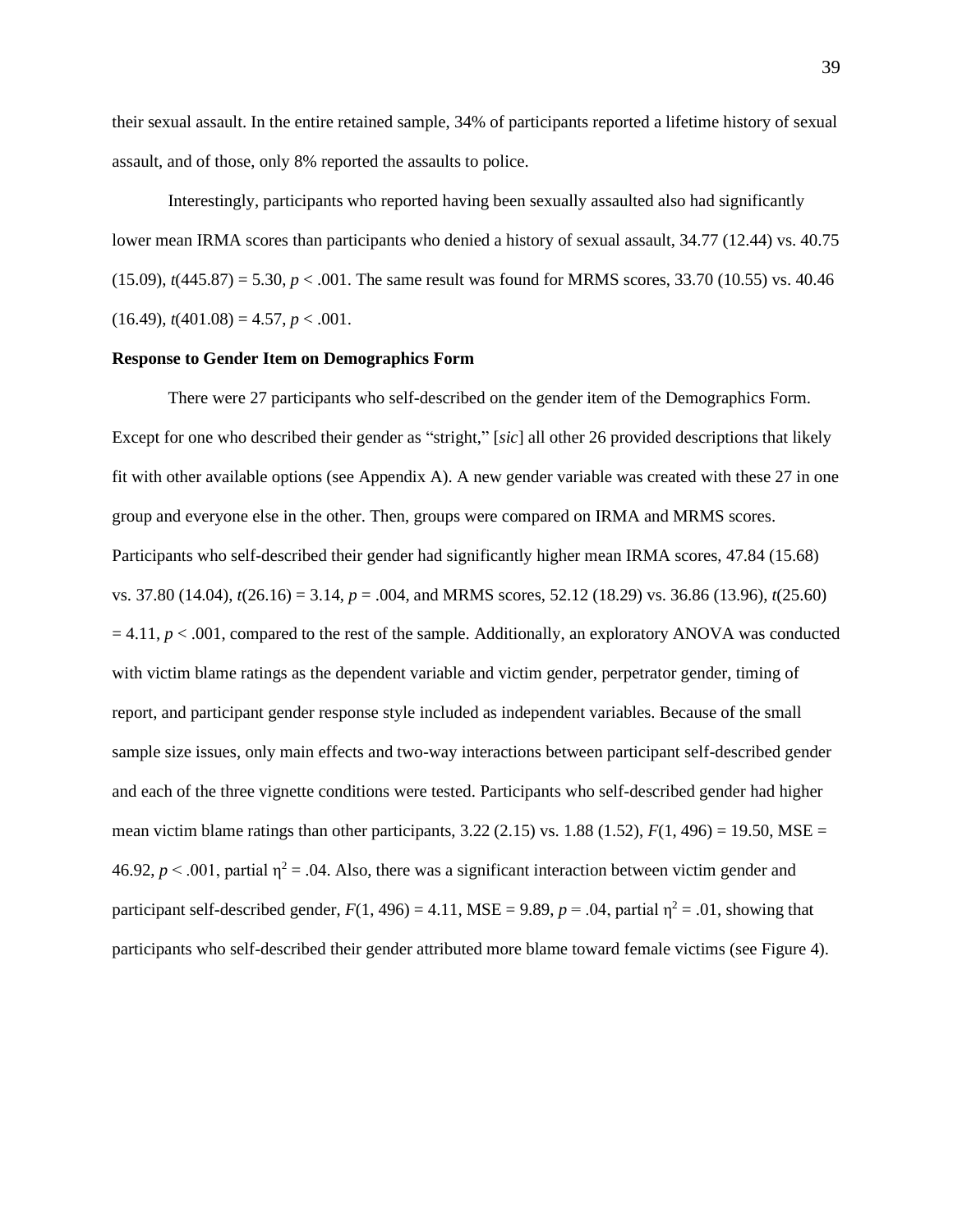# **Figure 4**



*Ratings of Victim Blame across Victim Gender and Participant Self-Described Gender*

NOTE: Error bars represent 95% Confidence Intervals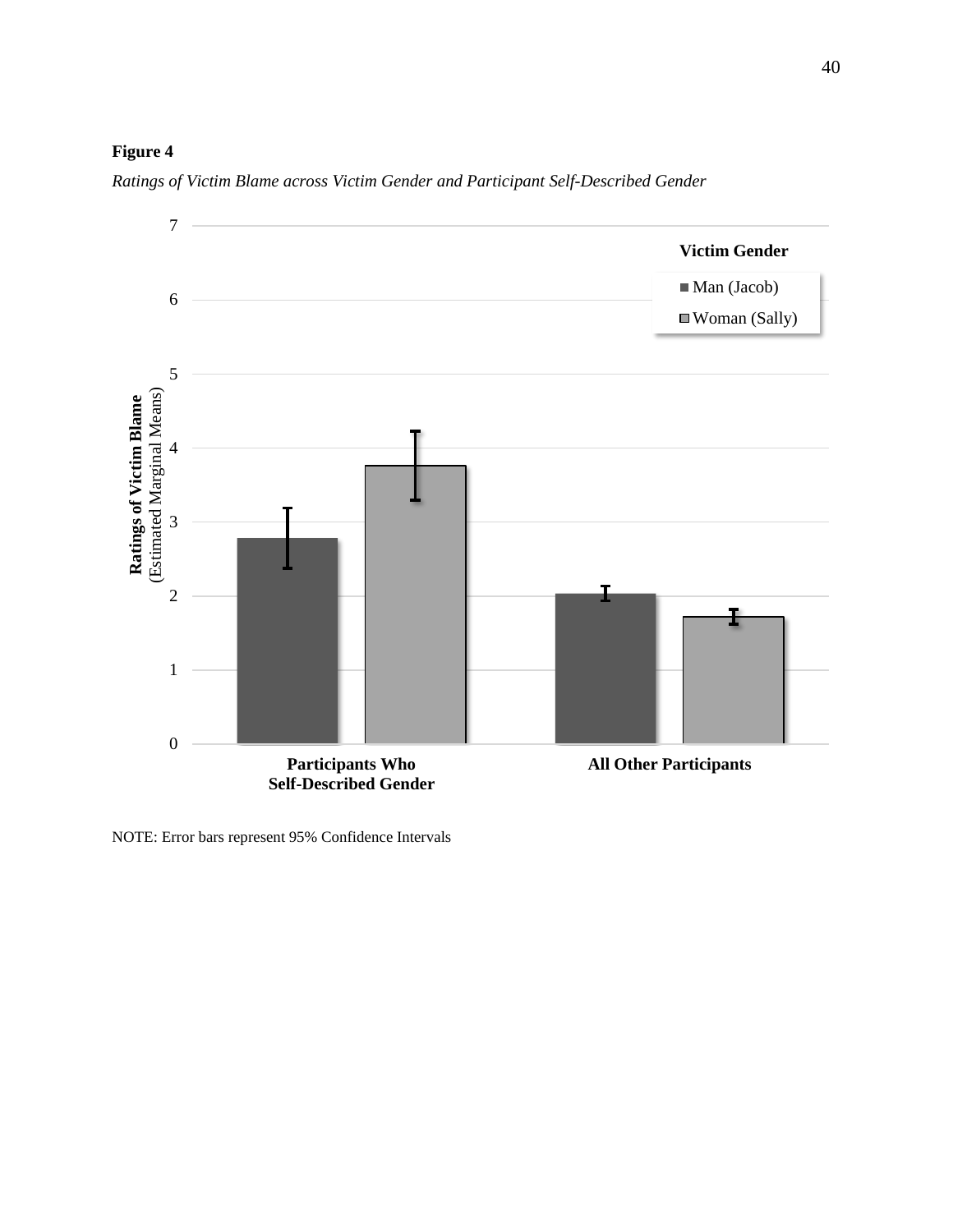#### CHAPTER 4

### DISCUSSION

Sexual assault is prevalent and associated with adverse outcomes (Black et al., 2011; Dworkin, 2020; Peterson et al., 2017), and victim blaming increases stigma and decreases willingness to social, health, and legal supports (Littleton, 2010; Logan et al., 2005; Relyea & Ullman, 2013). Thus, it is important to understand factors contributing to victim blaming. The current study sought to examine the impact of victim gender, perpetrator gender, and delayed reporting on how much other people blame victims who report sexually assault. In addition, the study aimed to examine the role of rape myth acceptance in victim blame and to explore whether ape myth acceptance differs between rural and nonrural individuals. I found mixed support for my hypotheses.

#### **Summary of Findings**

## *Victim Gender*

I hypothesized that participants would report higher levels of blame for men victims than for women victims. Analyses examining the main and interaction effects of victim gender, perpetrator gender, report timing on victim blaming offered tentative support for the hypothesis. There was a trend toward significance for the main effect of victim gender on ratings of victim blame. Participants assigned more blame to men victims rather than women victims, aligning with previous research (Gerber et al. 2004; Kassing et al., 2005). Gerber et al. (2004) found men victims are blamed more than women victims, which may be partly due to the influence of traditional gender norms (Kassing et al., 2005). Though the finding was not significant in the current study, there was a small, marginal effect in the expected direction. Although the findings were not consistent with previous literature, there are notable differences between the current study and past research. First, in previous research the sexual assault vignettes were more aggressively explicit than the vignette created for this study (Gerber et al., 2004; Ayala et al., 2018). Additionally, the demographic composition in the current sample may have impacted the results.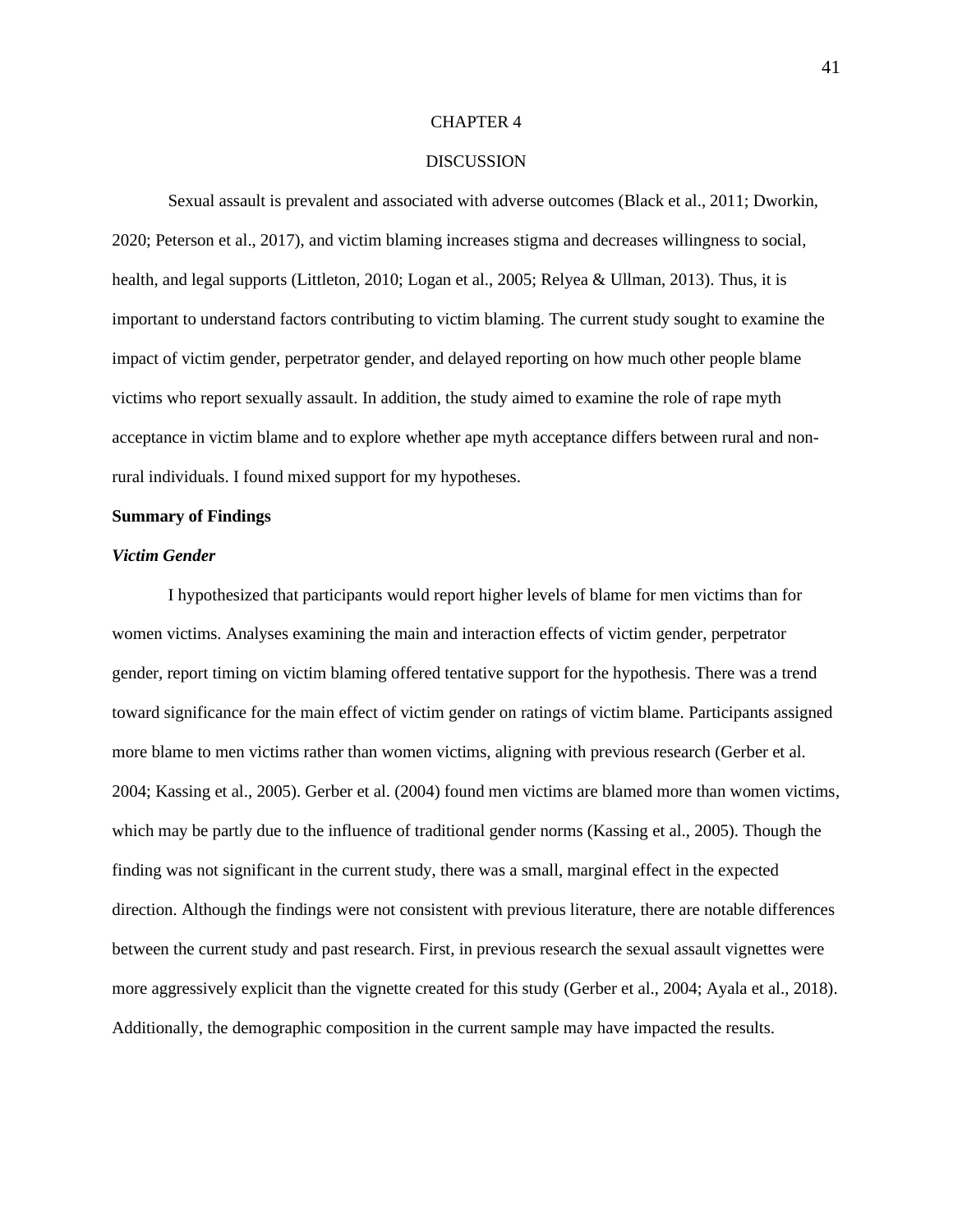#### *Perpetrator Gender*

The hypothesis that participants would report higher levels of blame for victims assaulted by women perpetrators than for victims assaulted by men was not supported, inconsistent with past studies (Davies & Rogers, 2006; Smith et al., 1998). Smith et al. (1998) found when a man is raped by a woman, he is more likely to be blamed compared to a man raped by another man. Although these findings were not consistent with past studies, there are various influencing variables. First, past studies used explicitly aggressive sexual assault scenarios, while the vignette used in the current study was not explicitly aggressive (Gerber et al., 2004; Ayala et al., 2018). Additionally, the demographic composition may have impact the results. It is not clear why the current study did not find similar results.

#### *Timing of Report*

The hypothesis that victims who delayed their report would be more blamed than victims who reported immediately was also not supported. Unexpectedly, an interaction effect occurred between victim gender and timing of report, with participants assigning more blame to the condition of men victims who immediately reported the sexual assault compared to the other conditions. Past research on delayed reporting has used widely differing methods (e.g., review of actual case law) and looked primarily at victim credibility, not victim blame (Frazier & Borgida, 1992; Frohmann, 1991; Jordan, 2004; Rose & Randall, 1982; von Sikorski & Saumer, 2021). It is possible that victim blame is less directly relevant to this issue.

### *Rape Myth Acceptance*

I found support for the fourth hypothesis that participants who reported higher levels of rape myth acceptance would perceive the victim as more to blame across all conditions A second analysis examining the main and interaction effects on ratings of victim blame based on victim gender, perpetrator gender, and report timing, as well as two other variables, male and female rape myth acceptance was conducted. The results indicate significant main effects of both female and male rape myth acceptance on ratings of victim blame across study conditions, supporting my hypothesis. Additionally, there was an interaction effect between female rape myth acceptance and male rape myth acceptance on ratings of victim blame,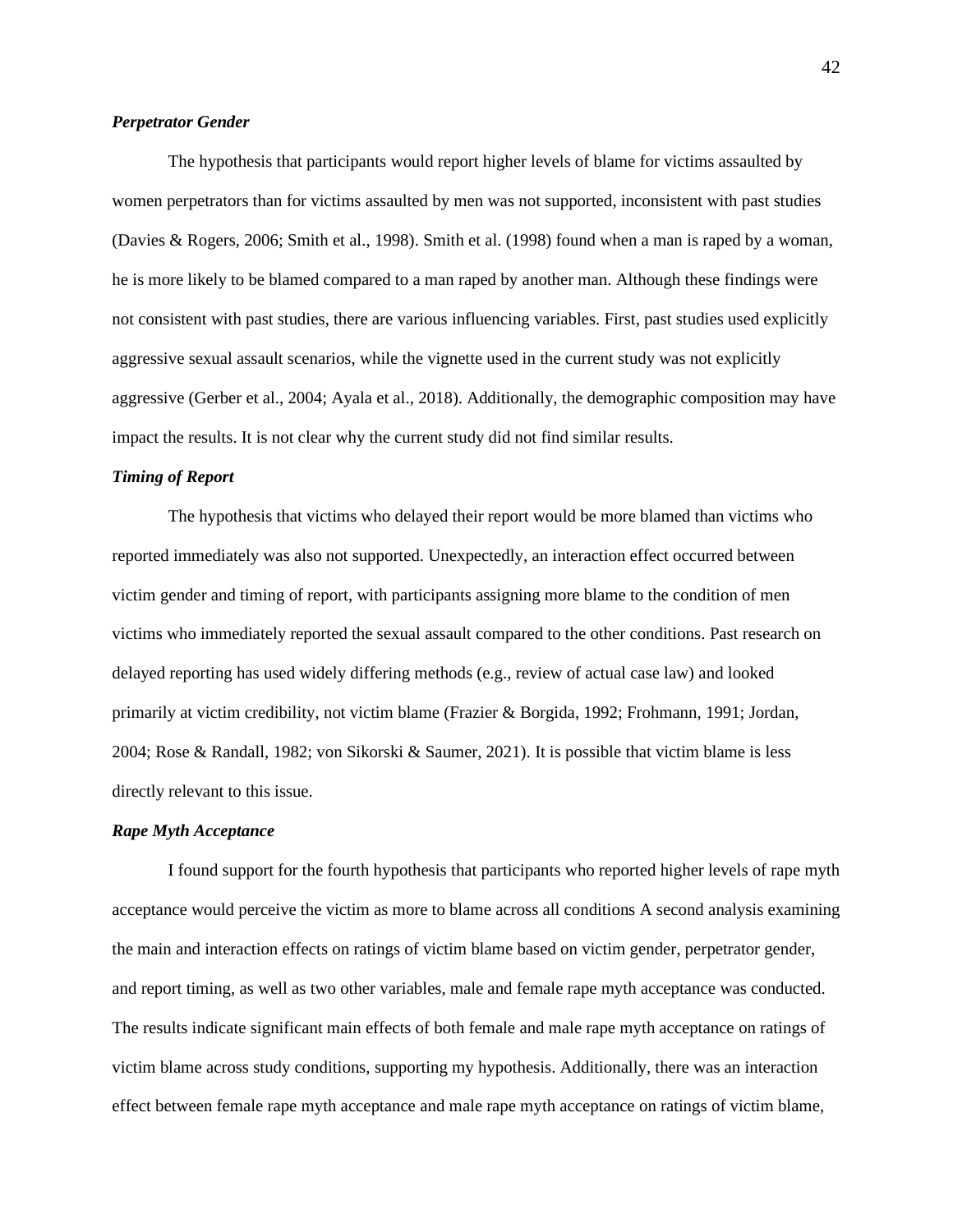showing that endorsing high levels of both male and female rape myths was particularly predictive of victim blaming. Other results in this analysis were not significant and yielded no support for hypotheses that victim blame would be especially high when each of the vignette conditions was combined with high participant rape myth acceptance.

Overall, these findings add to the literature demonstrating that greater endorsement of rape myths is an important factor leading to increased victim blame (Ayala et al., 2018; Hammon et al., 2011; Hayes et al., 2013; Hine & Murphy, 2019; Russell & Hand, 2017; Sleath & Bull, 2012; Suarez & Gadalla, 2010).

Based on previous studies, I also compared men and women on rape myth acceptance. Past research shows men are more accepting of rape myths than women (Buddie & Miller, 2001; Russell & Hand, 2017), and the results of the current study were consistent with these findings. There was a gender difference for female rape myth acceptance, with men were more likely than women to endorse female rape myths. Additionally, there was a gender difference for male rape myth acceptance, indicating men were more likely than woman to endorse rape myths.

#### *Rurality*

To test for possible rape myth acceptance differences by participant rurality, female rape myth acceptance and male rape myth acceptance were compared between participants who grew up in rural areas and those who grew up in suburban or urban areas. There were no statistical differences between rural and non-rural participants on rape myth acceptance.

Though the research on this topic is limited, some studies show lower reporting rates for sexual crimes and more barriers to reporting in rural communities (Logan et al., 2005; Ruback & Menard, 2001). Barriers include lack of anonymity, lack of health, and legal resources and informal social controls discouraging reporting (Lewis, 2003). It is possible that underreporting is related to rape myth acceptance; however, the current study found no evidence that participants who grew up in rural areas differed from their non-rural peers in terms of rape myth acceptance.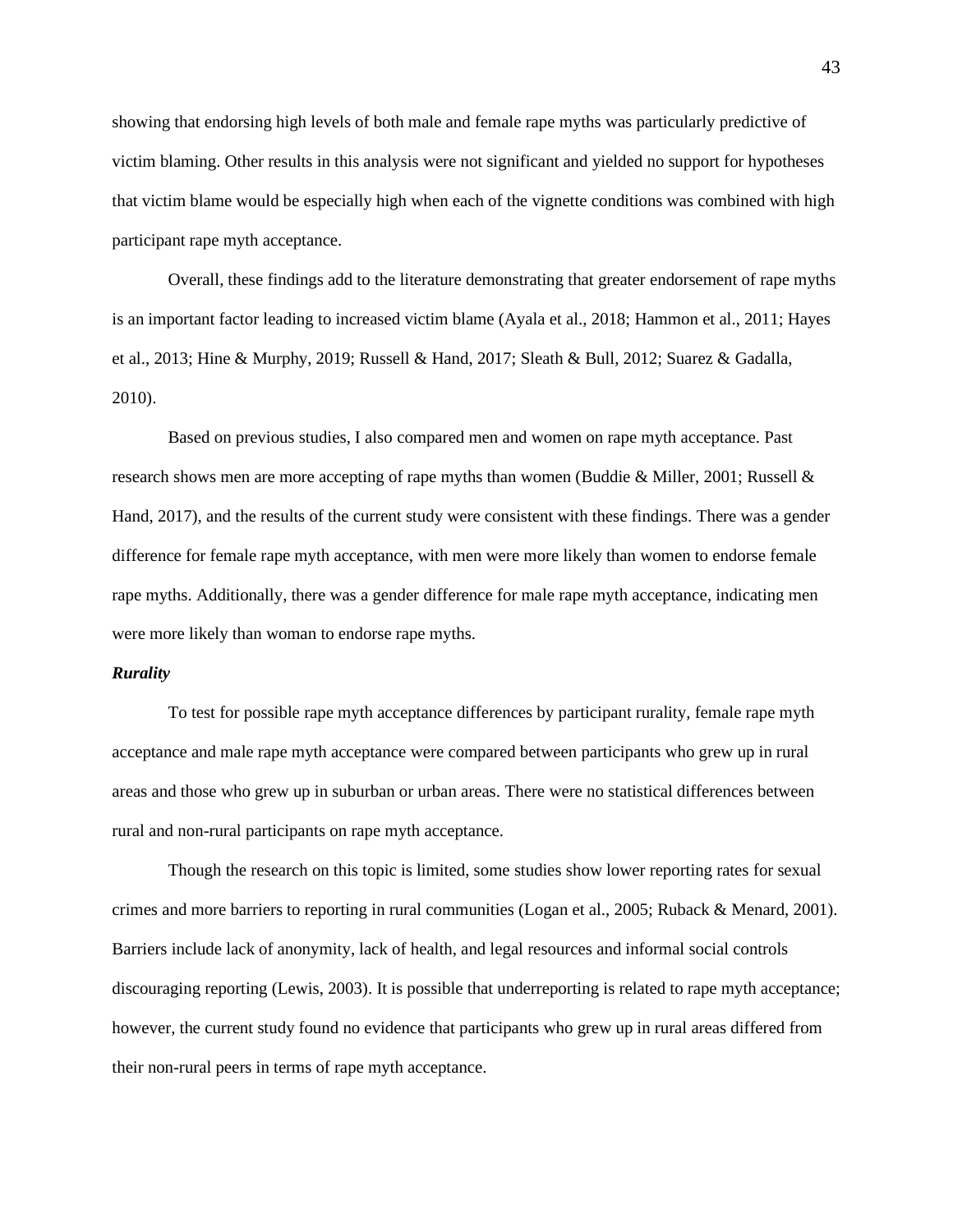### *Rates of Sexual Assault and Reporting*

Participants could choose to respond to two questions regarding their history with sexual assault, specifically regarding whether they had ever been sexually assaulted and, if so, if they reported being sexually assaulted to the police. Over a third of participants (nearly half of women and roughly one in nine men) reported being sexually assaulted at least once, and only 14 (about 8%) ever reported their assault to police. All 14 who reported the assault to the police were women.

The low rates of reporting in the current study are not surprising given past research on underreporting sexual assaults. Victims of sexual assault often face stigma from both law enforcement and the public when they come forward about their experience, and they are blamed more than victims of other crimes (Bieneck & Krahé, 2011; Sleath & Bull, 2012). Furthermore, although women are generally more likely to be a victim of sexual assault, the actual gender difference in victimization risk is impossible to know because rape is highly underreported, especially by men (Banyard et al., 2007; Fisher et al., 2000; Hoyt et al., 2011; Mengeling et al., 2014). Male victims may choose not to report out of fears of discrimination and hostility.

#### **Theoretical Implications**

The current study sought to examine the effect of victim gender and perpetrator gender, as well as the effect of report timing (same day vs. six months later), on victim blaming attributions. The study also examined the role of rape myth acceptance in victim blaming and is among just a handful of studies to examine possible differences in sexual assault attitudes across participant rural status.

There is a breadth of research examining the effects of victim gender, perpetrator gender, and rape myth acceptance on victim blaming attribution; however, these studies typically focus on a "stereotypical" picture of a sexual assault, particularly female victims assaulted by male perpetrators (Parrott & Parrott, 2015). Fewer studies explore victim and perpetrator gender simultaneously. The current study added tentative support to previous findings that male victims are seen as more to blame for being sexually assaulted than are female victims. At the same time, the results did not align with previous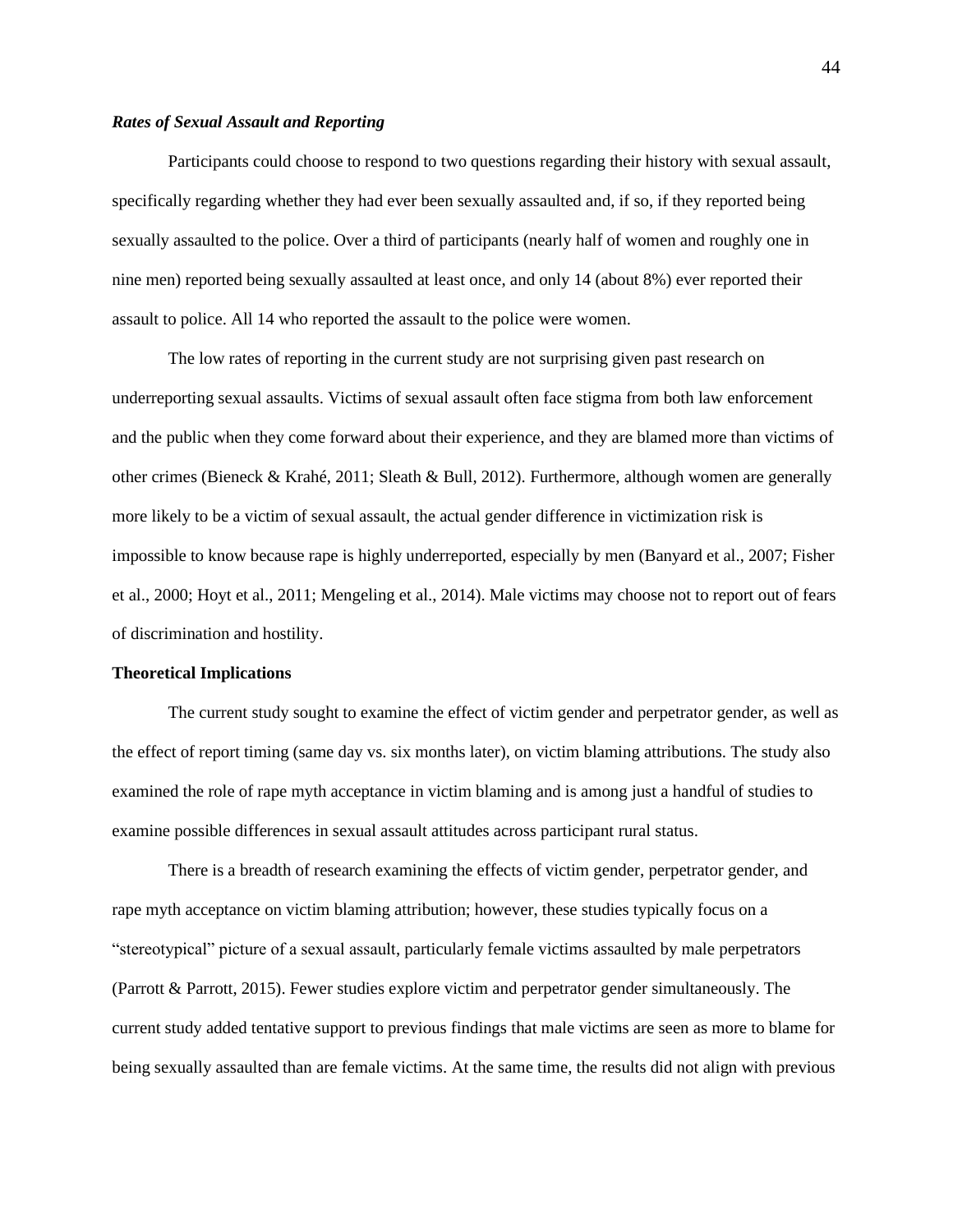studies showing higher victim blame for victims of female perpetrators, and additional follow-up studies may be needed to better understand the findings.

In addition, the current study contributes to a very small body of studies examining the relevance of factors such as timing of reporting (immediate or delayed). In one study, Pierson (2016) found timing of a sexual assault report did not significantly affect perceived victim credibility, possibly due to a short time difference between conditions (e.g., immediate versus one week). The current study tested a longer delay in reporting (i.e., six months) and still found no difference. Although Pierson (2016)'s study and the current study did not find significant differences, research studying delayed reporting of real-world cases do find differences (e.g., von Sikorski & Saumer, 2021). Another issue is that previous studies, including Pierson (2016), primarily explored victim credibility, not victim blame (Frazier & Borgida, 1992; Frohmann, 1991; Jordan, 2004; Rose & Randall, 1982; von Sikorski & Saumer, 2021). It is possible that victim blame is not the right variable to explore here.

The findings from this study also provide further support for the robust literature on the role of rape myth acceptance in victim blaming (Ayala et al., 2018; Hammon et al., 2011; Hayes et al., 2013; Hine & Murphy, 2019; Russell & Hand, 2017; Sleath & Bull, 2012; Suarez & Gadalla, 2010), as well as gender differences in rape myth acceptance (Buddie & Miller, 2001; Russell & Hand, 2017).

## **Clinical Implications**

From a clinical standpoint, there are important findings to help guide clinical intervention efforts for sexual assault survivors. Endorsement of rape myths (e.g., men cannot be raped) are embedded throughout society. It is important to provide psychoeducation on the factors influencing these beliefs to raise awareness of biases and modify negative associations.

This study suggests male victims of sexual assault are likely to face stigmatization, which can contribute to reduced reporting and increased levels of distress. Although women may have a higher likelihood of being sexually assaulted, men merit the same recognition and treatment. The study found 173 individuals reported being sexually assaulted sometime in their life. Out of the 173, 14 individuals who identified as women stated they reported their sexual assault. This suggests only 8% of those who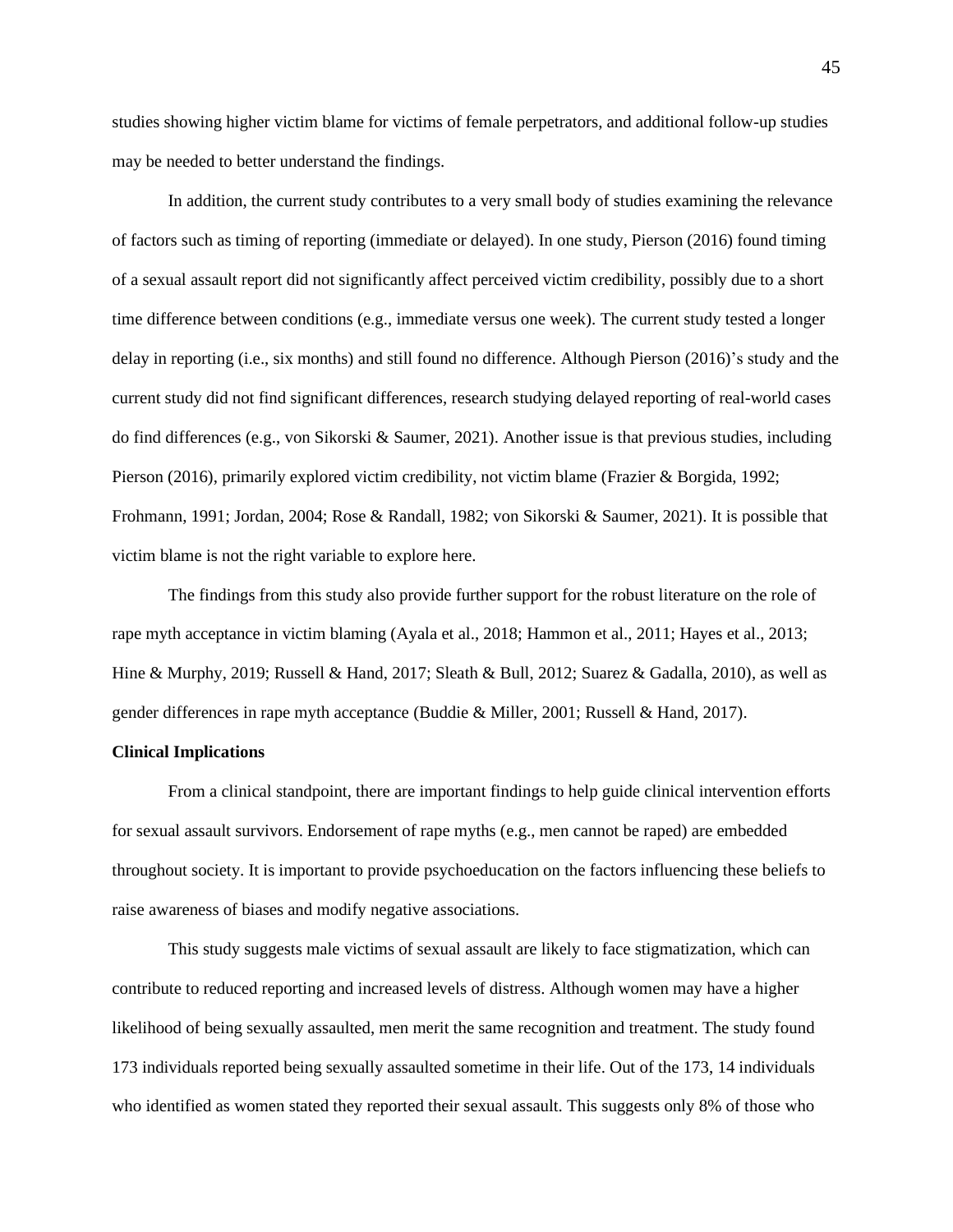reported experiencing sexual victimization reported it. Moreover, out of the 15 men who reported being sexually assault 0% stated they reported it. Clinically, this suggests we need to provide education on the individual and public level that sexual violence is not a women's issue but a public health issue affecting all genders. By reducing the stigma associated with sexual assault, survivors may feel more comfortable seeking out resources. Intervention efforts should focus on creating an environment where survivors are able to report their victimization and seek resources. Additionally, efforts should focus on disbanding the prevalence of endorsed rape myths.

#### **Limitations**

There were several limitations in the present study worth noting. First, the participants completed self-report measures throughout the study. It is impossible to determine what, if any, role social desirability played in their responses. With the media highlighting instances of sexual assault injustice, it is possible individuals answered in a way reflective of socially acceptable responses. To account for this issue, follow-up studies should consider including measures of socially desirable response bias (Tan et al., 2021).

Second, though the participants in the study were relatively diverse in terms of gender, rurality, race/ethnicity, and sexual orientation, there was still a limitation of recruiting through Sona and in classrooms – all participants were current college students and less diverse in terms of age. Using data exclusively from a college sample may not represent the general population, so the results may not generalize to a more representative sample.

Another potential limitation centers on the creation of the vignettes. One factor to consider is the names chosen for the man and woman. These names may not have been identifiable as someone of a specific gender, particularly if students were from different cultural backgrounds. Thus, it may have failed to elicit implicit associations held with man/woman victim and man/woman perpetrator of sexual assault. Future research may examine stereotypical names or explicit statement of gender, through pilot studies.

Additionally, the self-report post-vignette was created for the purpose of this study, therefore there was not a pilot study examining the effectiveness prior to the study. In the future, a pilot study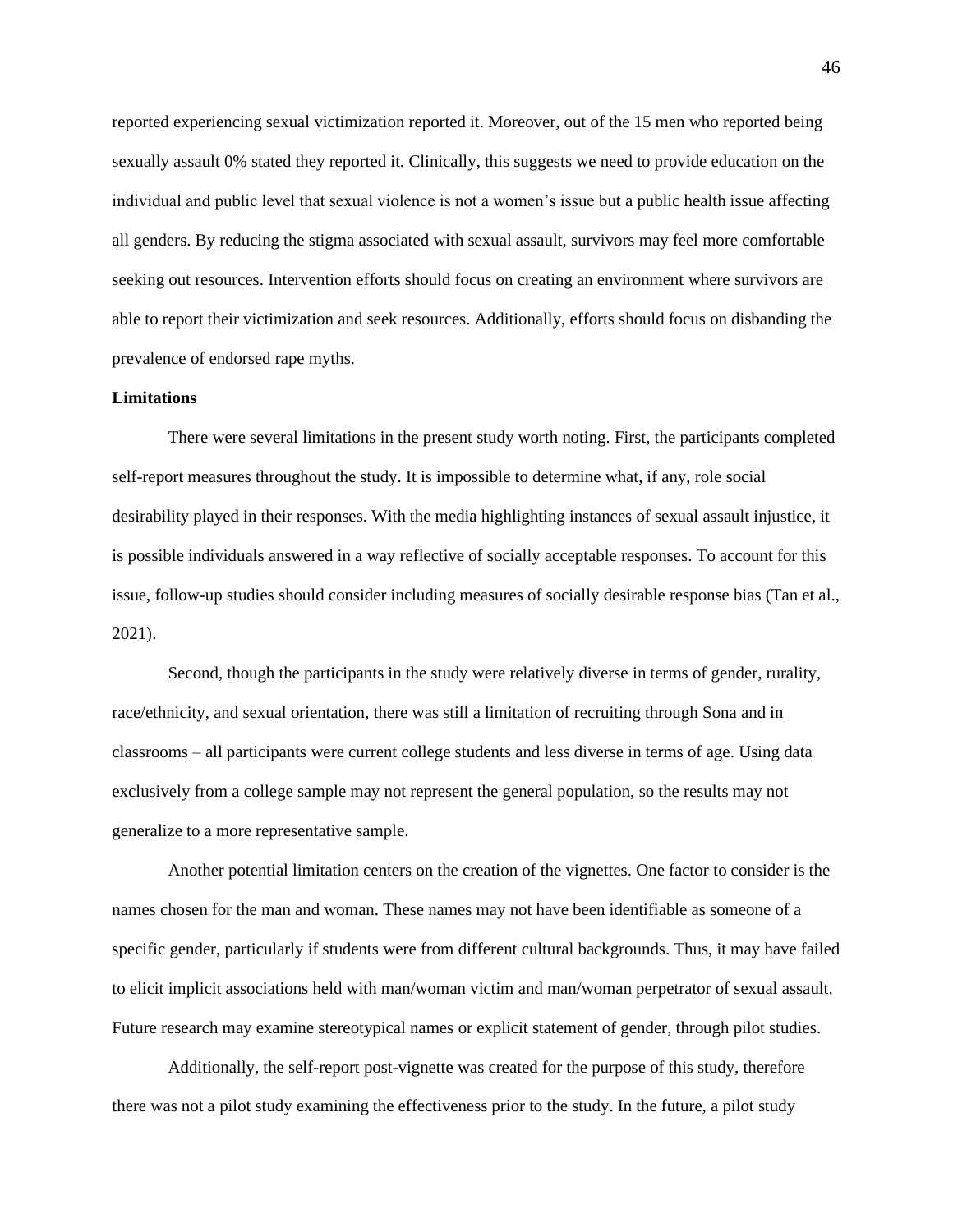should be used to determine effectiveness and validity of the post-vignette questionnaire. Moreover, the item used for victim blame was one of the post-vignette questions. Using a singular item, not piloted, is a limitation for the study. The singular item may be too simplistic to comprehensively assess for victim blame.

#### **Future Directions**

Given the recent focus on sexual victimization within media, repeating this study to include more diverse vignettes (e.g., transgender individuals and gender nonconforming individuals) would provide more information regarding factors influencing victim blame. Future research should also consider recruiting samples with greater representation of transgender and gender-nonconforming participants. There is a lack of research examining sexual assault prevalence in the genderqueer and gender nonconforming community. This is a subset of the population experiencing sexual victimization with little or no visibility on their experience and who may face even greater levels of victim blame if sexual assault is reported.

In fact, a purely accidental finding was that a small, but not negligible, subset (about 5%) of participants in the current study, responded to a Demographics Form question about their gender in a way potentially reflecting misunderstanding of or antagonism toward gender inclusive language. This subset of participants also endorsed more rape myths and assigned more blame to victims compared to the rest of the sample. This finding warrants further exploration and reinforces the importance of considering a broader range of genders when creating study vignettes and recruiting participants.

Additionally, more research on the saliency of these beliefs in various rural communities may help shape clinical interventions. Although this study found non-significant results related to the influence of rural status on endorsement of rape myths, this a gap in the literature and should be explored more, particularly in non-college rural samples. A college sample, even those raised in rural areas, may be categorically different than individuals who remain in or choose to move to rural areas.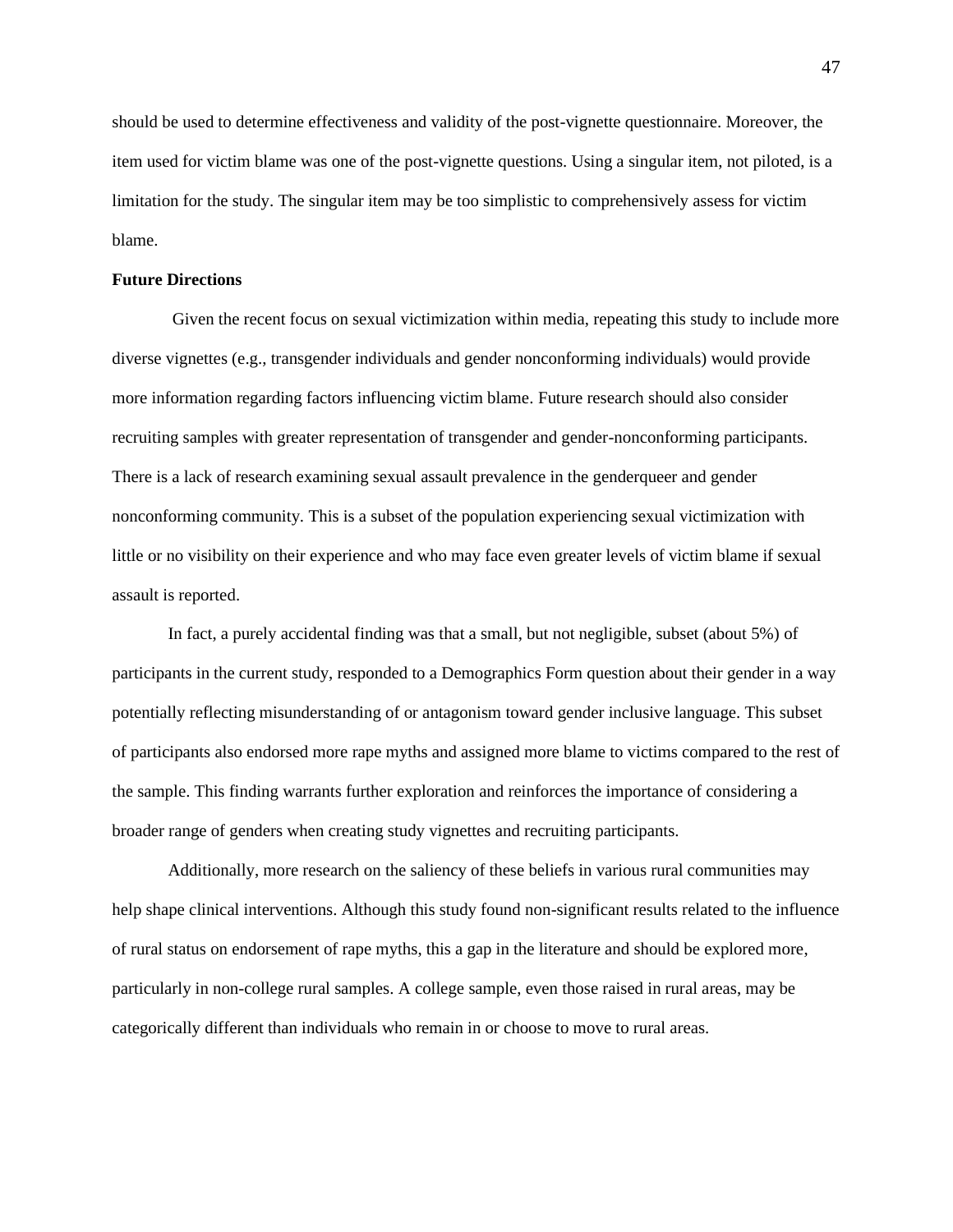## **General Conclusions**

The purpose of this study was to examine influencing variables, such as victim gender, perpetrator gender, report timing, and rurality, on perceptions of victim blame. Though the study's hypotheses were not fully supported, the findings contribute to the growing research on perceptions of sexual assault. First, the study found participants attributed more blame to men victims who immediately reported the assault than women victims who immediately reported the assault. Second, the study found endorsement of rape myths correlated with higher ratings of victim blame. This highlights a need for more effective psychoeducation to the public regarding individuals who have experienced sexual assault. Lastly, the study found men endorse rape myth beliefs more than women. These findings suggest education on the dissolution of rape myths is needed on both an individual and public level.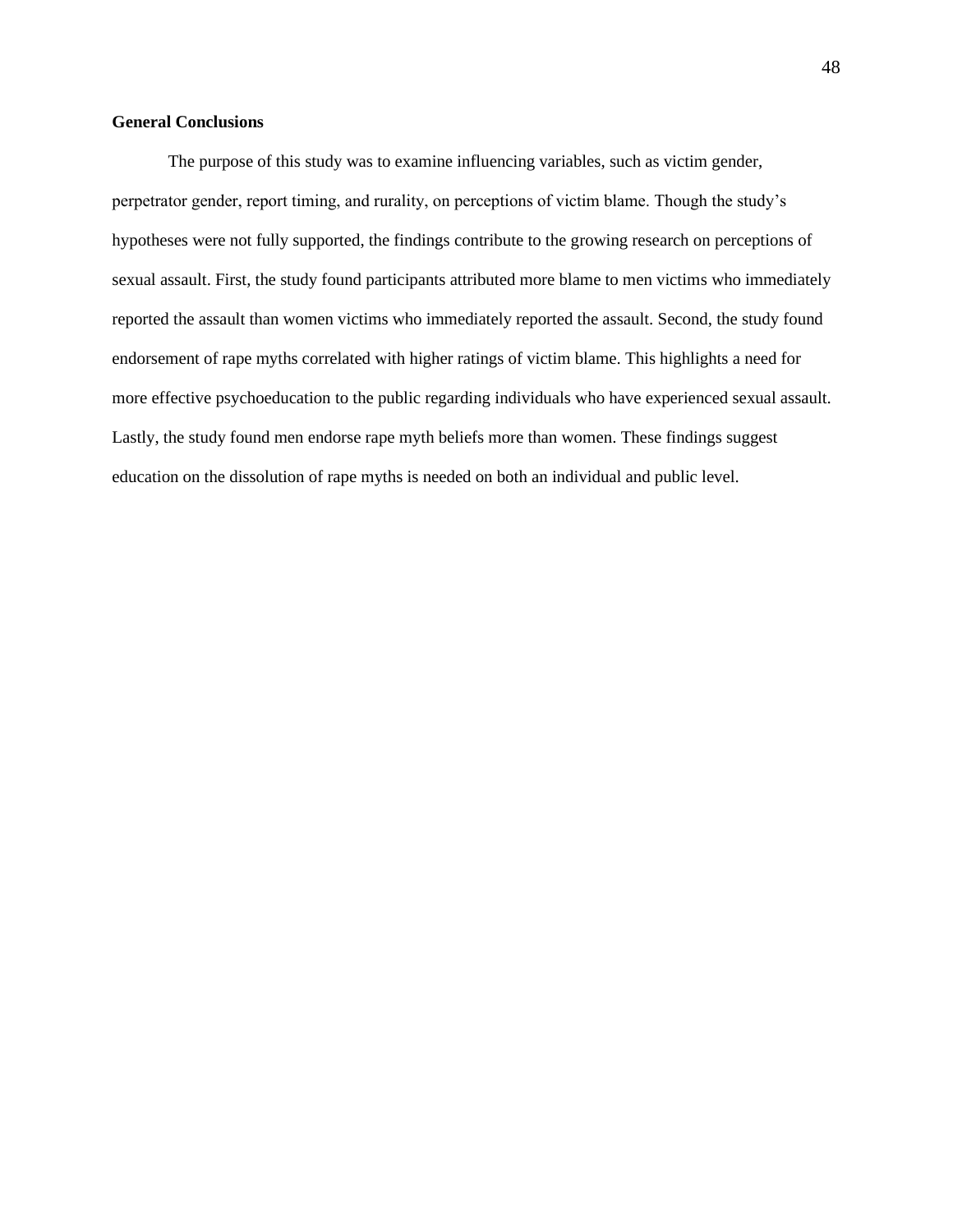#### **REFERENCES**

- Ayala, E. E., Kotary, B., & Hetz, M. (2018). Blame attributions of victims and perpetrators: Effects of victim gender, perpetrator gender, and relationship. *Journal of Interpersonal Violence*, *33*(1), 94- 116. https://doi.org/10.1177/0886260515599160
- Banyard, V. L., Ward, S., Cohn, E. S., & Plante, E. G. (2007). Unwanted sexual contact on campus: A comparison of women's and men's experiences. *Violence and Victims*, 22, 52–70. https://doi.org/10.1891/088667007780482865
- Barnett, M. A., Quackenbush, S. W., Sinisi, C. S., Wegman, C. M., & Otney, K. L. (1992). Factors affecting reactions to a rape victim. *The Journal of Psychology*, *126*(6), 609-620. https://doi.org/10.1080/00223980.1992.10543391
- Basile, K. C., D'Inverno, A. S., & Wang, J. (2020). National prevalence of sexual violence by a workplace-related perpetrator. *American Journal of Preventive Medicine*, *58*(2), 216-223. https://doi.org/10.1016/j.amepre.2019.09.011
- Bieneck, S., & Krahé, B. (2011). Blaming the victim and exonerating the perpetrator in cases of rape and robbery: Is there a double standard? *Journal of Interpersonal Violence*, *26*(9), 1785–1797. https://doi.org/10.1177/0886260510372945
- Black, M., Basile, K., Breiding, M., Smith, S., Walters, M., Merrick, M., Chen, J., & Stevens, M. (2011). The National Intimate Partner and Sexual Violence Survey (NISVS): 2010 summary report. Atlanta, GA: *National Center for Injury Prevention and Control, Centers for Disease Control and Prevention.* https://www.cdc.gov/violenceprevention/pdf/nisvs\_report2010-a.pdf
- Buddie, A. M., & Miller, A. G. (2001). Beyond rape myths: A more complex view of perceptions of rape victims. *Sex Roles, 45*(3), 139-160. https://doi.org/10.1023/A:1013575209803
- Burt, M. R. (1980). Cultural myths and supports for rape. *Journal of Personality and Social Psychology*, *38*(2), 217–230. https://doi.org/10.1037/0022-3514.38.2.217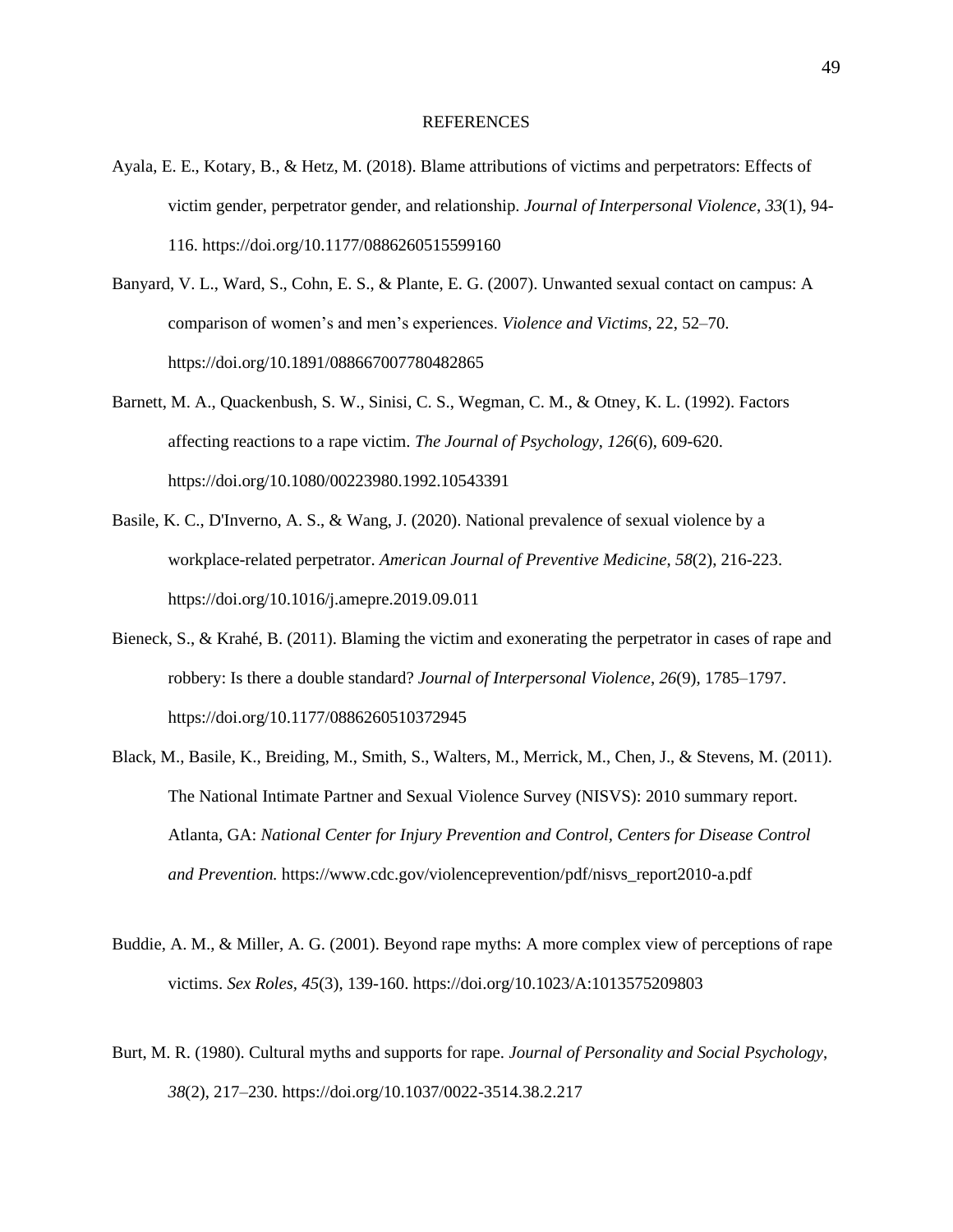- Campbell, R., Feeney, H., Fehler-Cabral, G., Shaw, J., & Horsford, S. (2017). The national problem of untested sexual assault kits (SAKs): Scope, causes, and future directions for research, policy, and practice. *Trauma, Violence, & Abuse*, *18*(4), 363–376. https://doi.org/10.1177/1524838015622436
- Crime in the United States: Forcible Rape. (2010). Federal Bureau of Investigation: *Uniform Crime Report*. https://ucr.fbi.gov/crime-in-the-u.s/2010/crime-in-the-u.s.-2010/violentcrime/rapemain#:~:text=Definition,forcibly%20and%20against%20her%20will.
- Crime in the United States: Rape. (2013). Federal Bureau of Investigation: *Uniform Crime Report.*  https://ucr.fbi.gov/crime-in-the-u.s/2013/crime-in-the-u.s.-2013/violent-crime/rape
- Davies, M., Gilston, J., & Rogers, P. (2012). Examining the relationship between male rape myth acceptance, female rape myth acceptance, victim blame, homophobia, gender roles, and ambivalent sexism. *Journal of Interpersonal Violence*, *27*(14), 2807-2823. https://doi.org/10.1177/0886260512438281
- Davies, M., Pollard, P., Archer, J. (2006). Effects of perpetrator gender and victim sexuality on blame toward male victims of sexual assault. *The Journal of Social Psychology, 146*, 275-291. doi:10.3200/socp.146.3.275-291
- Davies, M., & Rogers, P. (2006). Perceptions of male victims in depicted sexual assaults: A review of the literature. *Aggression and Violent Behavior*, *11*(4), 367-377. https://doi.org/10.1016/j.avb.2006.01.002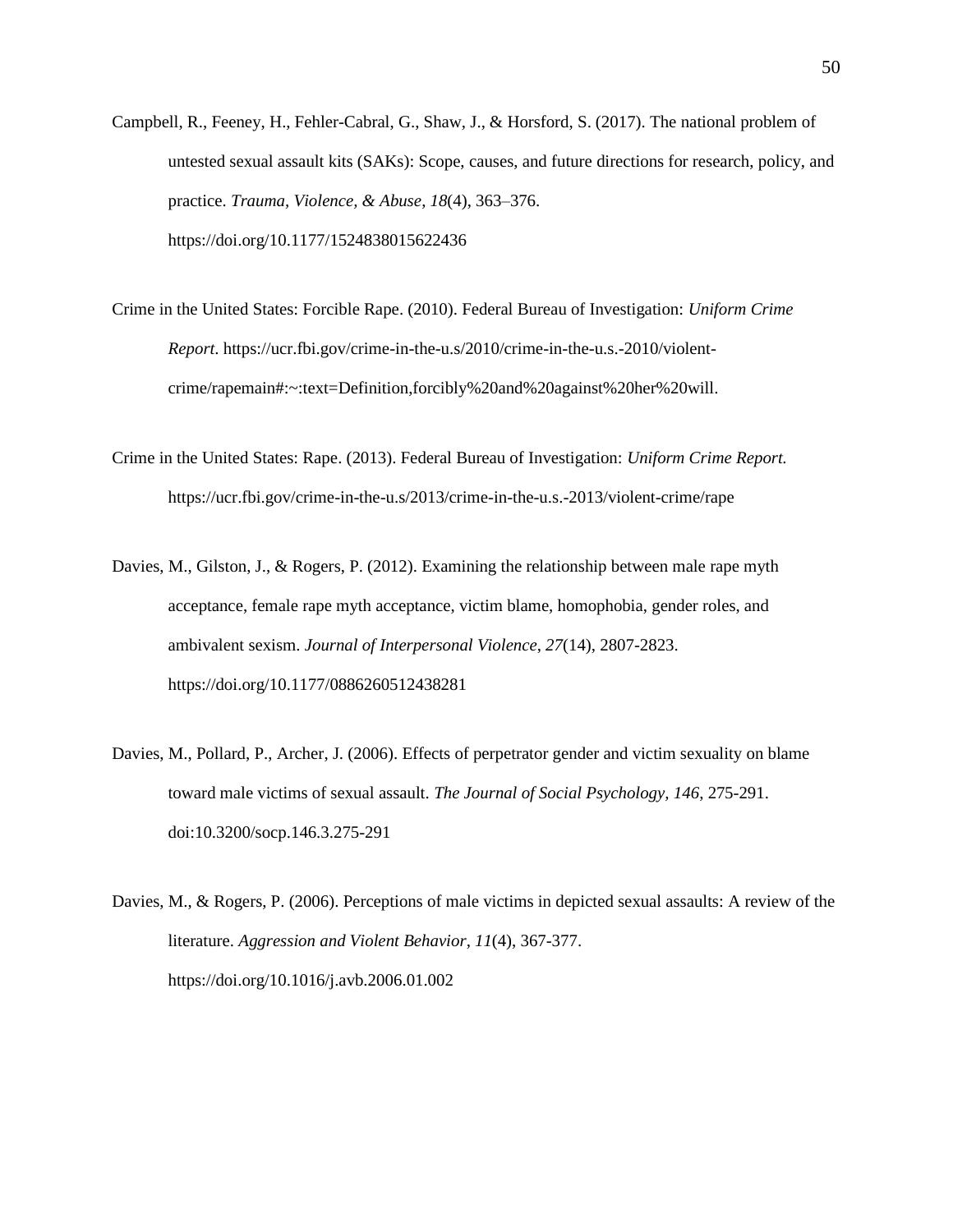- Decker, S. E., Rosenheck, R. A., Tsai, J., Hoff, R., & Harpaz-Rotem, I. (2013). Military sexual assault and homeless women veterans: Clinical correlates and treatment preferences. *Women's Health Issues*, *23*(6), e373-e380. https://doi.org/10.1016/j.whi.2013.09.002
- Dworkin, E. R. (2020). Risk for mental disorders associated with sexual assault: A meta-analysis. *Trauma, Violence, & Abuse*, *21*(5), 1011-1028. https://doi.org/10.1177/1524838018813198
- Dworkin, E. R., Menon, S. V., Bystrynski, J., & Allen, N. E. (2017). Sexual assault victimization and psychopathology: A review and meta-analysis. *Clinical Psychology Review*, *56*, 65-81. https://doi.org/10.1016/j.cpr.2017.06.002
- Edwards, K. M., Turchik, J. A., Dardis, C. M., Reynolds, N., & Gidycz, C. A. (2011). Rape myths: History, individual and institutional-level presence, and implications for change. *Sex Roles*, *65*(11-12), 761-773. DOI 10.1007/s11199-011-9943-2
- Faul, F., Erdfelder, E., Lang, A.-G., & Buchner, A. (2007). G\*Power 3: A flexible statistical power analysis for the social, behavioral, and biomedical sciences. *Behavior Research Methods, 39*, 175-191. https://doi.org/10.3758/BF03193146
- Fisher, B. S., Cullen, F. T., & Turner, M. G. (2000). The sexual victimization of college women. Washington, DC: U.S. Department of Justice, Office of Justice Programs, National Institute of Justice.
- Forkus, S. R., Weiss, N. H., Goncharenko, S., Mammay, J., Church, M., & Contractor, A. A. (2020). Military sexual trauma and risky behaviors: A systematic review. *Trauma, Violence, & Abuse, 22(*4), 976-993. https://doi.org/10.1177/1524838019897338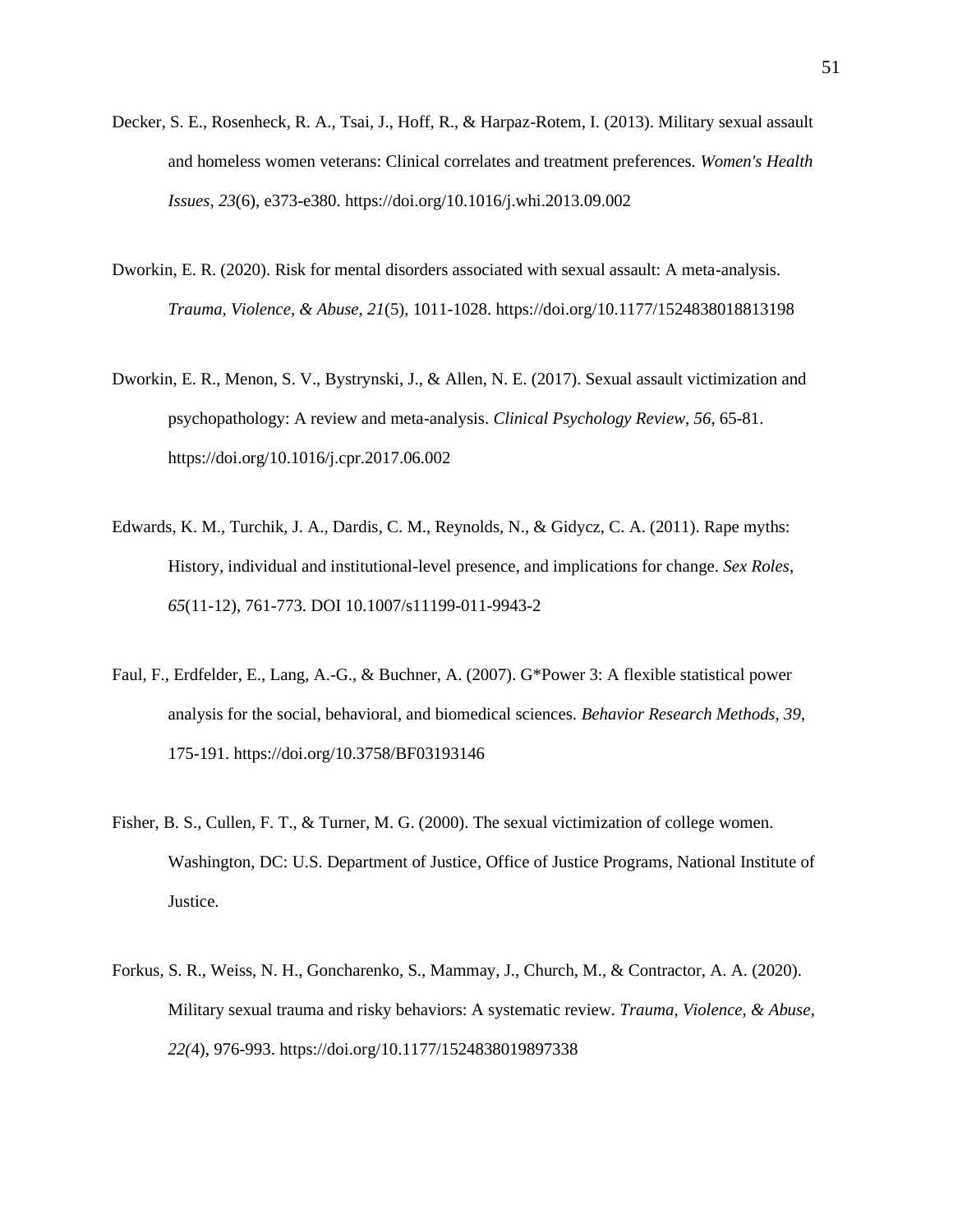- Foubert, J. D., Clark-Taylor, A., & Wall, A. F. (2020). Is campus rape primarily a serial or one-time problem? Evidence from a multicampus study. *Violence Against Women, 26*(3–4), 296–311. https://doi.org/10.1177/1077801219833820
- Frazier, P. A., & Borgida, E. (1992). Rape Trauma Syndrome: A review of case law and psychological research. *Law and Human Behavior*, *16*(3), 293–311. https://link.springer.com/article/10.1007/BF01044771
- Frohmann, L. (1991). Discrediting victims' allegations of sexual assault: Prosecutorial accounts of case rejections. *Social Problems*, *38*(2), 213-226. https://doi.org/10.2307/800530
- Georgia Rape and Statutory Rape Laws. (2018). FindLaw. from https://statelaws.findlaw.com/georgialaw/georgia-rape-and-statutory-rape-laws.html
- Gerber, G. L., Cronin, J. M., Steigman, H. J. (2004). Attributions of blame in sexual assault to perpetrators and victims of both genders. *Journal of Applied Social Psychology*, *34*, 2149-2165. doi:10.1111/j.1559-1816.2004.tb02694.x
- Gravelin, C. R., Biernat, M., & Bucher, C. E. (2019). Blaming the victim of acquaintance rape: Individual, situational, and sociocultural factors. *Frontiers in Psychology*, *9*, 2422. https://doi.org/10.3389/fpsyg.2018.02422
- Grubb, A., & Turner, E. (2012). Attribution of blame in rape cases: A review of the impact of rape myth acceptance, gender role conformity and substance use on victim blaming. *Aggression and Violent Behavior*, *17*(5), 443-452. https://doi.org/10.1016/j.avb.2012.06.002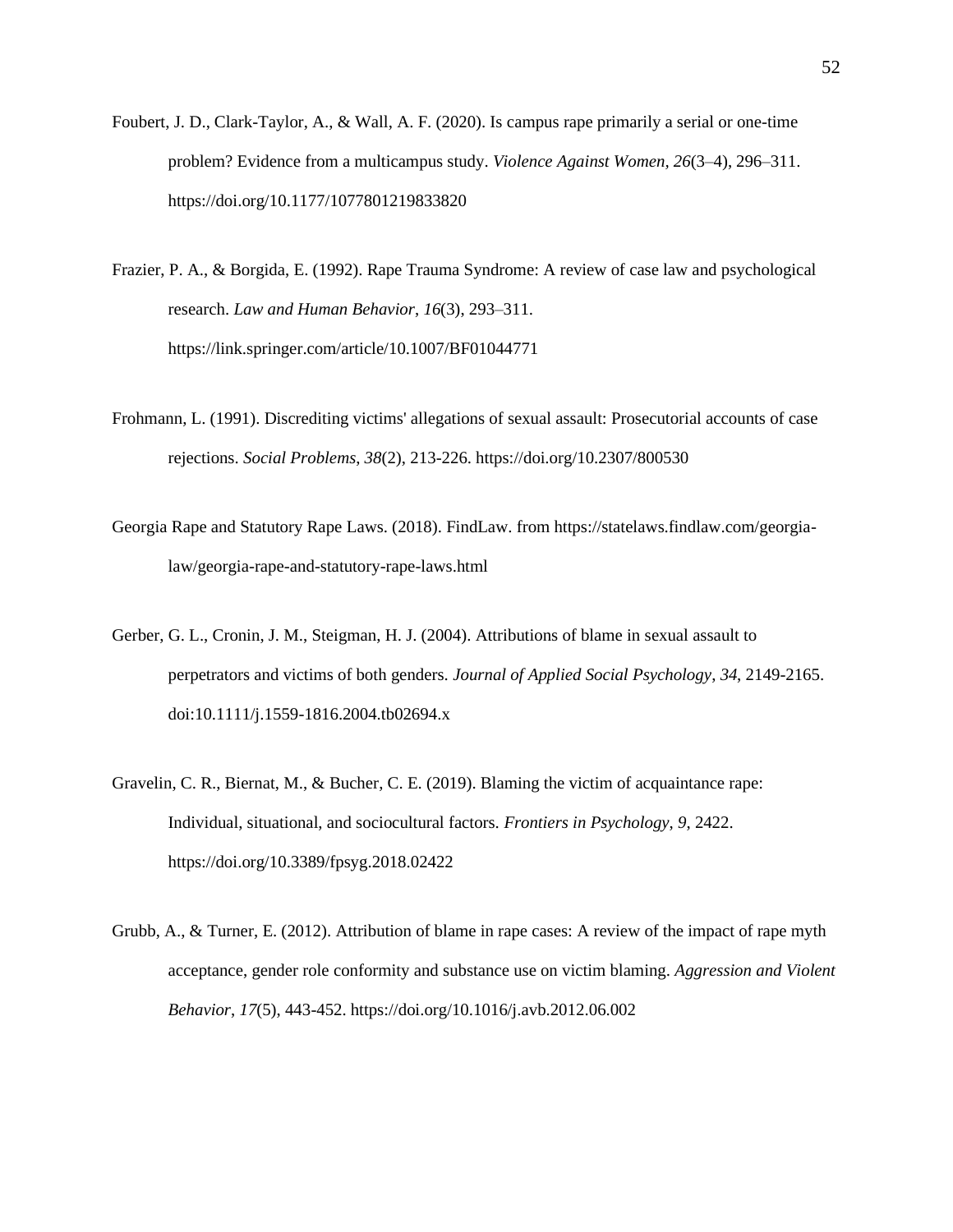- Hamilton, A. B., Poza, I., & Washington, D. L. (2011). "Homelessness and trauma go hand-in-hand": Pathways to homelessness among women veterans. *Women's Health Issues*, *21*(4), S203-S209. DOI: 10.1016/j.whi.2011.04.005
- Hammond, E. M., Berry, M. A., & Rodriguez, D. N. (2011). The influence of rape myth acceptance, sexual attitudes, and belief in a just world on attributions of responsibility in a date rape scenario. *Legal and Criminological Psychology*, *16*(2), 242-252. https://doi.org/10.1348/135532510X499887
- Hayes, R. M., Lorenz, K., & Bell, K. A. (2013). Victim blaming others: Rape myth acceptance and the Just World Belief. *Feminist Criminology*, *8*(3), 202–220. https://doi.org/10.1177/1557085113484788

Heider, F. (1982). *The psychology of interpersonal relations*. Psychology Press.

- Health Resources and Services Administration. (2017). *Defining Rural Population*. Federal Office of Rural Health Policy. https://www.hrsa.gov/rural-health/about-us/definition/index.html
- Hine, B., & Murphy, A. (2019). The influence of 'High'vs.'Low'rape myth acceptance on police officers' judgements of victim and perpetrator responsibility, and rape authenticity. *Journal of Criminal Justice*, *60*, 100-107. https://doi.org/10.1016/j.jcrimjus.2018.08.001
- Hoyt, T., Klosterman Rielage, J., & Williams, L. F. (2011). Military sexual trauma in men: A review of reported rates. *Journal of Trauma & Dissociation*, *12*(3), 244-260. https://doi.org/10.1080/15299732.2011.542612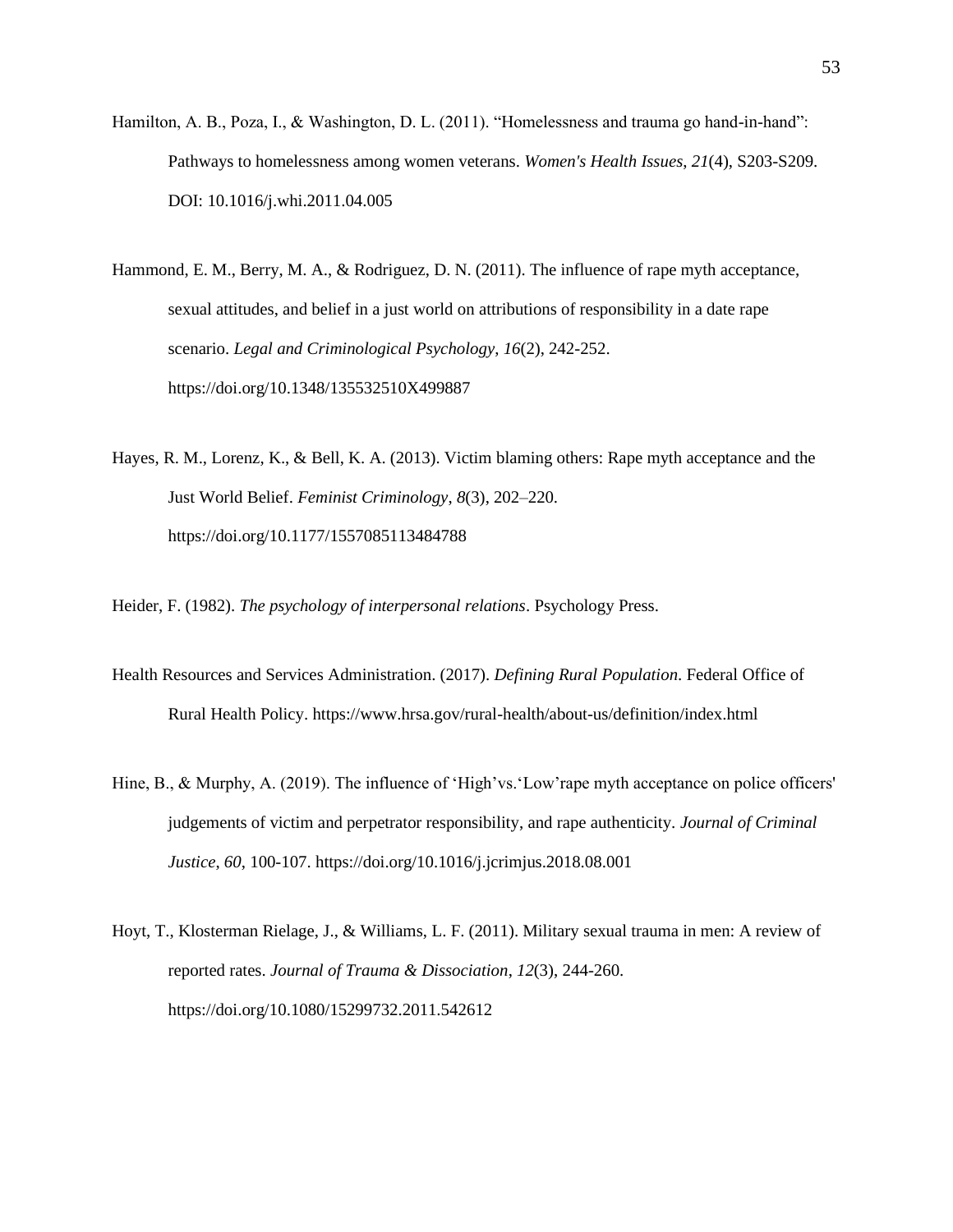Jegllc, E. (2019). Understanding the barriers to reporting sexual abuse. *Psychology Today*. https://www.psychologytoday.com/us/blog/protecting-children-sexualabuse/201910/understanding-the-barriers-reporting-sexual-abuse

- Jordan, J. (2004). Beyond belief?: Police, rape and women's credibility. *Criminal Justice, 4*(1), 29–59. https://doi.org/10.1177/1466802504042222
- Jozkowski, K. N., & Wiersma‐Mosley, J. D. (2017). The Greek system: How gender inequality and class privilege perpetuate rape culture. *Family Relations, 66*(1), 89-103. https://doi.org/10.1111/fare.12229
- Kamdar, Z. N., Kosambiya, J. K., Chawada, B. L., Verma, M., & Kadia, A. (2017). Rape: Is it a lifestyle or behavioral problem?. *Indian Journal of Psychiatry*, *59*(1), 77–82. https://doi.org/10.4103/psychiatry.IndianJPsychiatry\_78\_16
- Kassing, L. R., Beesley, D., & Frey, L. L. (2005). Gender role conflict, homophobia, age, and education as predictors of male rape myth acceptance. *Journal of Mental Health Counseling*, *27*(4), 311- 328. https://doi.org/10.17744/mehc.27.4.9wfm24f52kqgav37
- Kilpatrick, D. G., Resnick, H. S., Ruggiero, K. J., Conoscenti, L. M., & McCauley, J. (2007). Drugfacilitated, incapacitated, and forcible rape: A national study. Charleston, SC: *National Criminal Justice Reference Service*. https://www.ojp.gov/pdffiles1/nij/grants/219181.pdf
- Kruttschnitt, C., Kalsbeek, W., & House, C. (2014). Panel on measuring rape and sexual assault in Bureau of Justice Statistics Household Surveys. *Committee on National Statistics*. https://www.ncbi.nlm.nih.gov/books/NBK202259/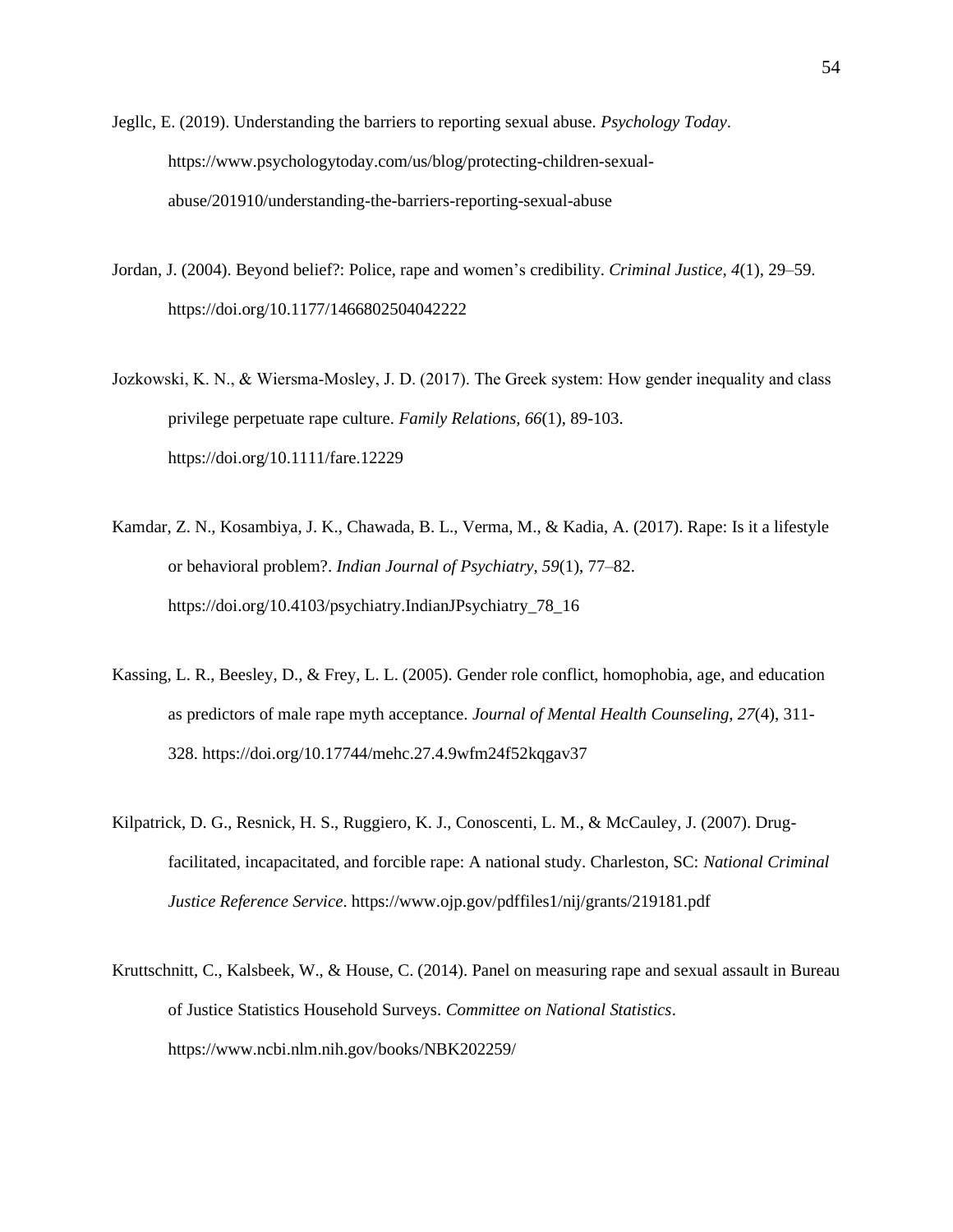- Langley, T., Yost, E. A., O'Neal, E. C., Taylor, S. L., Frankel, P. I., and Craig, K. M. (1991). Models of rape judgment: attributions concerning event, perpetrator, and victim. *J. Offender Rehabil. 17*, 43–54. doi: 10.1300/J076v17n01\_04
- Lerner M. J. (1980) The Belief in a Just World. In: The Belief in a Just World. *Perspectives in Social Psychology*. Springer, Boston, MA. https://doi.org/10.1007/978-1-4899-0448-5\_2
- Lewis, S. H. (2003). Unspoken crimes: Sexual assault in rural America. *National Sexual Violence Resource Center.* https://www.nsvrc.org/sites/default/files/2012- 03/Publications\_NSVRC\_Booklets\_Text-Only\_Unspoken-Crimes.html
- Littleton, H. L. (2010). The impact of social support and negative disclosure reactions on sexual assault victims: A cross-sectional and longitudinal investigation. *Journal of Trauma & Dissociation*, *11*(2), 210-227. https://doi.org/10.1080/15299730903502946
- Logan, T., Evans, L., Stevenson, E., & Jordan, C. E. (2005). Barriers to services for rural and urban survivors of rape. *Journal of Interpersonal Violence*, *20*(5), 591–616. https://doi.org/10.1177/0886260504272899
- Lonsway, K. A., & Archambault, J. (2012). The "Justice Gap" for sexual assault cases: Future directions for research and reform. *Violence Against Women, 18*(2), 145–168. https://doi.org/10.1177/1077801212440017
- Lonsway, K. A., Archambault, J., & Lisak, D. (2009). False reports: Moving beyond the issue to successfully investigate and prosecute non-stranger sexual assault. Prosecutor, *Journal of the National District Attorneys Association, 43*(1), 10-22. http://hdl.handle.net/11212/1900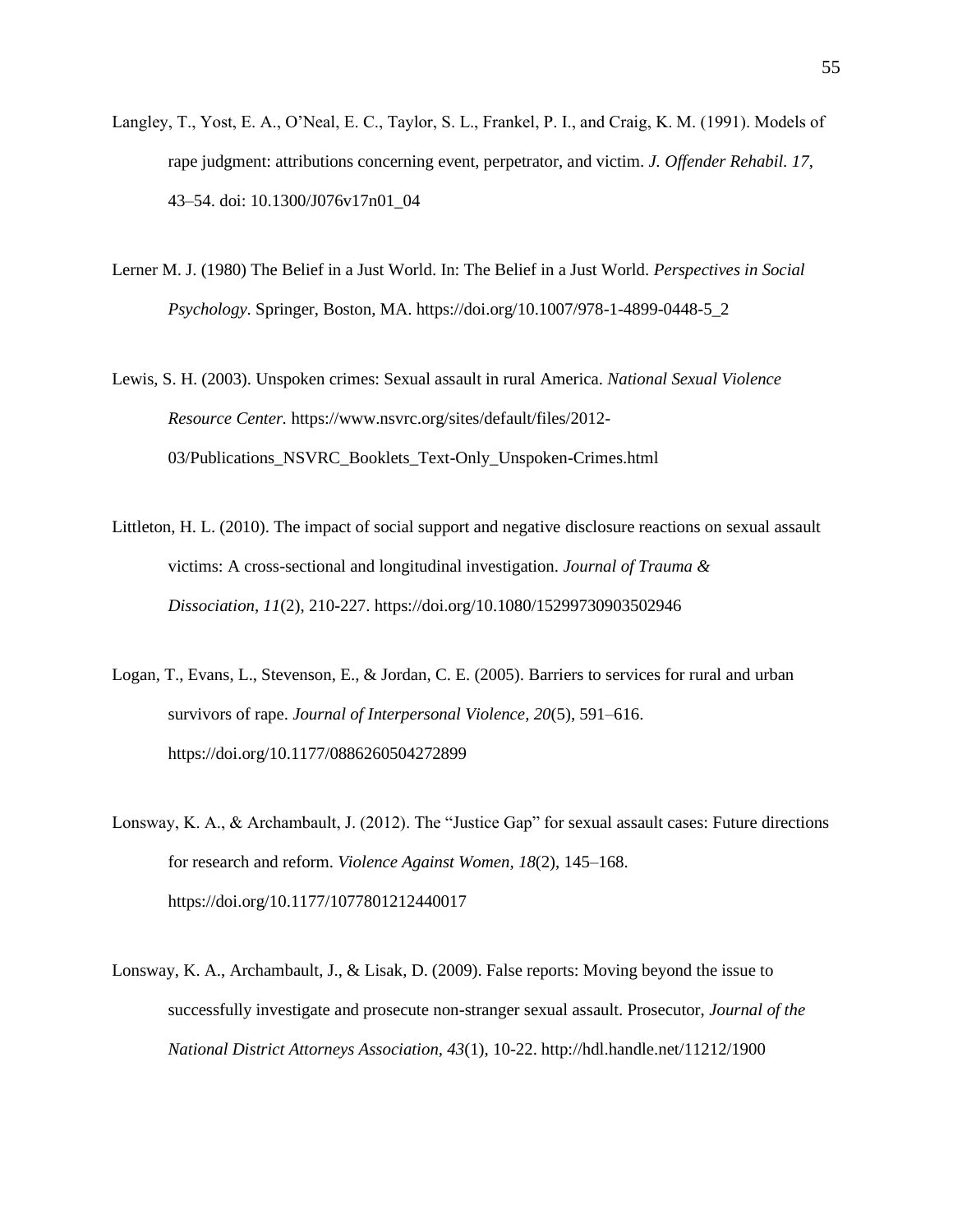- Lonsway, K. A., & Fitzgerald, L. F. (1994). Rape myths. In review. *Psychology of Women Quarterly, 18*(2), 133-164. https://doi.org/10.1111/j.1471-6402.1994.tb00448.x
- McMahon, S., & Farmer, G. L. (2011). An updated measure for assessing subtle rape myths. *Social Work Research, 35*(2), 71-81. https://doi.org/10.1093/swr/35.2.71

Melanson, P. K. (1998). Belief in male rape myths: A test of two competing theories. *Dissertation Abstracts International*, *59*, 5620. https://www.collectionscanada.gc.ca/obj/s4/f2/dsk2/tape15/PQDD\_0003/NQ31935.pdf

- Mengeling, M. A., Booth, B. M., Torner, J. C., & Sadler, A. G. (2014). Reporting sexual assault in the military: Who reports and why most servicewomen don't. *American Journal of Preventive Medicine*, *47*(1), 17-25. https://doi.org/10.1016/j.amepre.2014.03.001
- Morgan, R. E., & Kena, G. (2019). Criminal victimization, 2018. *Bureau of Justice Statistics*, *253043*. https://www.bjs.gov/content/pub/pdf/cv19.pdf
- Moriarty, L. J. (2008). *Controversies in victimology.* Routledge.
- Muehlenhard, C. L., Peterson, Z. D., Humphreys, T. P., & Jozkowski, K. N. (2017). Evaluating the onein-five statistic: Women's risk of sexual assault while in college. *The Journal of Sex Research*, *54*(4-5), 549-576. https://doi.org/10.1080/00224499.2017.1295014
- Odem, M. E., & Clay-Warner, J. (Eds.). (1998). *Confronting rape and sexual assault* (No. 3). Rowman & Littlefield.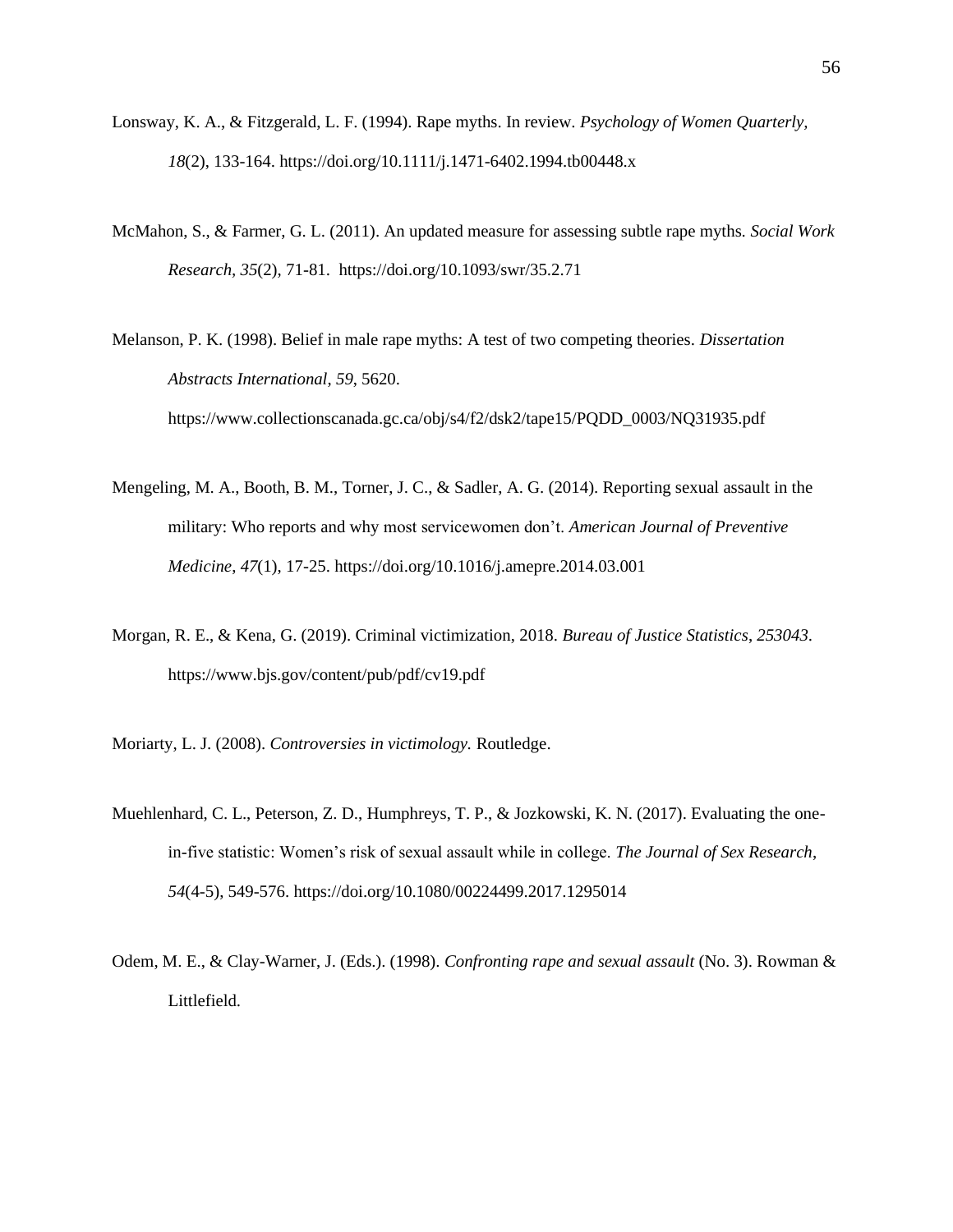- Parrott, S., & Parrott, C. T. (2015). US television's "mean world" for white women: The portrayal of gender and race on fictional crime dramas. *Sex Roles*, *73*(1), 70-82. https://doi.org/10.1007/s11199-015-0505-x
- Peterson, C., DeGue, S., Florence, C., & Lokey, C. N. (2017). Lifetime economic burden of rape among U.S. Adults. *American Journal of Preventive Medicine*, *52*(6), 691–701. https://doi.org/10.1016/j.amepre.2016.11.014
- Peterson, Z. D., Voller, E. K., Polusny, M. A., & Murdoch, M. (2011). Prevalence and consequences of adult sexual assault of men: Review of empirical findings and state of the literature. *Clinical Psychology Review, 31*(1), 1-24. https://doi.org/10.1016/j.cpr.2010.08.006
- Pierson, K. A. (2016). The effects of rape myths and expert testimony on juror decision making in a sexual assault case. *Honors College Theses*. 211. https://digitalcommons.georgiasouthern.edu/honors-theses/211
- Potter, S. J. (2016). Reducing sexual assault on campus: Lessons from the movement to prevent drunk driving. *American Journal of Public Health*, 106, no. *5*(2016): 822-829.
- Rabelo, V. C., Holland, K. J., & Cortina, L. M. (2019). From distrust to distress: Associations among military sexual assault, organizational trust, and occupational health. *Psychology of Violence, 9*(1), 78–87. https://doi.org/10.1037/vio0000166
- Randall, M. (2010). Sexual assault law, credibility, and "ideal victims": consent, resistance, and victim blaming. *Canadian Journal of Women and the Law*, *22*(2), 397-433. https://doi.org/10.3138/cjwl.22.2.397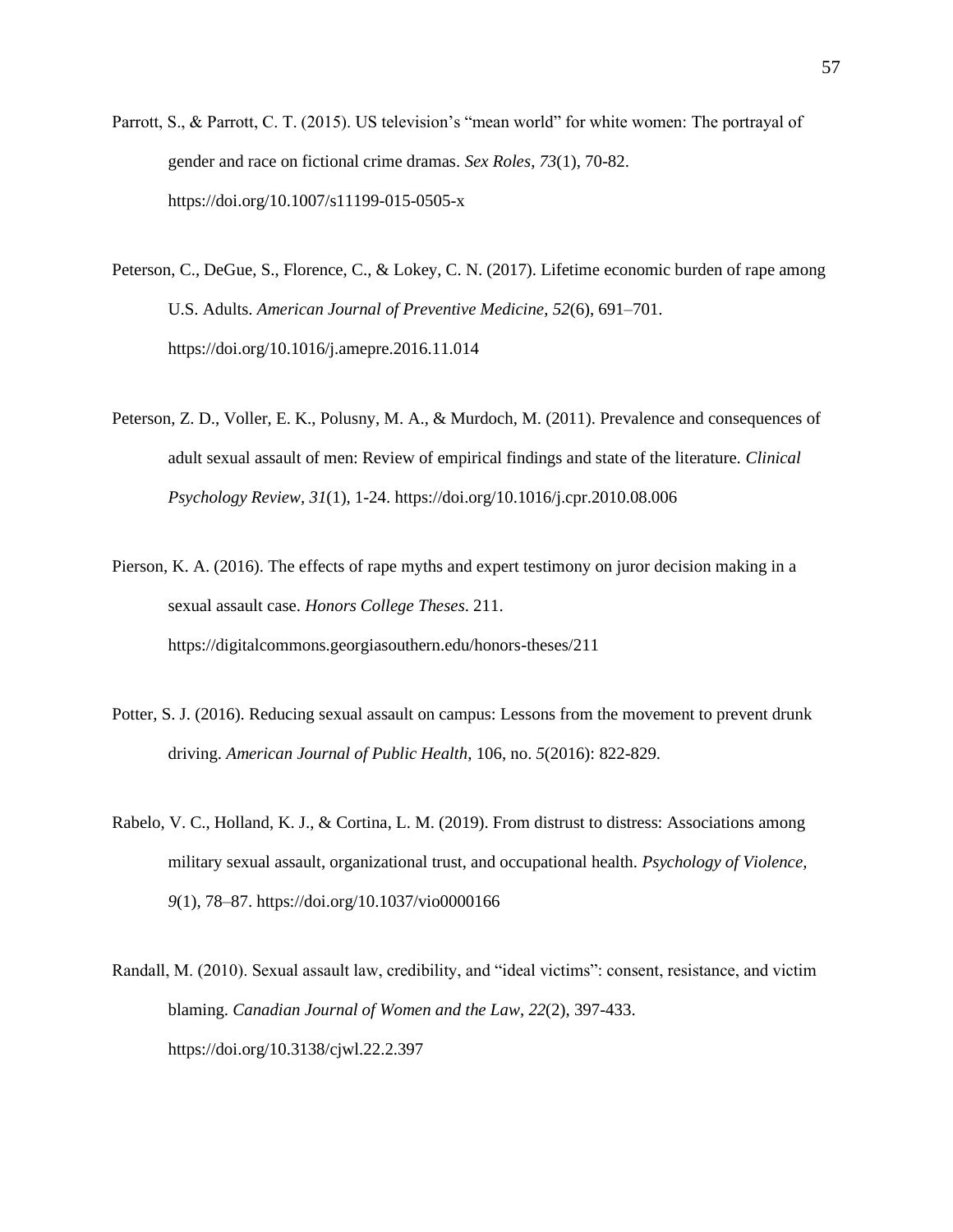- Rape, Abuse, & Incest National Network (RAINN). (2020, April 13). Victims of Sexual Violence: Statistics. Retrieved: https://www.rainn.org/statistics/victims-sexual-violence
- Ratcliffe, M., Burd, C., Holder, K., & Fields, A. (2016). Defining rural at the US Census Bureau. American community survey and geography brief, 1(8).
- Relyea, M., & Ullman, S. E. (2015). Unsupported or turned against: Understanding how two types of negative social reactions to sexual assault relate to post assault outcomes. *Psychology of Women Quarterly*, *39*(1), 37–52. https://doi.org/10.1177/0361684313512610
- Rose, V. M., & Randall, S. C. (1982). The impact of investigator perceptions of victim legitimacy on the processing of rape/sexual assault cases. *Symbolic Interaction*, *5*(1), 23-36. https://doi.org/10.1525/si.1982.5.1.23
- Rotter, J. B. (1966). Generalized expectancies for internal versus external control of reinforcement. *Psychological Monographs: General and Applied, 80*(1), 1– 28. https://doi.org/10.1037/h0092976
- Ruback, R. B., & Menard, K. S. (2001). Rural-urban differences in sexual victimization and reporting: Analyses using UCR and crisis center data. *Criminal Justice and Behavior, 28*(2), 131–155. https://doi.org/10.1177/0093854801028002001
- Rubin, Z., & Peplau, L. A. (1975). Who believes in a just world?. *Journal of Social Issues*, *31*(3), 65-89. https://doi.org/10.1111/j.1540-4560.1975.tb00997.x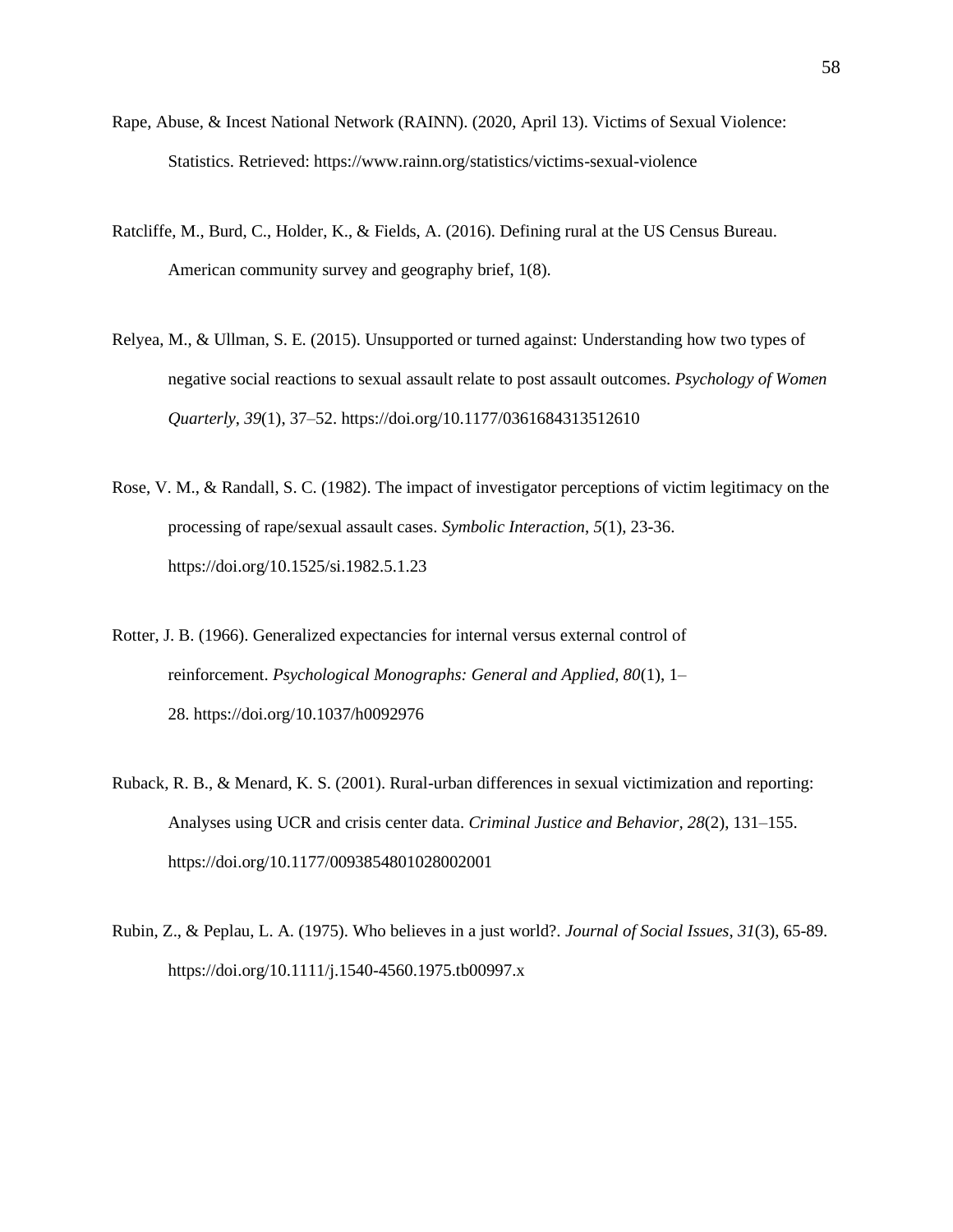- Russell, K. J., & Hand, C. J. (2017). Rape myth acceptance, victim blame attribution and Just World Beliefs: A rapid evidence assessment. *Aggression and Violent Behavior*, *37*, 153-160. https://doi.org/10.1016/j.avb.2017.10.008
- Rymel, L. (2004). What is the difference between rape and sexual assault? *National Criminal Justice Reference Service* (No. 207258). https://www.ojp.gov/ncjrs/virtual-library/abstracts/whatdifference-between-rape-and-sexual-assault
- Sable, M. R., Danis, F., Mauzy, D. L., & Gallagher, S. K. (2006). Barriers to reporting sexual assault for women and men: Perspectives of college students. *Journal of American College Health*, *55*(3), 157-162. https://doi.org/10.3200/JACH.55.3.157-162
- Sleath, E., & Bull, R. (2012). Comparing rape victim and perpetrator blaming in a police officer sample: Differences between police officers with and without special training. *Criminal Justice and Behavior*, *39*(5), 646–665. https://doi.org/10.1177/0093854811434696
- Smith, C. P., & Freyd, J. J. (2014). Institutional betrayal. *American Psychologist, 69*(6), 575– 587. https://doi.org/10.1037/a0037564
- Smith, R. E., Pine, C. J., & Hawley, M. E. (1998). Social cognitions about adult male victims of female sexual assault. *Journal of Sex Research*, *24*(1), 101-112. https://doi.org/10.1080/00224498809551401
- Smith, O., & Skinner, T. (2017). How rape myths are used and challenged in rape and sexual assault trials. *Social & Legal Studies, 26*(4), 441-466. https://doi.org/10.1177/0964663916680130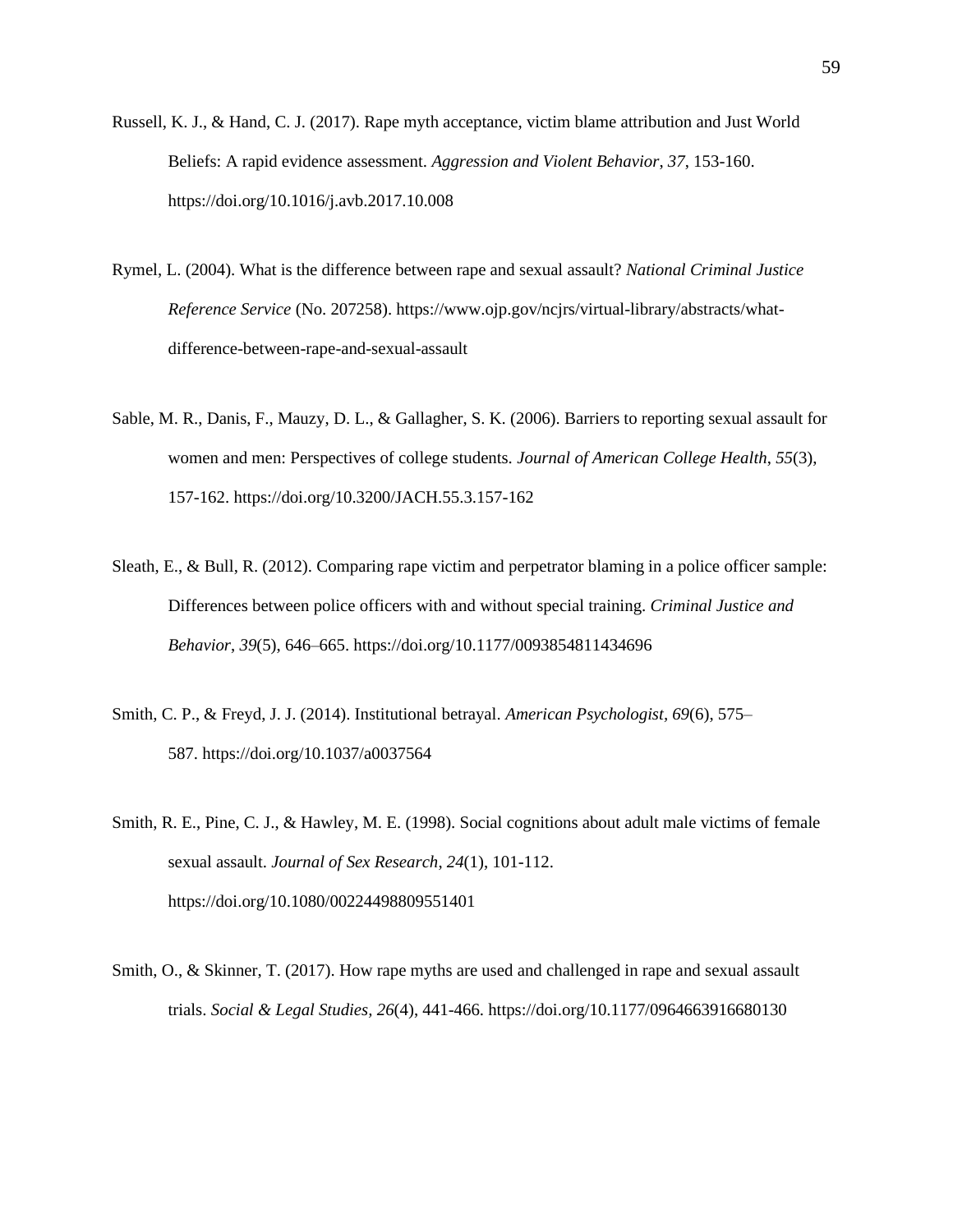- Spohn, C., & Tellis, K. (2012). The criminal justice system's response to sexual violence. *Violence Against Women, 18*(2), 169-192. https://doi.org/10.1177/1077801212440020
- Suarez, E., & Gadalla, T. M. (2010). Stop blaming the victim: A meta-analysis on rape myths. *Journal of Interpersonal Violence*, *25*(11), 2010–2035. https://doi.org/10.1177/0886260509354503
- Tan, H. C., Ho, J. A., Kumarusamy, R., & Sambasivan, M. (2021). Measuring social desirability bias: Do the full and short versions of the Marlowe-Crowne Social Desirability scale matter? *Journal of Empirical Research on Human Research Ethics*. https://doi.org/10.1177/15562646211046091
- United States Congress House Committee on Veterans' Affairs. Subcommittee On Disability Assistance And Memorial Affairs, A. (2013) Invisible wounds: examining the disability compensation benefits process for victims of military sexual trauma: hearing before the Subcommittee on Disability Assistance and Memorial Affairs of the Committee on Veterans' Affairs, U.S. House of Representatives, One Hundred Twelfth Congress, second session, Wednesday. [Web.] Retrieved from the Library of Congress, https://lccn.loc.gov/2013499324.
- U.S. Department of Justice (January 6, 2012). *An updated definition of rape*. https://www.justice.gov/archives/opa/blog/updated-definition-rape
- Wakelin, A., & Long, K. M. (2003). Effects of victim gender and sexuality on attributions of blame to rape victims. *Sex Roles, 49*(9), 477-487. 10.1023/A:1025876522024
- Walfield, S. M. (2018). "Men cannot be raped": Correlates of male rape myth acceptance. *Journal of Interpersonal Violence*, *36*(13-14), 6391-6417 https://doi.org/10.1177/0886260518817777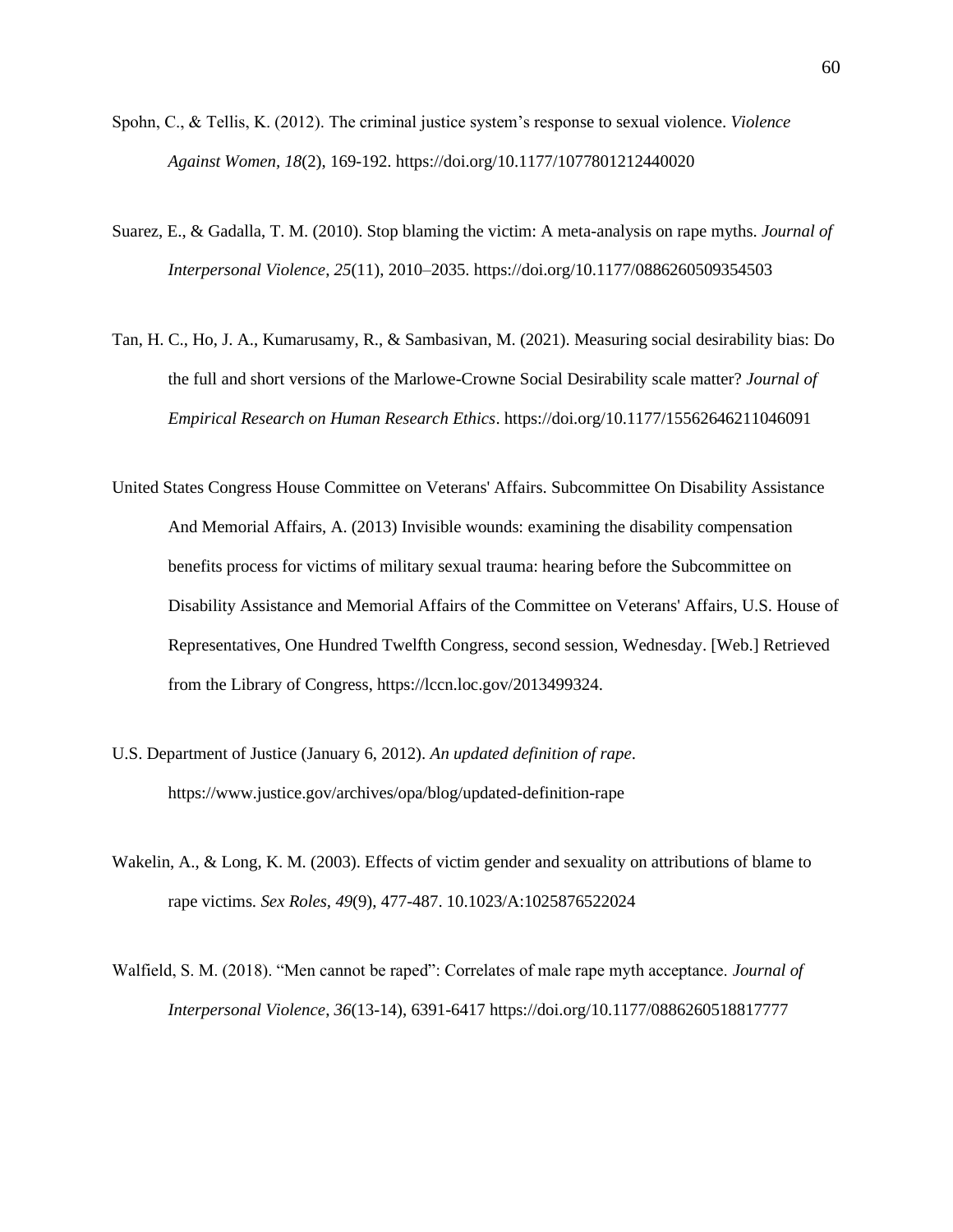- Wiederman, M. W. (2005). The gendered nature of sexual scripts. *The Family Journal*, 13(4), 496-502. https://doi.org/10.1177/1066480705278729
- Weiss, K. G. (2010). Male sexual victimization: Examining men's experiences of rape and sexual assault. *Men and Masculinities*, *12*(3), 275-298. https://doi.org/10.1177/1097184X08322632
- Weis, K., & Borges, S. S. (1973). Victimology and rape: The case of the legitimate victim. *Issues in Criminology*, *8*(2), 71-115. https://www.jstor.org/stable/42909686
- Wilson, L. C. (2018). The prevalence of military sexual trauma: a meta-analysis. *Trauma, Violence, & Abuse*, *19*(5), 584–597. https://doi.org/10.1177/1524838016683459
- von Sikorski, C., & Saumer, M. (2021). Sexual harassment in politics. News about victims' delayed sexual harassment accusations and effects on victim blaming: A mediation model. *Mass Communication and Society*, *24*(2), 259-287. https://doi.org/10.1080/15205436.2020.1769136
- Yapp, E. J., & Quayle, E. (2018). A systematic review of the association between rape myth acceptance and male-on-female sexual violence. *Aggression and Violent Behavior*, *41*, 1-19. https://doi.org/10.1016/j.avb.2018.05.002
- Zilkens, R. R., Smith, D. A., Phillips, M. A., Mukhtar, S. A., Semmens, J. B., & Kelly, M. C. (2017). Genital and anal injuries: A cross-sectional Australian study of 1266 women alleging recent sexual assault. *Forensic Science International*, *275*, 195-202. https://doi.org/10.1016/j.forsciint.2017.03.013
- 2010 Urban Area FAQs. (2020). United States Census Bureau. From https://www.census.gov/programssurveys/geography/about/faq/2010-urban-area-faq.html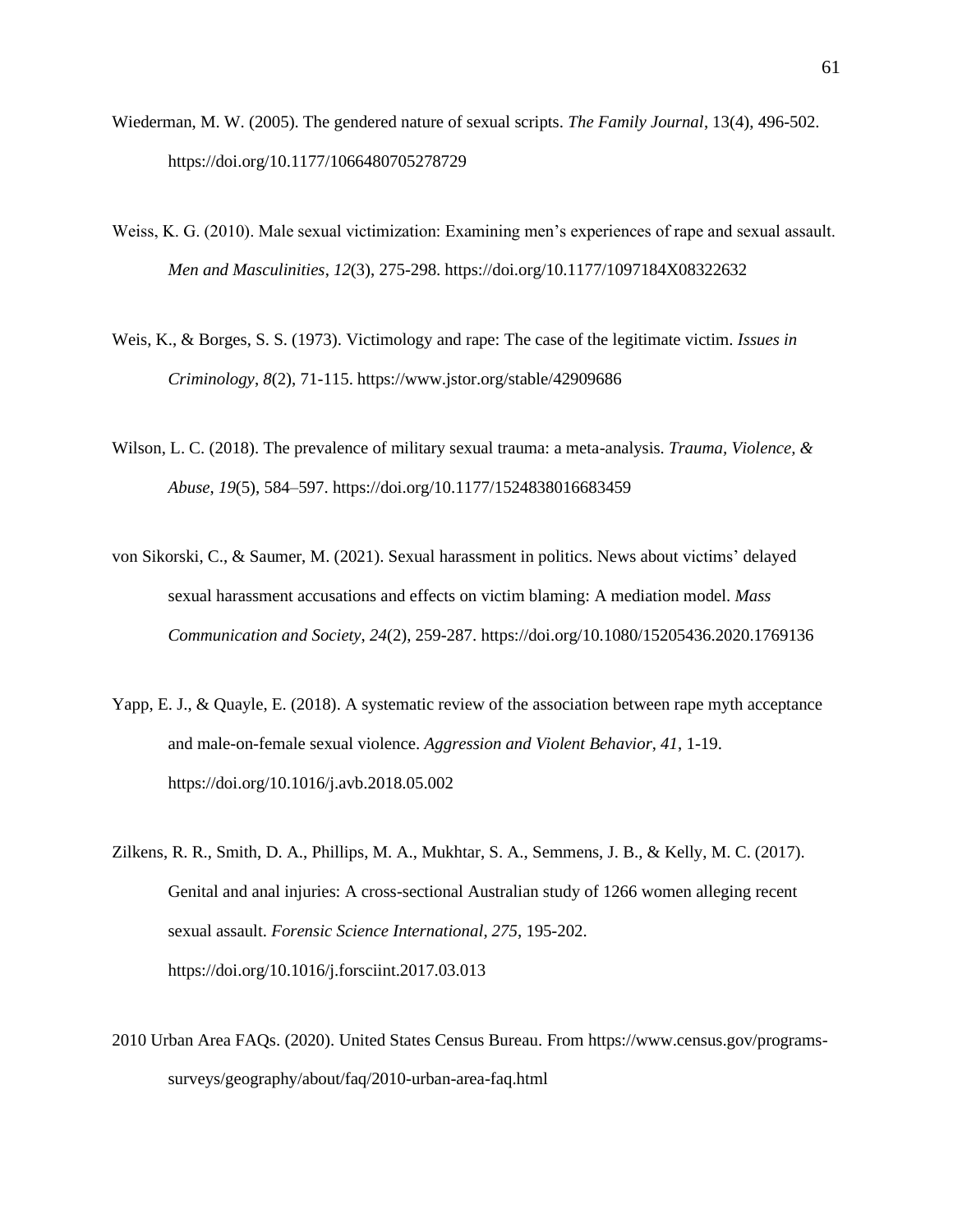# APPENDIX A

| <b>Verbatim Text Description</b> | Frequency $(N)$ | <b>Recoded As:</b> |
|----------------------------------|-----------------|--------------------|
| a normal biological male         | $\mathbf{1}$    | Man                |
| female                           | $\overline{7}$  | Woman              |
| Female                           | $\mathbf{1}$    | Woman              |
| Male                             | 8               | Man                |
| Man                              | $\mathbf{1}$    | Man                |
| <b>MAN</b>                       | $\mathbf{1}$    | Man                |
| normal man                       | $\mathbf{1}$    | Man                |
| Regular woman                    | $\mathbf{1}$    | Woman              |
| straight male                    | $\mathbf{1}$    | Man                |
| stright                          | $\mathbf{1}$    | Missing            |
|                                  | 3               |                    |
| woman                            |                 | Woman              |
| women                            | $\mathbf{1}$    | Woman              |

# PARTICIPANT GENDER SELF-DESCRIPTIONS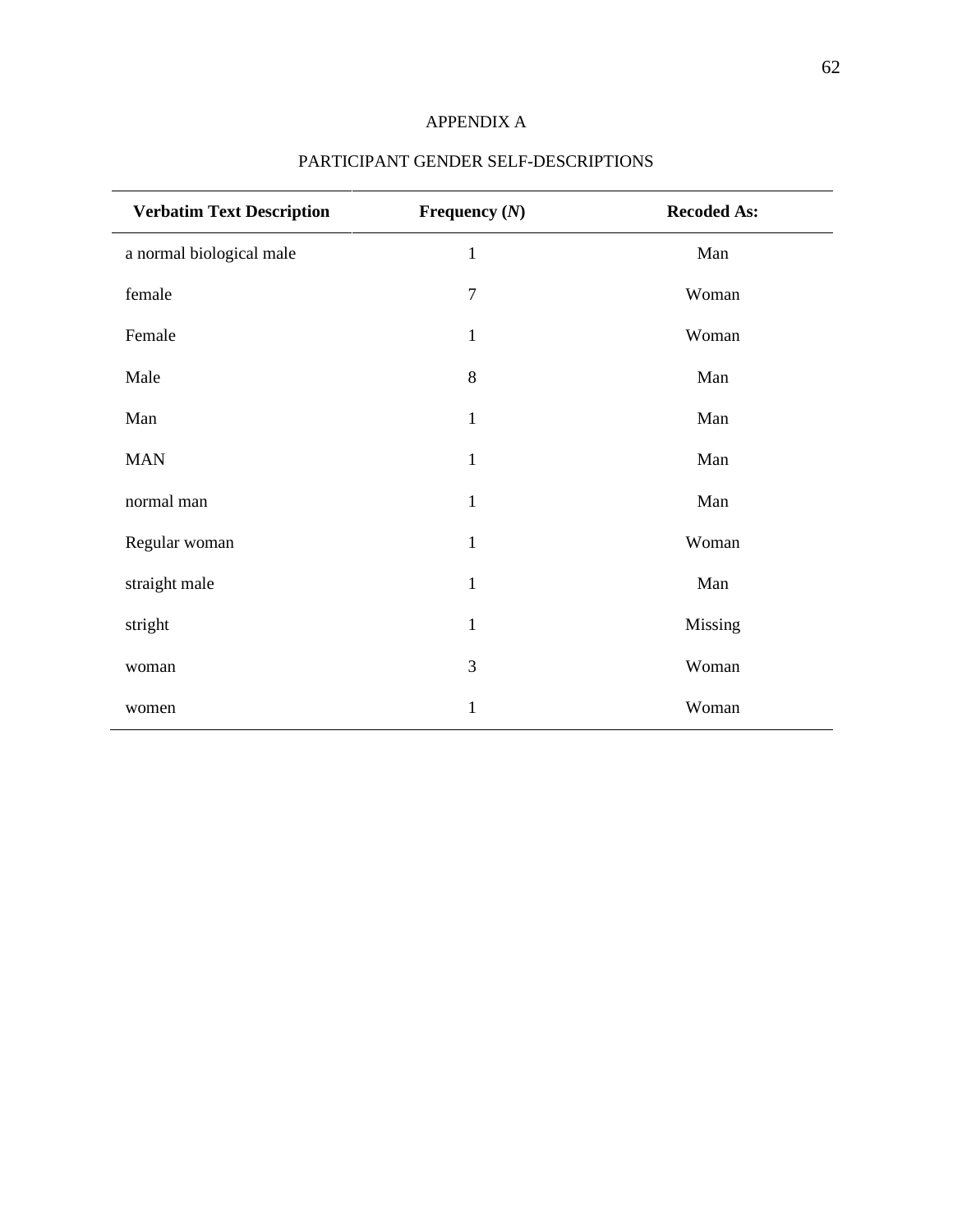### APPENDIX B

## **VIGNETTES**

## **Woman Victim | Man Perpetrator**

Sally goes to a party with some of her friends. At the party she meets Daniel and they begin to talk. They end up laughing and talking all night together. Sally wants to get to know Daniel more. When the party comes to an end, Daniel offers to walk her home. Once home, Sally invites him to come up to her apartment so they can hang out for a little longer. While sitting on the couch together, Daniel begins to make sexual advances toward Sally. Sally tries to squirm away but there is little room on the couch. Daniel places his hand under her dress. Sally tells him to stop but he continues sexually touching her while she struggles to get away. She pushes him off and yells at him to get out of her apartment. Sally goes to the police station **[that night/six months later]** to report the sexual assault.

## **Woman Victim | Woman Perpetrator**

Sally goes to a party with some of her friends. At the party she meets Emily and they begin to talk. They end up laughing and talking all night together. Sally wants to get to know Emily more. When the party comes to an end, Emily offers to walk Sally home. Once home, Sally invites Emily to come up to her apartment so they can hang out for a little longer. While sitting on the couch together, Emily begins to make sexual advances toward Sally. Sally tries to squirm away but there is little room on the couch. Emily places her hand up Sally's dress. Sally tells Emily to stop but she continues sexually touching Sally while she struggles to get away. Sally pushes Emily off and yells at her to get out of her apartment. Sally goes to the police station **[that night/six months later]** to report the sexual assault.

## **Man Victim | Woman Perpetrator**

Jacob goes to a party with some of his friends. At the party he meets Emily and they begin to talk. They end up laughing and talking all night together. Jacob wants to get to know Emily more. When the party comes to an end, Emily offers to walk Jacob home. Once home, Jacob invites Emily to come up to his apartment so they can hang out for a little longer. While sitting on the couch together, Emily begins to make sexual advances toward Jacob. Jacob tries to squirm away but there is little room on the couch. Emily places her hand inside Jacob's pants. Jacob tells Emily to stop but she continues sexually touching Jacob while he struggles to get away. Jacob pushes Emily off and yells at her to get out of his apartment. Jacob goes to the police station **[that night/six months later]** to report the sexual assault.

# **Man Victim | Man Perpetrator**

Jacob goes to a party with some of his friends. At the party he meets Daniel and they begin to talk. They end up laughing and talking all night together. Jacob wants to get to know Daniel more. When the party comes to an end, Daniel offers to walk Jacob home. Once home, Jacob invites Daniel to come up to his apartment so they can hang out for a little longer. While sitting on the couch together, Daniel begins to make sexual advances toward Jacob. Jacob tries to squirm away but there is little room on the couch. Daniel places his hand inside Jacob's pants. Jacob tells Daniel to stop but he continues sexually touching Jacob while he struggles to get away. Jacob pushes Daniel off and yells at him to get out of his apartment. Jacob goes to the police station **[that night/six months later]** to report the sexual assault.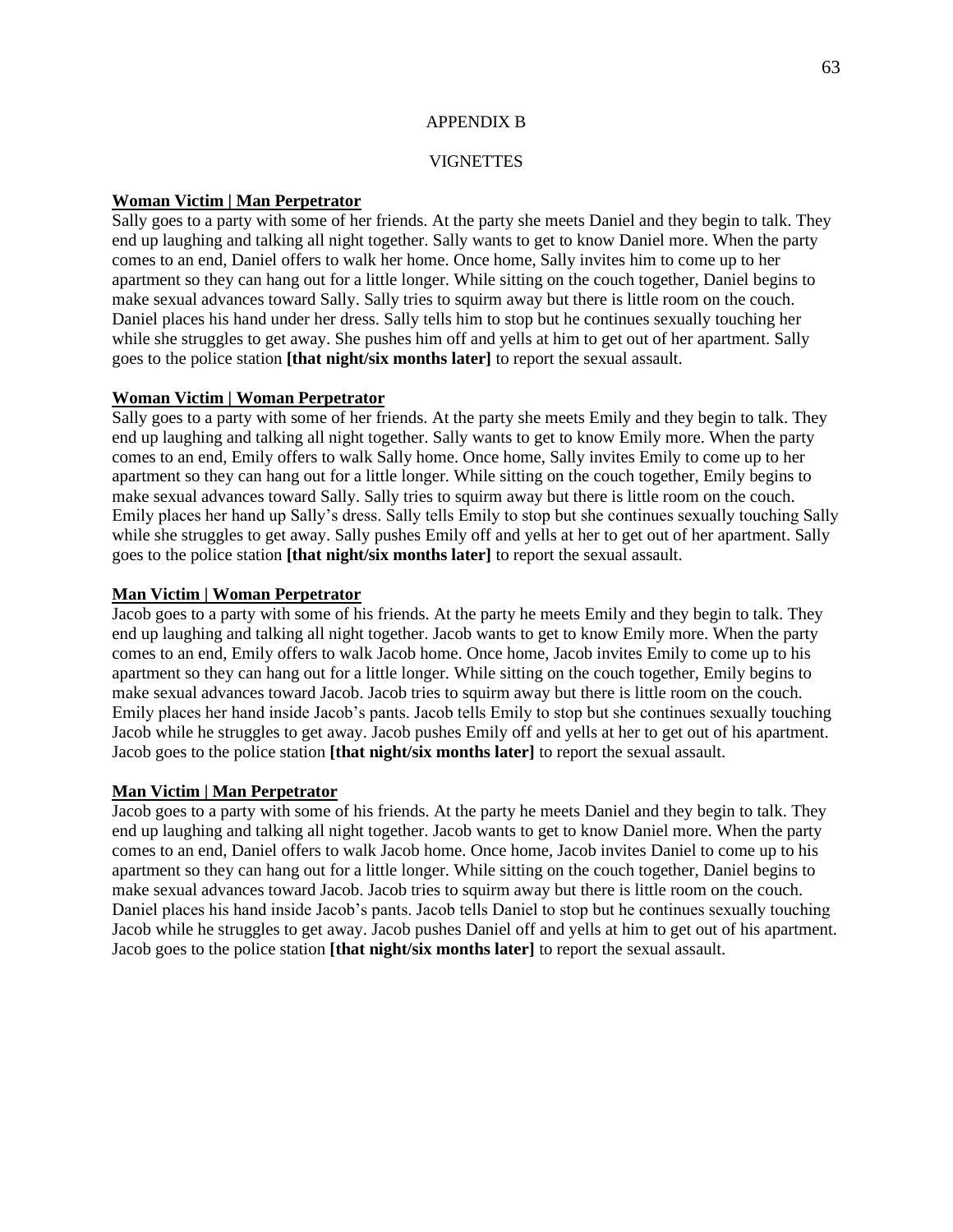### APPENDIX C

## VIGNETTE QUESTIONS

#### **Part 1: Perceptions of the Individuals Described in the Vignette**

INSTRUCTIONS: The following questions ask you to make a series of judgments about the scenario you just read. Read each question carefully.

1. Based on the scenario, how responsible or culpable would you say [Sally/Jacob] was for the events that occurred? **[PRIMARY STUDY VARIABLE]** 0 1 2 3 4 5 6 7 Not at all responsible Completely responsible 2. Based on the scenario, how responsible or culpable would you say [Emily/Daniel] was for the events that occurred? 0 1 2 3 4 5 6 7 Not at all responsible Completely responsible 3. Based on the scenario, how likely would you say it is that [Sally/Jacob] could have avoided or prevented the events? 0 1 2 3 4 5 6 7 Not at all likely Completely likely 4. Based on the scenario, how likely would you say it is that [Emily/Daniel] could have avoided or prevented the events? 0 1 2 3 4 5 6 7 Not at all possible Completely possible 5. Based on the scenario, how likely would you say [Sally/Jacob] misinterpreted the scenario? 0 1 2 3 4 5 6 7 Not at all likely Very likely 6. Based on the scenario, how likely would you say [Emily/Daniel] misinterpreted the scenario? 0 1 2 3 4 5 6 7 Not at all likely Very likely 7. Based on the scenario, how likely would you say it is that [Sally/Jacob] wanted to gain sympathy or attention from the events? 0 1 2 3 4 5 6 7 Not at all likely Very likely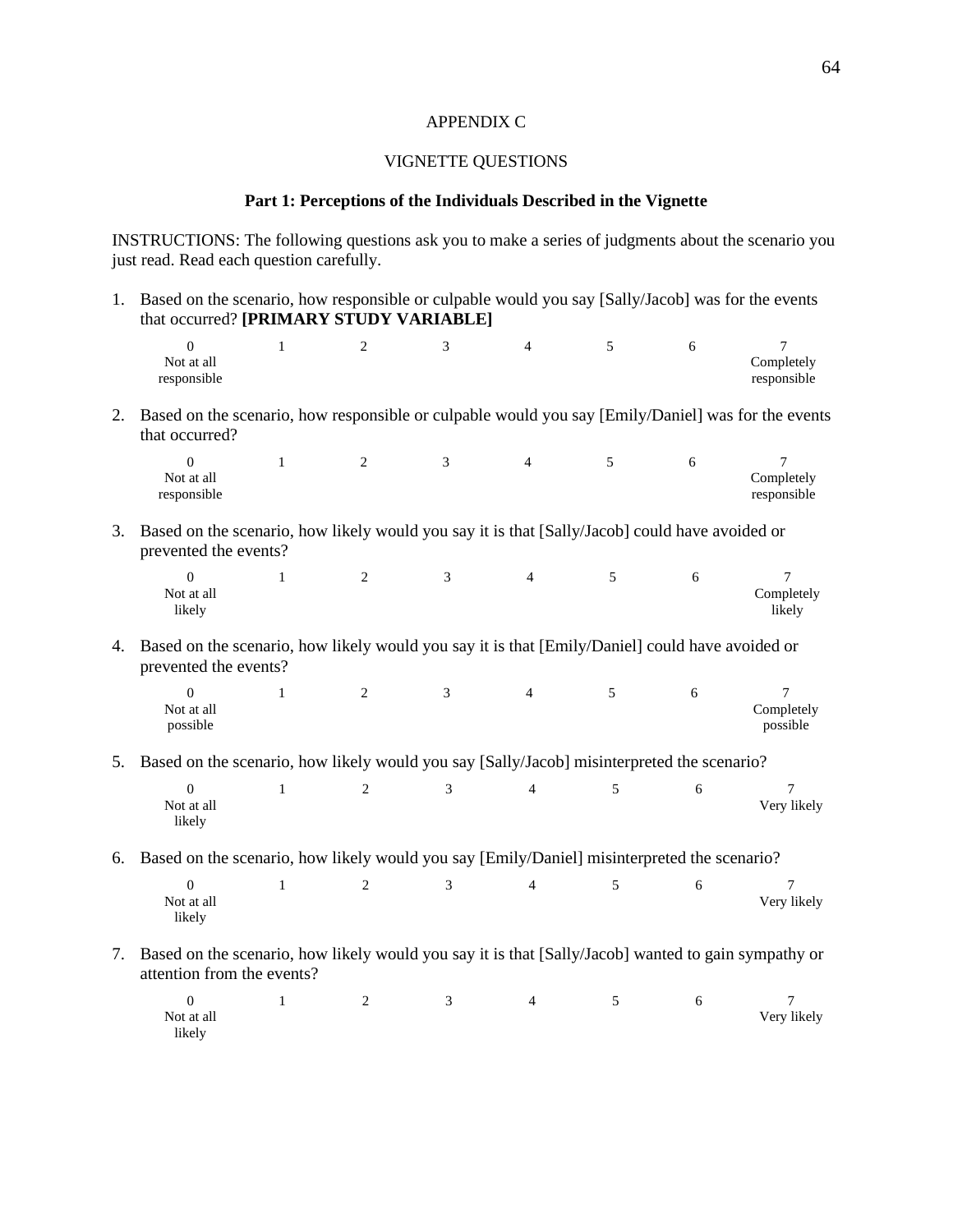|    | X. It is important that you pay attention to this study. Please leave this item blank. [EMBEDDED<br><b>ATTENTION CHECK]</b>                                                                       |              |                |   |                |   |   |                                                                       |
|----|---------------------------------------------------------------------------------------------------------------------------------------------------------------------------------------------------|--------------|----------------|---|----------------|---|---|-----------------------------------------------------------------------|
|    | $\overline{0}$<br>Not at all<br>likely                                                                                                                                                            | $\mathbf{1}$ | 2              | 3 | 4              | 5 | 6 | 7<br>Very likely                                                      |
| 8. | Based on the scenario, how likely would you say it is that [Sally/Jacob] intentionally misrepresented<br>the events?                                                                              |              |                |   |                |   |   |                                                                       |
|    | $\Omega$<br>Not at all<br>likely                                                                                                                                                                  | $\mathbf{1}$ | 2              | 3 | 4              | 5 | 6 | $\overline{7}$<br>Very likely                                         |
| 9. | Based on the scenario, would you say [Sally/Jacob] was sexually assaulted?                                                                                                                        |              |                |   |                |   |   |                                                                       |
|    | $\Omega$<br>Does not at all<br>describe an<br>incident of<br>sexual assault                                                                                                                       | 1            | $\overline{2}$ | 3 | 4              | 5 | 6 | $\tau$<br>Completely<br>describes an<br>incident of<br>sexual assault |
|    | 10. Based on the scenario, do you think [Sally/Jacob]'s rights were violated?                                                                                                                     |              |                |   |                |   |   |                                                                       |
|    | $\Omega$<br>Does not at all<br>describe<br>violation of<br>rights                                                                                                                                 | $\mathbf{1}$ | $\overline{c}$ | 3 | $\overline{4}$ | 5 | 6 | $\tau$<br>Completely<br>describes<br>violation of<br>rights           |
|    | 11. Based on the scenario, do you think [Emily/Daniel]'s rights were violated?                                                                                                                    |              |                |   |                |   |   |                                                                       |
|    | $\Omega$<br>Does not at all<br>describe<br>violation of<br>rights                                                                                                                                 | $\mathbf{1}$ | $\overline{c}$ | 3 | 4              | 5 | 6 | 7<br>Completely<br>describes<br>violation of<br>rights                |
|    | 12. Based on the scenario, how certain are you this incident is considered sexual assault?                                                                                                        |              |                |   |                |   |   |                                                                       |
|    | $\overline{0}$<br>Not at all<br>certain                                                                                                                                                           | $\mathbf{1}$ | 2              | 3 | 4              | 5 | 6 | 7<br>Very uncertain                                                   |
|    | 13. Based on the scenario, what do you believe is [Sally's/Jacob's] sexual orientation?<br>Asexual<br>O<br>Bisexual<br>O<br>Gay/lesbian<br>O<br>Heterosexual<br>Ő<br>O Pansexual<br>Not sure<br>O |              |                |   |                |   |   |                                                                       |

14. Based on the scenario, what do you believe is [Emily's/Daniel's] sexual orientation?

- Asexual
- O Bisexual
- O Gay/lesbian
- O Heterosexual
- O Pansexual
- O Not sure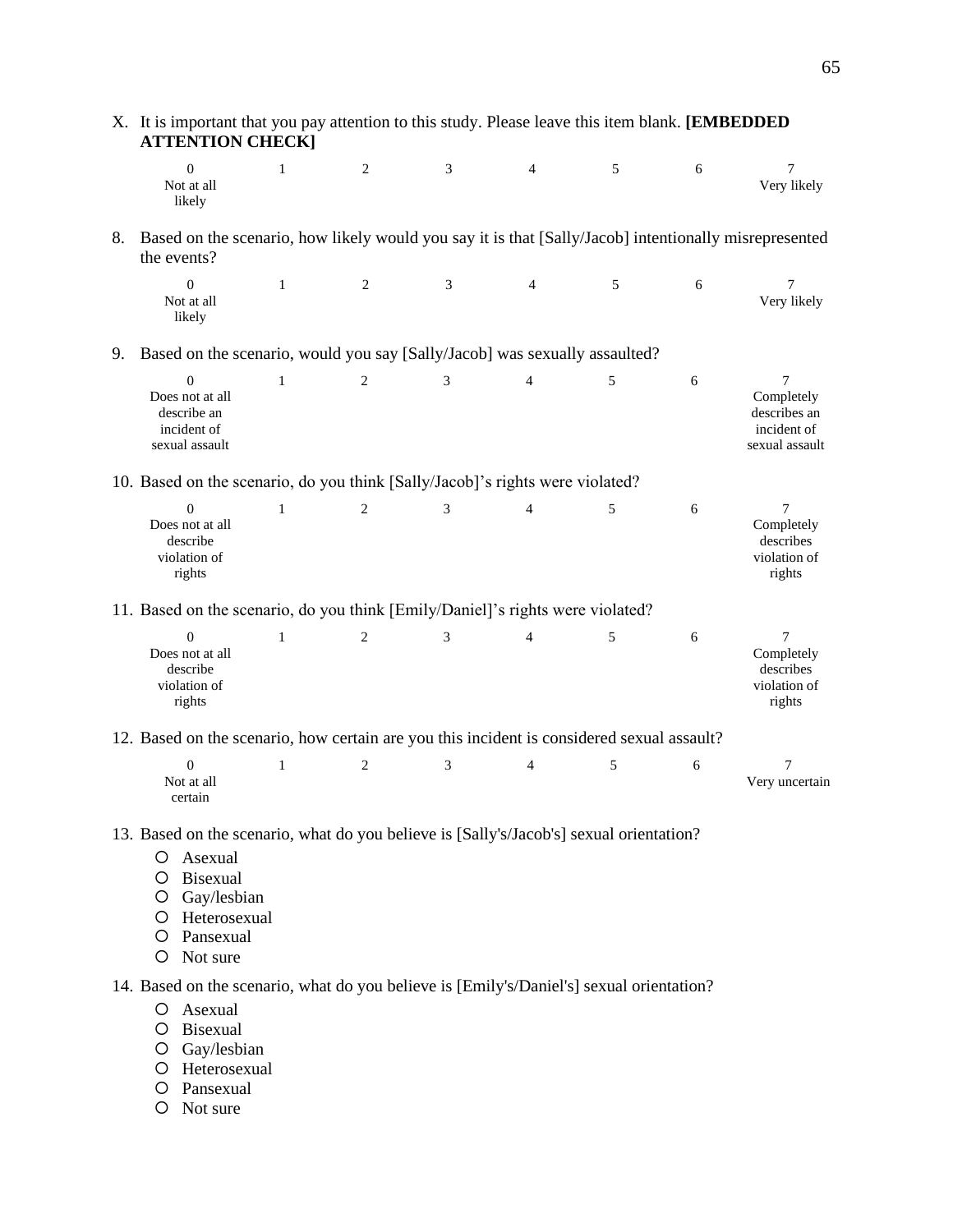# **Part 2: Manipulation and Attention Checks Specific to the Vignette**

INSTRUCTIONS: The following questions ask you to recall details about the scenario you just read. Read each question carefully.

- 1. True or false? [Sally/Jacob] reported the incident to the police that night. **[MANIPULATION CHECK;** *correct answer depends on condition***]**
	- O True
	- False
	- I don't remember
- 2. True or false? [Sally/Jacob] told [Emily/Daniel] to stop. **[ATTENTION CHECK]**
	- True **[***correct answer***]**
	- O False
	- I don't remember
- 3. True or false? [Sally/Jacob] and [Emily/Daniel] met at a party. **[ATTENTION CHECK]**
	- True **[***correct answer***]**
	- False
	- I don't remember
- 4. True or false? [Sally/Jacob] and [Emily/Daniel] knew each other from class. **[ATTENTION CHECK]**
	- O True
	- False **[***correct answer***]**
	- I don't remember **[***acceptable answer***]**
- 5. Alcohol was present in the scenario. **[ATTENTION CHECK]**
	- O True
	- False **[***correct answer***]**
	- I don't remember **[***acceptable answer***]**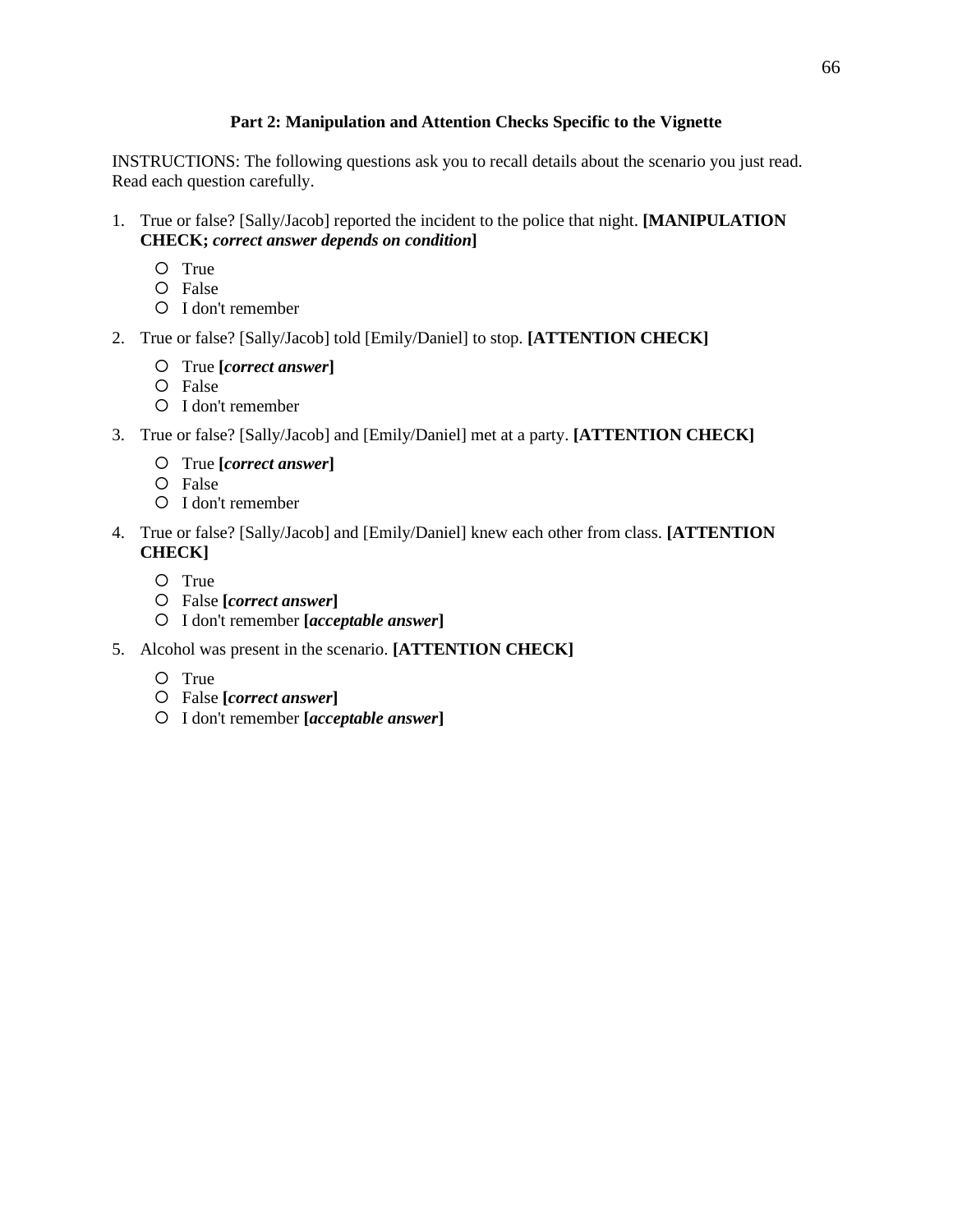# APPENDIX D

# SELF-REPORT QUESTIONNAIRES

# **Participant Background Information**

INSTRUCTIONS: Below are two questions about personal experiences of sexual assault. These questions are entirely optional.

- 1. Have you been sexually assaulted?
	- O No, never
	- Yes, once
	- Yes, more than once
	- O Prefer not to respond

# 2. [*If yes*] Did you ever report the sexual assault to the police?

- O No, never
- Yes, but not every time
- Yes, every time
- Prefer not to respond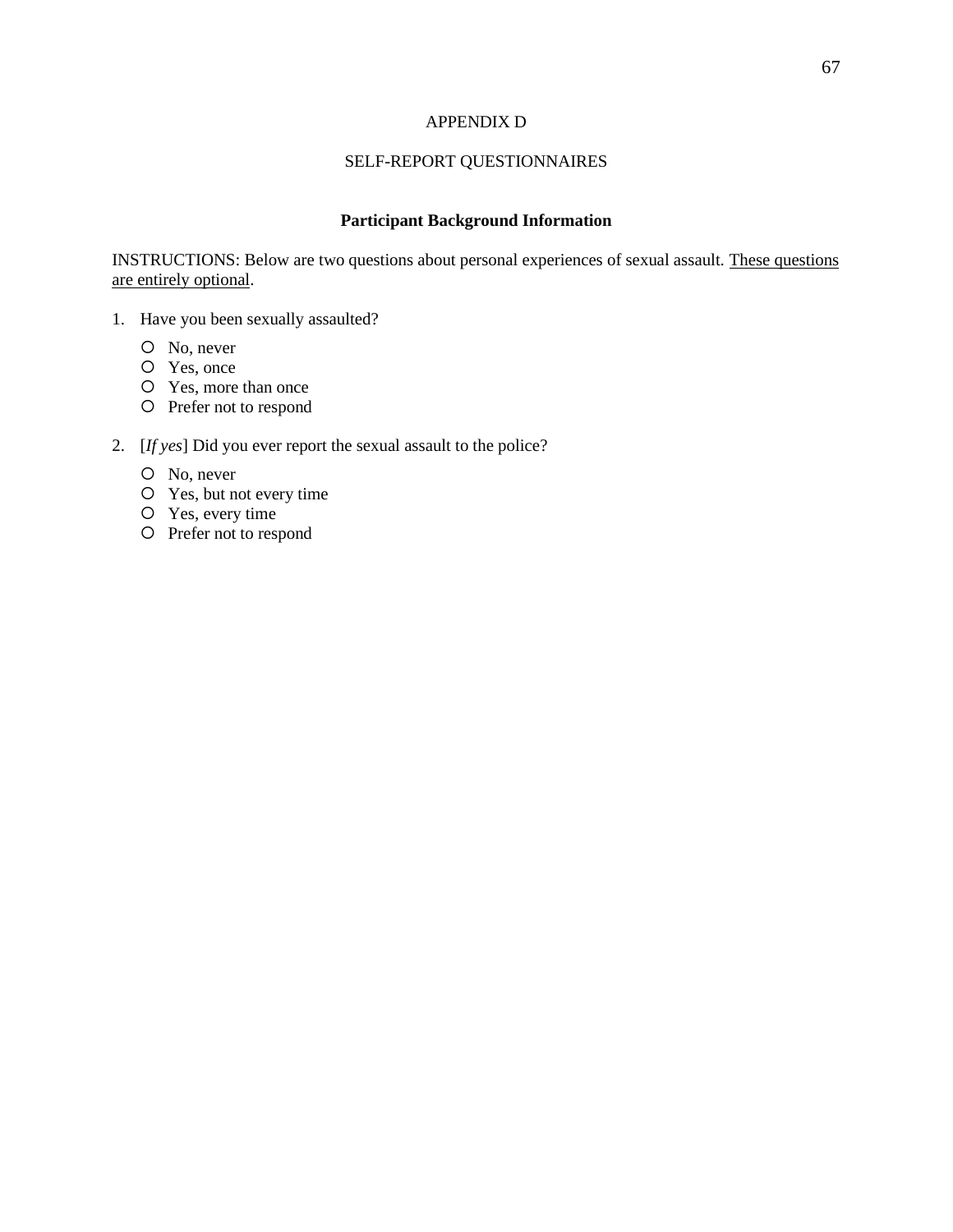### **Demographics Form**

- 1. How old are you?
- 2. What is your gender?
	- Cisgender man
	- O Cisgender woman
	- Non-binary
	- O Transgender man
	- O Transgender woman
	- $\bigcirc$  Prefer to self-describe:
	- O Prefer not to say
- 3. How would you describe your racial/ethnic background? Check all that apply.
	- $\Box$  American Indian or Alaskan Native
	- $\Box$  Asian
	- □ Black or African American
	- $\Box$  Hispanic, Latino, or Latin Origin
	- $\Box$  Middle Eastern or North African
	- $\Box$  Multi-racial/Ethnic
	- $\Box$  Native Hawaiian or Pacific Islander
	- □ White
	- $\Box$  Prefer to self-describe:  $\Box$
	- $\Box$  Prefer not to say
- 4. What is your sexual orientation?
	- Asexual
	- Bisexual
	- O Gay or lesbian
	- Pansexual
	- O Straight/heterosexual
	- Prefer to self-describe: \_\_\_\_\_\_\_\_\_\_\_\_\_\_\_\_\_\_\_\_
	- O Prefer not to say
- 5. What is your highest level of education?
	- O Did not attend high school
	- Attended high school
	- Completed high school (or earned certificate of high school equivalency, GED)
	- Attended college
	- Completed two-year college degree
	- Completed four-year college degree
	- Attended graduate or professional school
	- Completed graduate or professional degree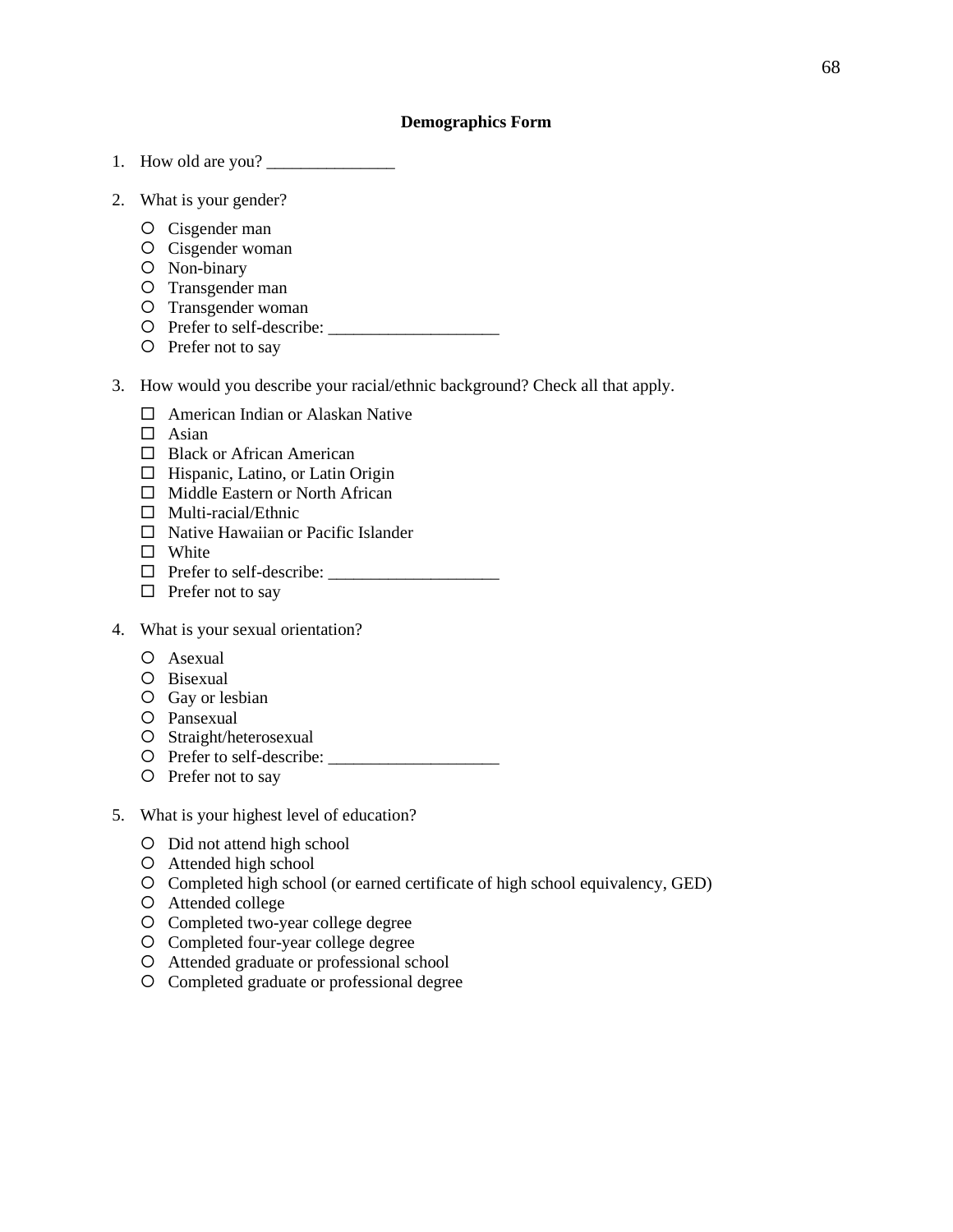- 6. What is your mother's highest level of education?
	- Did not attend high school
	- Attended high school
	- Completed high school (or earned certificate of high school equivalency, GED)
	- Attended college
	- Completed two-year college degree
	- Completed four-year college degree
	- Attended graduate or professional school
	- Completed graduate or professional degree
	- O Not applicable
	- O Not sure
- 7. What is your father's highest level of education?
	- Did not attend high school
	- Attended high school
	- Completed high school (or earned certificate of high school equivalency, GED)
	- Attended college
	- Completed two-year college degree
	- Completed four-year college degree
	- Attended graduate or professional school
	- Completed graduate or professional degree
	- O Not applicable
	- O Not sure
- 8. How would you describe your current religion or faith, if any?
	- O Christian Mainline Protestant
	- Christian Evangelical Protestant
	- Christian Historically Black Protestant
	- Christian Roman Catholic
	- Christian Mormon/LDS
	- Christian Orthodox Christian
	- Christian Jehovah's Witness
	- Christian Other: \_\_\_\_\_\_\_\_\_\_\_\_\_\_\_\_\_\_\_\_
	- Muslim
	- O Hindu
	- Buddhist
	- O Jewish
	- Atheist or agnostic
	- O Nothing in particular
	- Something else: \_\_\_\_\_\_\_\_\_\_\_\_\_\_\_\_\_\_\_\_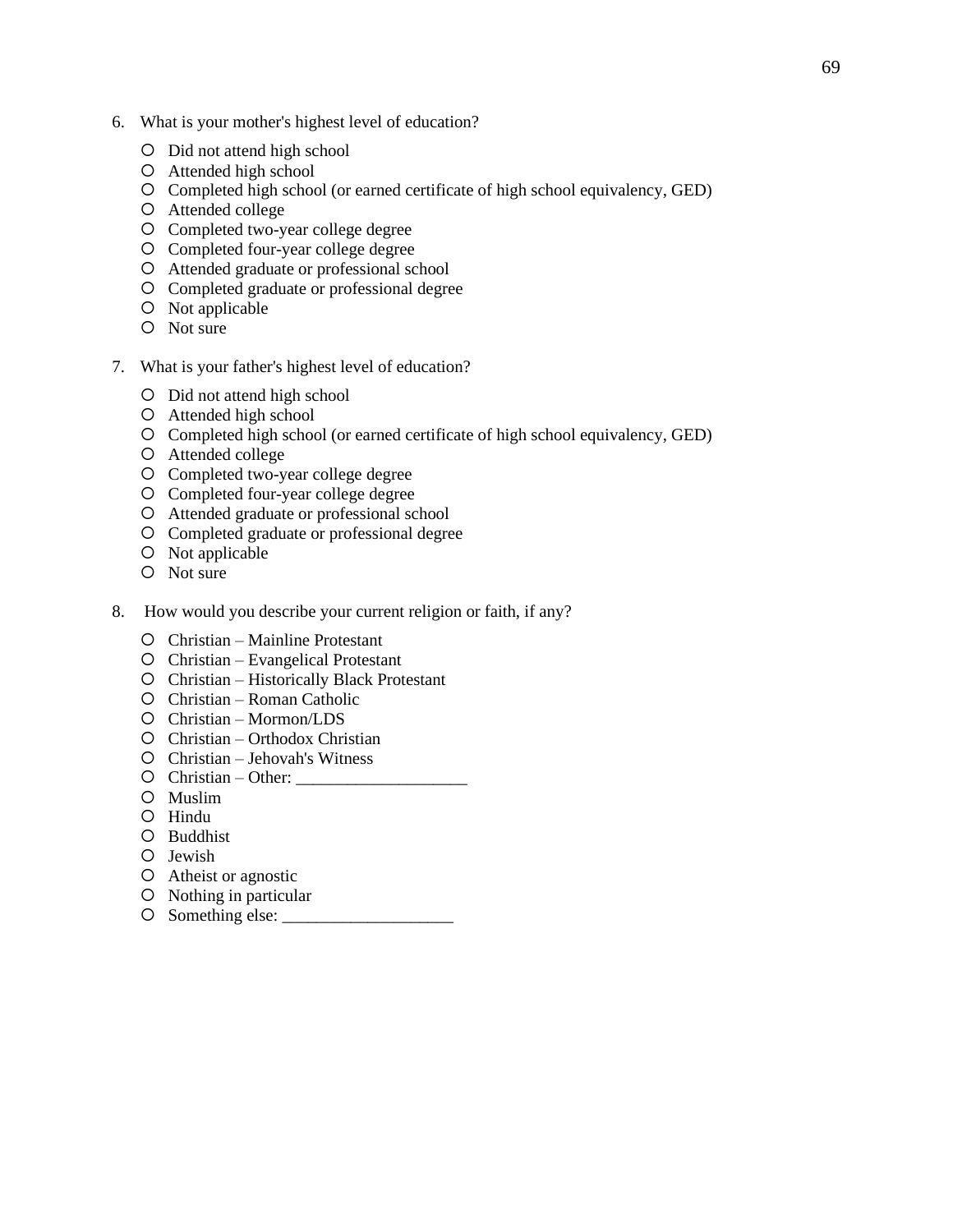- 9. What is your best estimation of the population of your current town or city?
- 10. How would you describe your current town or city?
	- O Rural
	- O Suburban
	- Urban

11. What is your best estimation of the population of the city or town where you grew up?

- 12. How would you describe the city or town where you grew up?
	- O Rural
	- O Suburban
	- Urban
- 13. How did you find out about this study?
	- O I found it on SONA.
	- O I heard about it in class.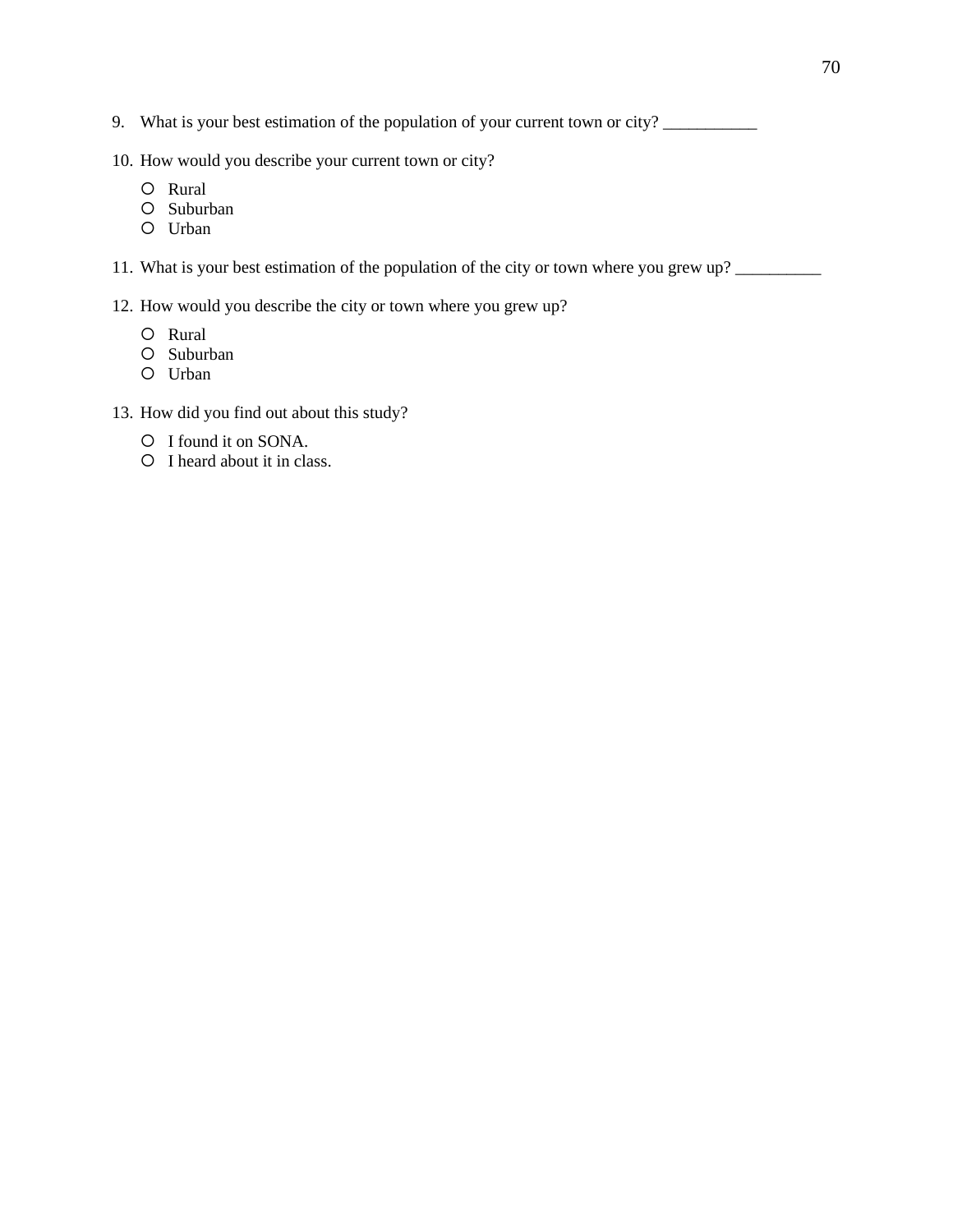# APPENDIX E

#### RECRUITMENT FLYER

# **ONLINE RESEARCH STUDY**

This study examines perceptions of sexual assault allegations. Participants will be asked to read and evaluate a short description of a sexual encounter between two individuals. Next, participants will be asked questions about your personal opinions and personal experiences related to sexual assault.

# **PARTICIPANTS WILL RECEIVE CREDIT ONCE THEY ARE GIVEN A CONFIRMATION CODE UPON COMPLETATION OF THE SURVEY.**

If you are interested in completing this survey please click this anonymous link: https://georgiasouthern.col.qualtrics.co m/jfe/form/SV 2oBfeqJL7ncRnpA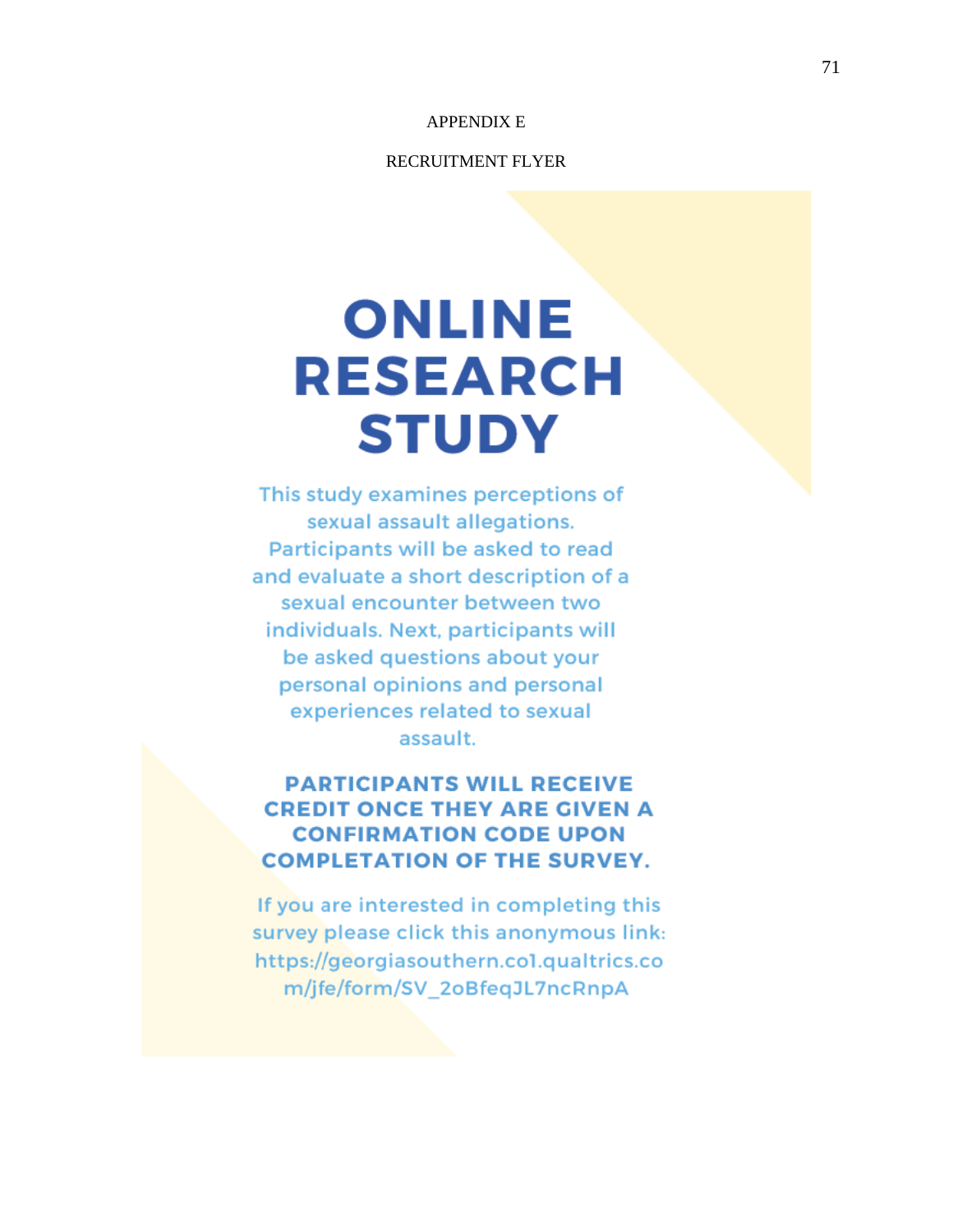#### APPENDIX F

#### INFORMED CONSENT

#### **Perceptions of Sexual Assault Scenarios** Informed Consent

You are invited to participate in a study conducted by Katherine Kennon, a doctoral student in the Department of Psychology at Department of Psychology at Georgia Southern University, and Dr. Dorthie Cross, a faculty member student in the Department of Psychology at Department of Psychology at Georgia Southern University. You are being asked to participate in this study because you are currently enrolled in at least one course at Georgia Southern University.

The purpose of the study is to examine how people make sense of sexual assault allegations. You will be asked to read and evaluate a short description of a sexual encounter between two individuals. You will also be asked questions about your personal opinions and personal experiences related to sexual assault.

The study should take 20 to 45 minutes to complete and is worth ONE research credit. To receive research credit for your participation, you must email the study team a confirmation code that is provided at the completion of the survey. Because this survey is anonymous, credit cannot be assigned otherwise.

Questions about sexual assault may be upsetting for some people. If you wish to seek mental health assistance related to your participation in this study, you may contact the Georgia Southern University Counseling Center:

Statesboro Campus: (912) 478 - 5541 Armstrong Campus: (912) 344 - 2529

Additional resources will be provided at the end of the study.

The information you provide may not benefit you directly but will help researchers and mental health professionals better understand how people make sense of sexual assault allegations. There are no costs to you for participating in the study.

Participation in this study is completely voluntary. Even if you choose to participate, you are free to discontinue the survey at any time. You are also free not to answer any particular question within the survey. Participating in this study is not the only option you have to earn course research credits or bonus points. You may choose to participate in other studies instead, or you may choose to complete equivalent alternative assignments as laid out by your instructor.

There is no penalty for choosing not to participate or for discontinuing participation. If you choose not to participant or decide to discontinue, you will not lose research credit, but to earn research credit for this study, you must participate in this study and must retrieve the confirmation code at the end of the survey.

No personally-identifying information will be collected for this study; however, absolute anonymity can never be guaranteed over the Internet. Data from this study will be maintained indefinitely by Dr. Cross. Study data may be used in research publications or presentations. Data from this study may be placed in a publicly available repository for study validation and further research. You will not be identified in any publication, presentation, or public dataset using information obtained from this study. Subsequent uses of records and data will be subject to standard data use policies which protect the anonymity of individuals and institutions. Individuals from the Georgia Southern University Institutional Review Board may inspect all study records to ensure research procedures are properly followed.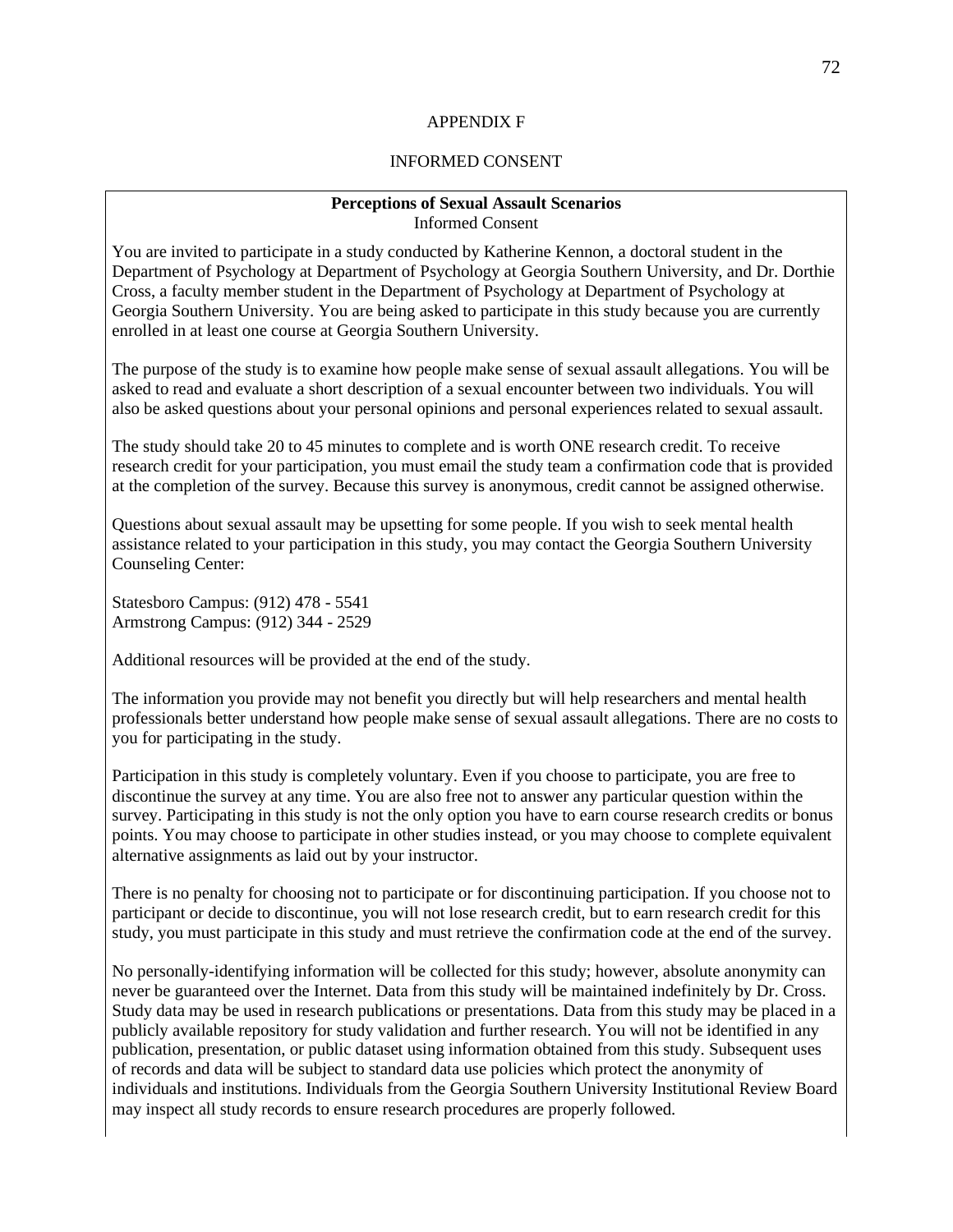This study has been reviewed and approved by the Georgia Southern University Institutional Review Board under tracking number H21421. For questions concerning your rights as a research participant in this or other studies, contact Georgia Southern University Institutional Review Board at (912) 478 - 5465. For questions about this study, contact Katherine Kennon.

# **Study Title:**

Perceptions of Sexual Assault Scenarios

# **Principal Investigator:**

**Katherine Kennon** 1010 Brannen Hall Department of Psychology Georgia Southern University Statesboro, Georgia 30460-8041 kk03556@georgiasouthern.edu

# **Research Advisor:**

**Dr. Dorthie Cross** 1010 Brannen Hall Department of Psychology Georgia Southern University Statesboro, Georgia 30460-8041 (912) 478 - 5598 dcrossmokdad@georgiasouthern.edu

## **You must be at least 18 years old to consent to participate in this study.**

Please choose from the following options:

- I do NOT wish to participate in this study.
- I have read the above information and AGREE to participate in this study.